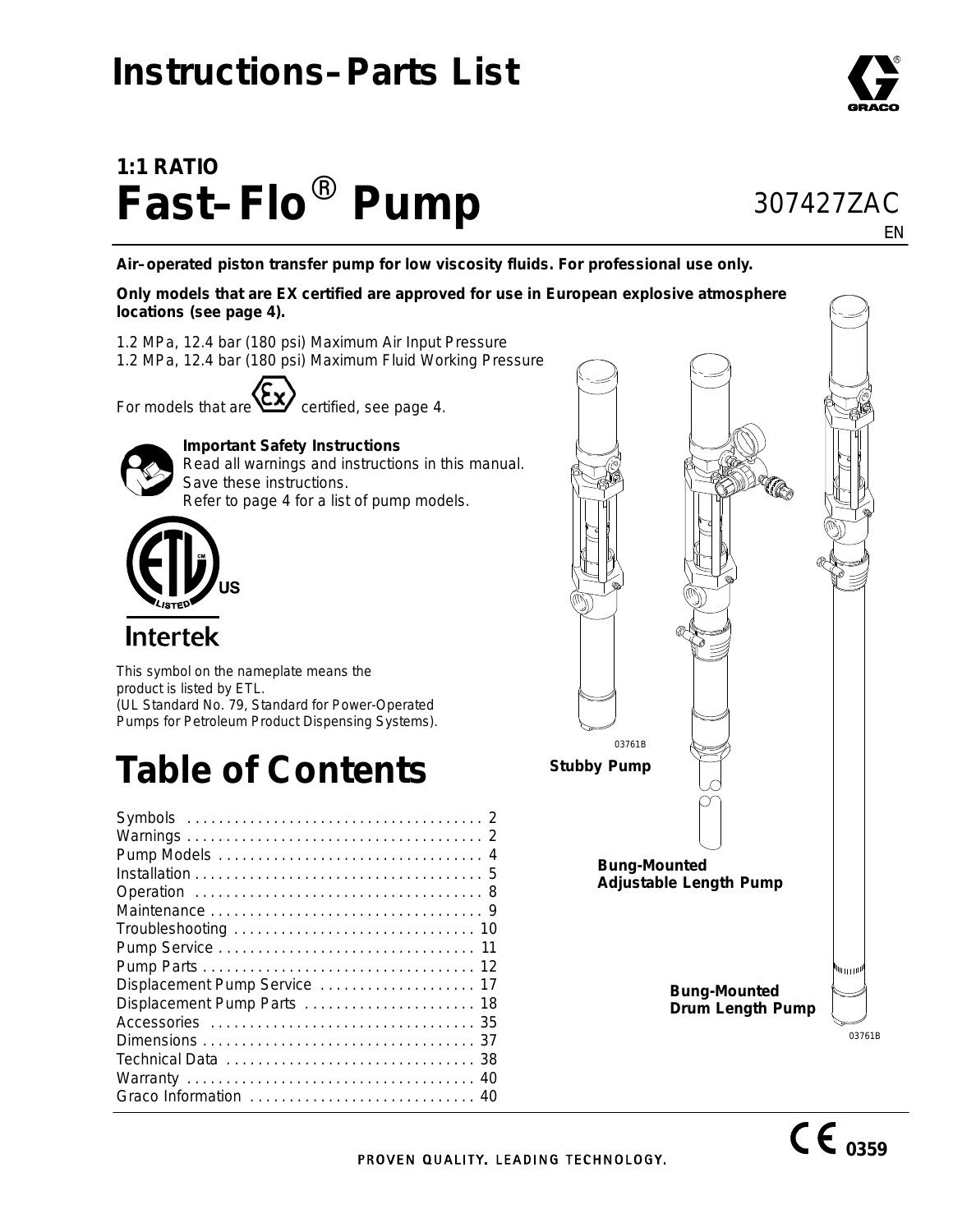# **Symbols**

### **Warning Symbol**

↑

### **WARNING**

This symbol alerts you to the possibility of serious injury or death if you do not follow the instructions.

### **Caution Symbol**



This symbol alerts you to the possibility of damage to or destruction of equipment if you do not follow the instructions.

|                     | A WARNING                                                                                                                                                                                                             |
|---------------------|-----------------------------------------------------------------------------------------------------------------------------------------------------------------------------------------------------------------------|
|                     | <b>EQUIPMENT MISUSE HAZARD</b>                                                                                                                                                                                        |
|                     | Equipment misuse can cause the equipment to rupture or malfunction and result in serious injury.                                                                                                                      |
| <b>INSTRUCTIONS</b> | This equipment is for professional use only.<br>$\bullet$                                                                                                                                                             |
|                     | Read all instruction manuals, tags, and labels before operating the equipment.<br>$\bullet$                                                                                                                           |
|                     | Use the equipment only for its intended purpose. If you are uncertain about usage, call your Graco<br>$\bullet$<br>distributor.                                                                                       |
|                     | Do not alter or modify this equipment. Use only genuine Graco parts and accessories.<br>$\bullet$                                                                                                                     |
|                     | Check equipment daily. Repair or replace worn or damaged parts immediately.<br>$\bullet$                                                                                                                              |
|                     | Do not exceed the maximum working pressure stated on the equipment or in the Technical Data<br>for your equipment. Do not exceed the maximum working pressure of the lowest rated component<br>in your system.        |
|                     | Use fluids and solvents which are compatible with the equipment wetted parts. Refer to the Tech-<br>nical Data section of all equipment manuals. Read the fluid and solvent manufacturer's warnings.                  |
|                     | Securely mount the pump. Do not attempt to operate it while holding it.<br>$\bullet$                                                                                                                                  |
|                     | Do not use hoses to pull equipment.<br>$\bullet$                                                                                                                                                                      |
|                     | Route hoses away from traffic areas, sharp edges, moving parts, and hot surfaces. Do not expose<br>Graco hoses to temperatures above 82 $^{\circ}$ C (180 $^{\circ}$ F) or below -40 $^{\circ}$ C (-40 $^{\circ}$ F). |
|                     | Wear hearing protection when operating this equipment.<br>$\bullet$                                                                                                                                                   |
|                     | Do not lift pressurized equipment.<br>$\bullet$                                                                                                                                                                       |
|                     | Comply with all applicable local, state, and national fire, electrical, and safety regulations.                                                                                                                       |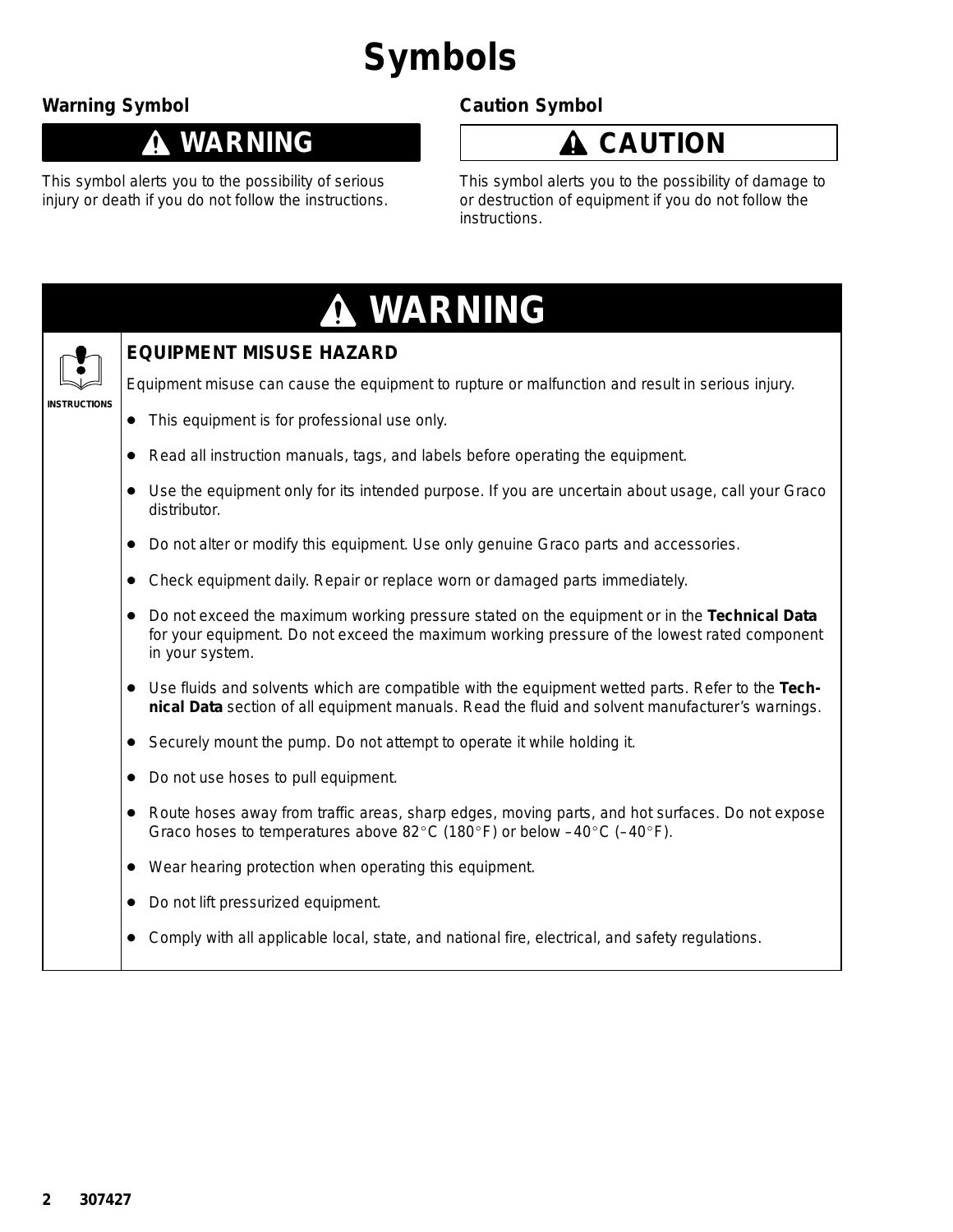# **A WARNING**

Г

| <b>FIRE AND EXPLOSION HAZARD</b>                                                                                                                                                                          |
|-----------------------------------------------------------------------------------------------------------------------------------------------------------------------------------------------------------|
| Improper grounding, poor ventilation, open flames or sparks can cause a hazardous condition and re-<br>sult in a fire or explosion and serious injury.                                                    |
| Ground the equipment and the object being sprayed. Refer to Grounding the System on page 5.                                                                                                               |
| If there is any static sparking or you feel an electric shock while using this equipment, stop spray-<br>ing/dispensing immediately. Do not use the equipment until you identify and correct the problem. |
| • Provide fresh air ventilation to avoid the buildup of flammable fumes from solvents or the fluid be-<br>ing sprayed/dispensed.                                                                          |
| Keep the spray/dispense area free of debris, including solvent, rags, and gasoline.                                                                                                                       |
| Electrically disconnect all equipment in the spray/dispense area.                                                                                                                                         |
| Extinguish all open flames or pilot lights in the spray/dispense area.                                                                                                                                    |
| Do not smoke in the spray/dispense area.                                                                                                                                                                  |
| Do not turn on or off any light switch in the spray/dispense area while operating or if fumes are<br>present.                                                                                             |
| Do not operate a gasoline engine in the spray/dispense area.                                                                                                                                              |
| <b>TOXIC FLUID HAZARD</b>                                                                                                                                                                                 |
| Hazardous fluid or toxic fumes can cause serious injury or death if splashed in the eyes or on the skin,<br>inhaled, or swallowed.                                                                        |
| • Know the specific hazards of the fluid you are using.                                                                                                                                                   |
| • Store hazardous fluid in an approved container. Dispose of hazardous fluid according to all local,<br>state and national guidelines.                                                                    |
| Any additives to the air supply, such as oil or anti-freeze will be exhausted into the atmosphere.                                                                                                        |
| Always wear protective eyewear, gloves, clothing and respirator as recommended by the fluid and<br>solvent manufacturer.                                                                                  |
| <b>MOVING PARTS HAZARD</b>                                                                                                                                                                                |
| Moving parts can pinch or amputate your fingers.                                                                                                                                                          |
| Keep clear of all moving parts when starting or operating the pump.                                                                                                                                       |
| Before servicing the equipment, follow the Pressure Relief Procedure on page 8 to prevent the<br>equipment from starting unexpectedly.                                                                    |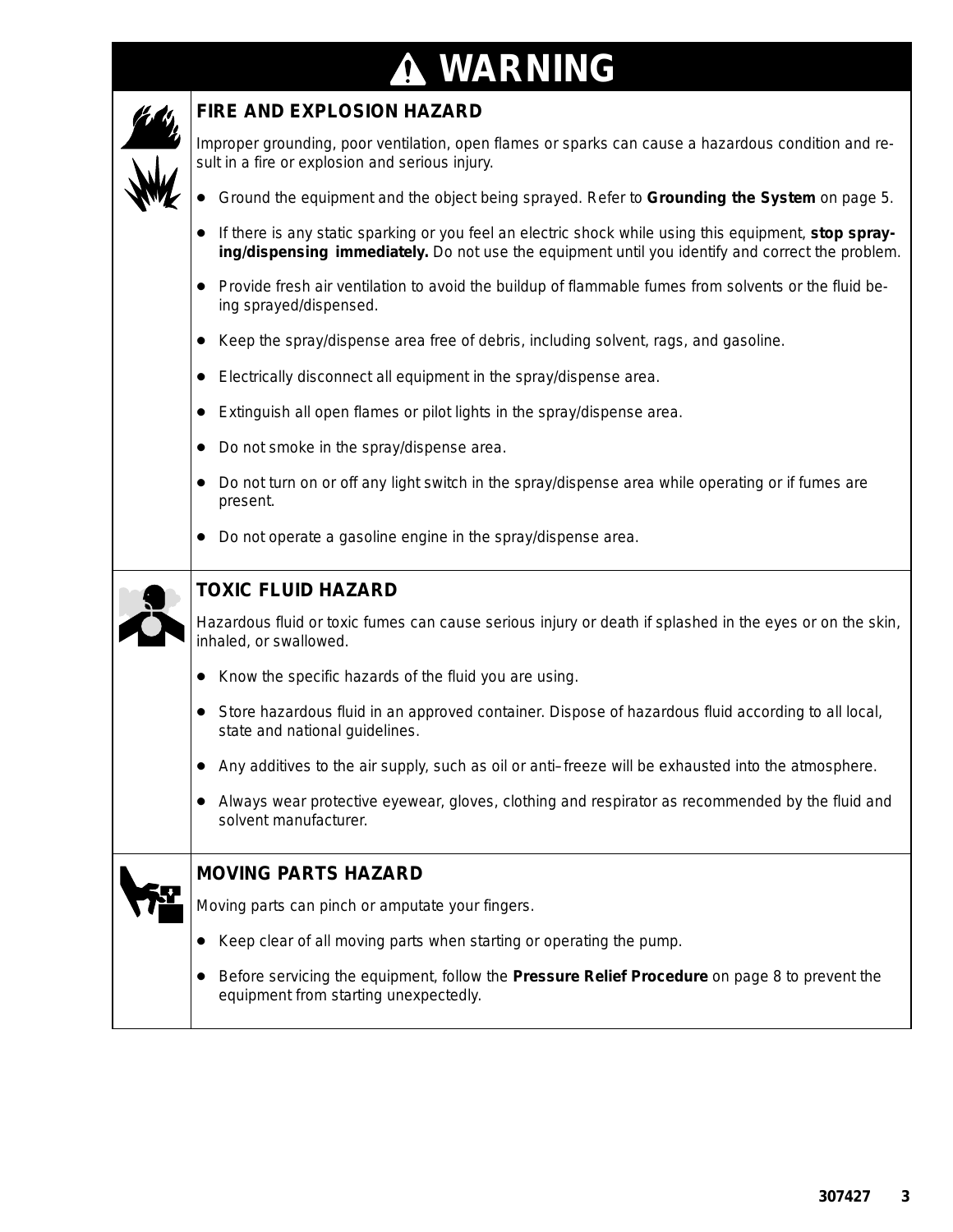# **Pump Models**

### **ETL LISTED PUMPS**

The following pumps are ETL listed for light viscosity paints, lacquers, varnishes, thinners, solvents when installed in accordance with NFPA (National Fire Protection Association) Standards No. 30, Flammable and Combustible Liquids Code, and No. 33 Spray Finishing Using Flammable Materials. The ETL listed pumps have been evaluated using ASTM Reference Fuels A, C, H, I, and IRM No. 3 Oil and that any fluid used in these pumps should be reviewed against these fluids to determine suitability. The carbon steel pumps are for non-corrosive fluids, and the stainless steel pumps are for corrosives.

| <b>Model</b>               | <b>Displacement</b> | <b>Description</b>                           | <b>Parts</b> |
|----------------------------|---------------------|----------------------------------------------|--------------|
| No.                        | Pump No.            |                                              | Pages        |
| **226943                   | 215956              | Carbon Steel,                                | 14, 18       |
| <b>Series B</b>            | Series C            | Leather Packings                             |              |
| *226944<br><b>Series B</b> | 215957<br>Series C  | Carbon Steel,<br>Polyethylene<br>Packings    | 14.19        |
| *226945<br><b>Series B</b> | 215958<br>Series B  | Stainless Steel,<br>Polyethylene<br>Packings | 15, 28       |

### **Stubby Pumps**

### **Bung-Mounted Drum Length Pumps**

| <b>Model</b><br>No.                                 | <b>Displacement</b><br>Pump No. | <b>Description</b>                           | <b>Parts</b><br><b>Pages</b> |
|-----------------------------------------------------|---------------------------------|----------------------------------------------|------------------------------|
| **226940<br><b>Series B</b>                         | 215953<br>Series D              | Carbon Steel,<br>Leather Packings            | 12, 18                       |
| **226941<br><b>Series B</b>                         | 215954<br>Series D              | Carbon Steel,<br>Polyethylene<br>Packings    | 12, 19                       |
| **226942<br><b>Series B</b>                         | 215955<br>Series B              | Stainless Steel,<br>Polyethylene<br>Packings | 13, 27                       |
| 686445<br>Series A <sup><math>\ddagger</math></sup> | 215954<br>Series D              | Carbon Steel,<br>Polyethylene<br>Packings    | 12, 19                       |

 *Model 686445 includes a spout, part no. 206265.*



### **NON-LISTED PUMPS**

These pumps are for non-corrosive light viscosity fluids such as anti-freeze, windshield washer solvent, ATF, motor oil, and hydraulic oil.

#### **Stubby Pumps**

| <b>Model</b>    | <b>Displacement</b> | <b>Description</b>     | <b>Parts</b> |
|-----------------|---------------------|------------------------|--------------|
| No.             | Pump No.            |                        | <b>Pages</b> |
| 226948          | 218114              | Carbon Steel,          | 14.24        |
| <b>Series B</b> | Series A            | <b>Rubber Packings</b> |              |
| 226952          | 220439              | Stainless Steel,       | 15, 34       |
| <b>Series B</b> | Series A            | <b>Rubber Packings</b> |              |

### **Bung-Mounted Drum Length Pumps**

| <b>Model</b>    | <b>Displacement</b> | <b>Description</b>     | <b>Parts</b> |
|-----------------|---------------------|------------------------|--------------|
| No.             | Pump No.            |                        | Pages        |
| 226947          | 218113              | Carbon Steel,          | 12, 24       |
| <b>Series B</b> | Series A            | <b>Rubber Packings</b> |              |
| 226951+         | 218116              | Carbon Steel,          | 16, 25       |
| <b>Series B</b> | Series A            | <b>Rubber Packings</b> |              |
| 226953          | 220440              | Stainless Steel,       | 13, 33       |
| <b>Series B</b> | Series A            | <b>Rubber Packings</b> |              |

 *Model 226951 has a suction tube that can be extended 457 mm (18 in.). Non-extended pump length is 724 mm (28.5 in.). Fully extended pump length is 1180 mm (46.4 in.).*

### **NON-LISTED PUMPS**

These pumps are for general fluid transfer applications.

### **Stubby Pumps**

| <b>Model</b>    | <b>Displacement</b> | <b>Description</b> | <b>Parts</b> |
|-----------------|---------------------|--------------------|--------------|
| No.             | Pump No.            |                    | Pages        |
| *237130         | 237254              | Carbon Steel,      | 14, 20       |
| <b>Series A</b> | Series A            | Leather Packings   |              |
| *237131         | 237255              | Carbon Steel,      | 14, 22       |
| <b>Series A</b> | Series A            | PTFE Packings      |              |
| *237132         | 237256              | Stainless Steel,   | 15, 31       |
| <b>Series A</b> | Series A            | PTFE Packings      |              |

### **Bung-Mounted Drum Length Pumps**

| <b>Model</b>    | <b>Displacement</b> | <b>Description</b>   | <b>Parts</b> |
|-----------------|---------------------|----------------------|--------------|
| No.             | Pump No.            |                      | Pages        |
| **237133        | 215953              | Carbon Steel,        | 12, 18       |
| <b>Series A</b> | Series D            | Leather Packings     |              |
| **237134        | 237449              | Carbon Steel,        | 12, 21       |
| <b>Series A</b> | Series A            | <b>PTFE Packings</b> |              |
| **237129        | 237253              | Stainless Steel,     | 13, 30       |
| <b>Series A</b> | Series A            | PTFE Packings        |              |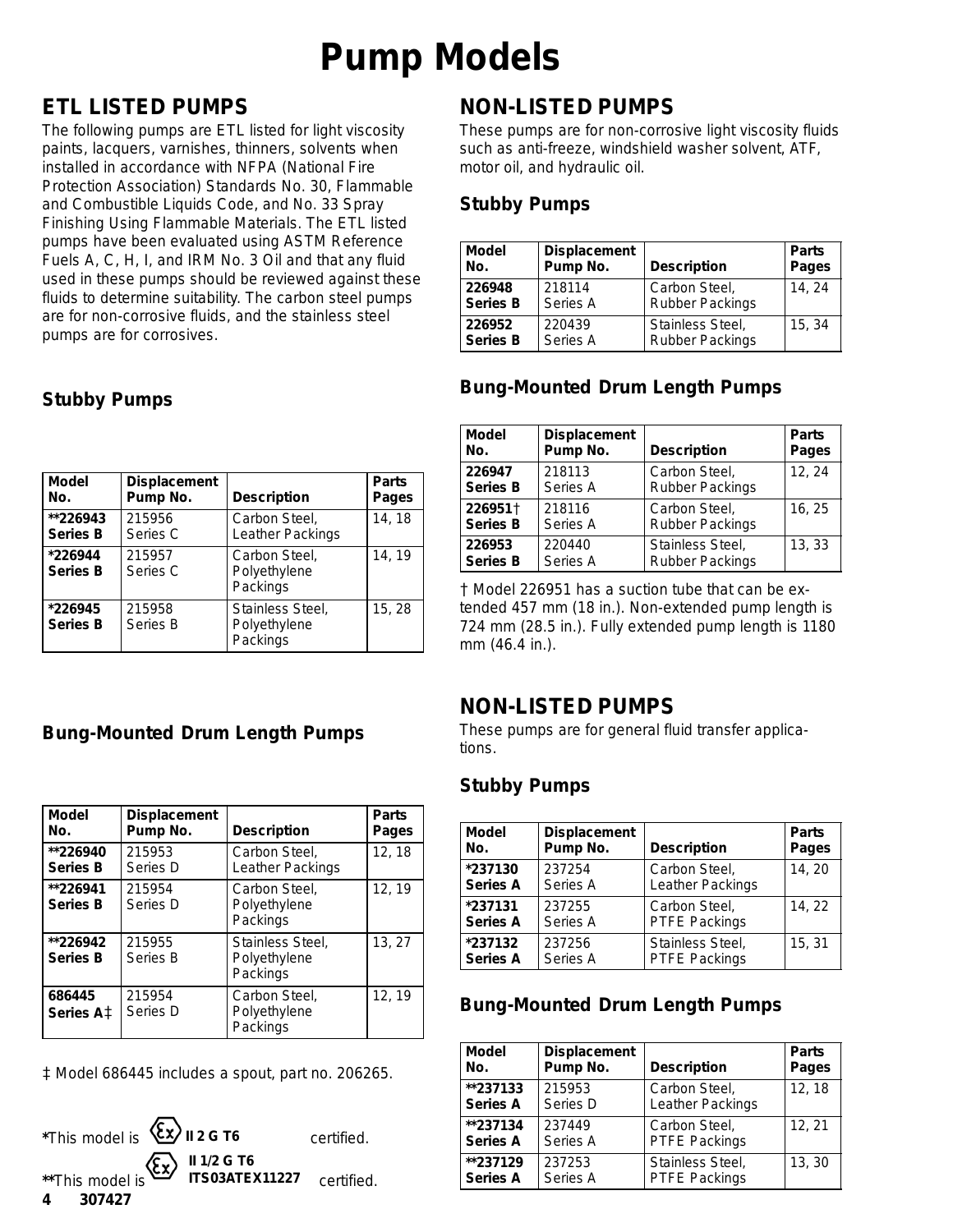# **Installation**

### **General Information**

- The Typical Installation shown in Fig. 2 is only a guide for selecting and installing system components. Contact your Graco distributor for assistance in planning a system to suit your needs.
- $\bullet$ Always use Genuine Graco Parts and Accessories.
- $\bullet$  Reference numbers and letters in parentheses refer to the callouts in the figures and the parts lists on pages 12–34.
- $\bullet$  For ETL listed pumps. All pipe joints are to be made tight with ETL listed gasoline–resistant pipe compound.

### **Grounding the System**

### **WARNING**



**FIRE AND EXPLOSION HAZARD** This pump must be grounded. Before operating the pump, ground the system as explained below. Also read the section **FIRE AND EXPLOSION HAZARD** on page 3.

To reduce the risk of static sparking, ground the pump and all other equipment used or located in the pumping area. Check your local electrical code for detailed grounding instructions for your area and type of equipment. *Ground all of this equipment.*

1. *ETL–Listed Pumps:* Use a ground wire, connector, and clamp. See Fig. 1. Loosen screw (X). Insert one exposed end of a 12 ga  $(1.5 \text{ mm}^2)$  minimum ground wire (Y) through the eye of the ground terminal connector (W) and tighten screw (X) securely. Connect the other end of the wire to a true earth ground. Order Part No. 237569 Ground Wire and Clamp.

2. *Non ETL–Listed Pumps:* See Fig. 1. Remove the ground screw (Z). Fasten the ground connector (W) onto the pump with the ground screw (Z) and tighten securely. Loosen screw (X). Insert one exposed end of a 12 ga  $(1.5 \text{ mm}^2)$  minimum ground wire (Y) through the eye of the ground terminal connector (W) and tighten screw (X) securely. Connect the other end of the wire to a true earth ground. Order Part No. 222011 Ground Connector/Wire and Clamp.



- 3. *Air and fluid hoses*: use only electrically conductive hoses.
- 4. *Air compressor*: according to manufacturer's recommendations.
- 5. *Dispensing valve:* grounding is obtained through connection to a properly grounded fluid hose and pump.
- 6. *Fluid supply container:* according to local code.
- 7. *Object being sprayed:* according to local code.
- 8. *All solvent pails used when flushing*, according to local code. Use only metal pails, which are conductive. Do not place the pail on a non-conductive surface, such as paper or cardboard, which interrupts the grounding continuity.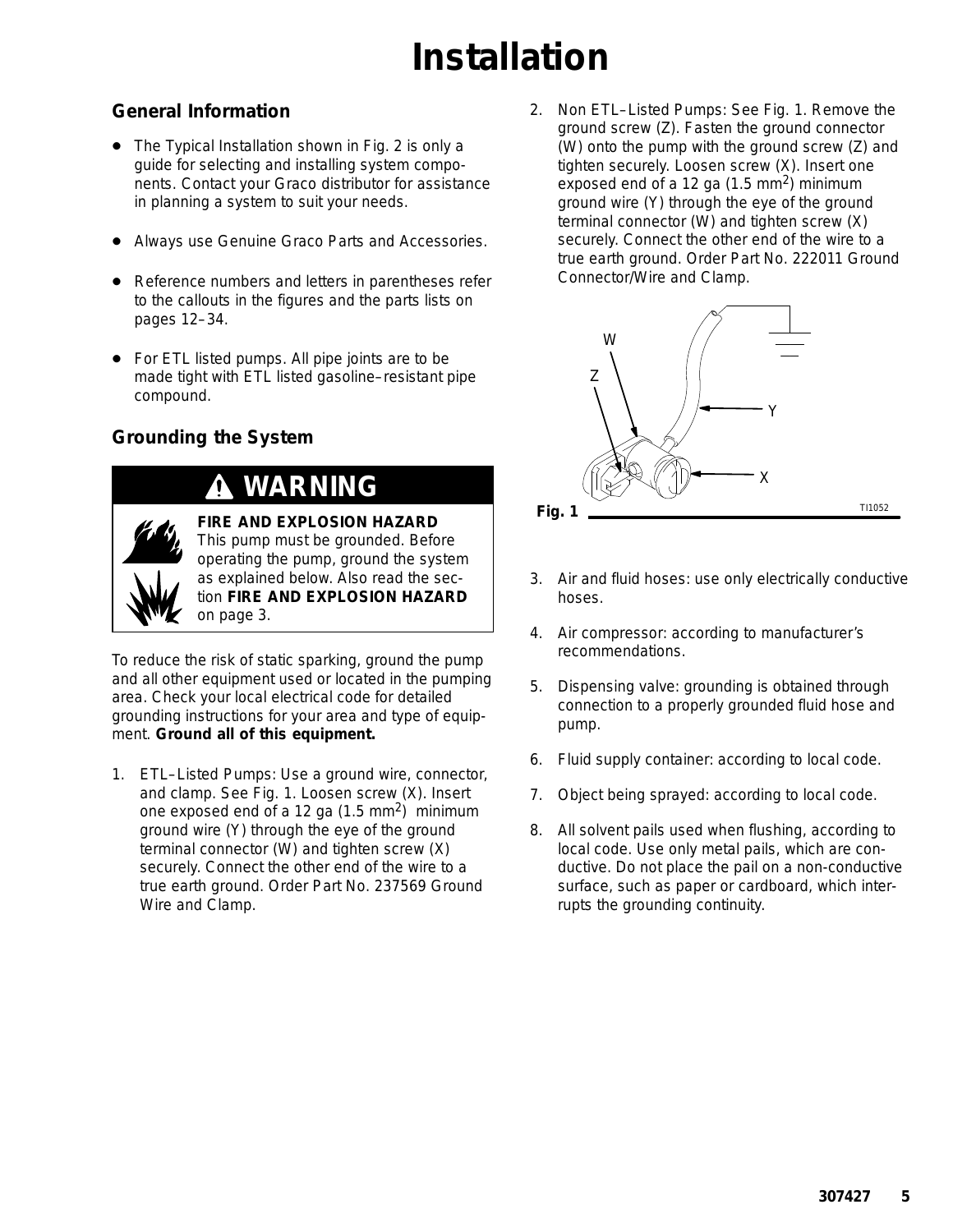### **Installation**



### **Mounting the Pump**

Always rigidly mount the pump to suit the type of installation planned. Graco mounting accessories are shown in the **Accessories** section. With 200 liter (55 gallon) drum length pumps, screw the bung adapter (B) tightly into the bung hole of the drum and adjust to hold the pump 13 mm (0.5 in.) off the bottom of the drum. Loosen the vent plug (A) to prevent formation of a vacuum in the drum. Stubby pumps may be mounted on a wall or on the side of a drum with a clamp. Drum pumps can also be mounted to the side of a drum.

**NOTE:** Refer to **Dimensions** on page 37 for pump dimensions, and air inlet and fluid outlet sizes.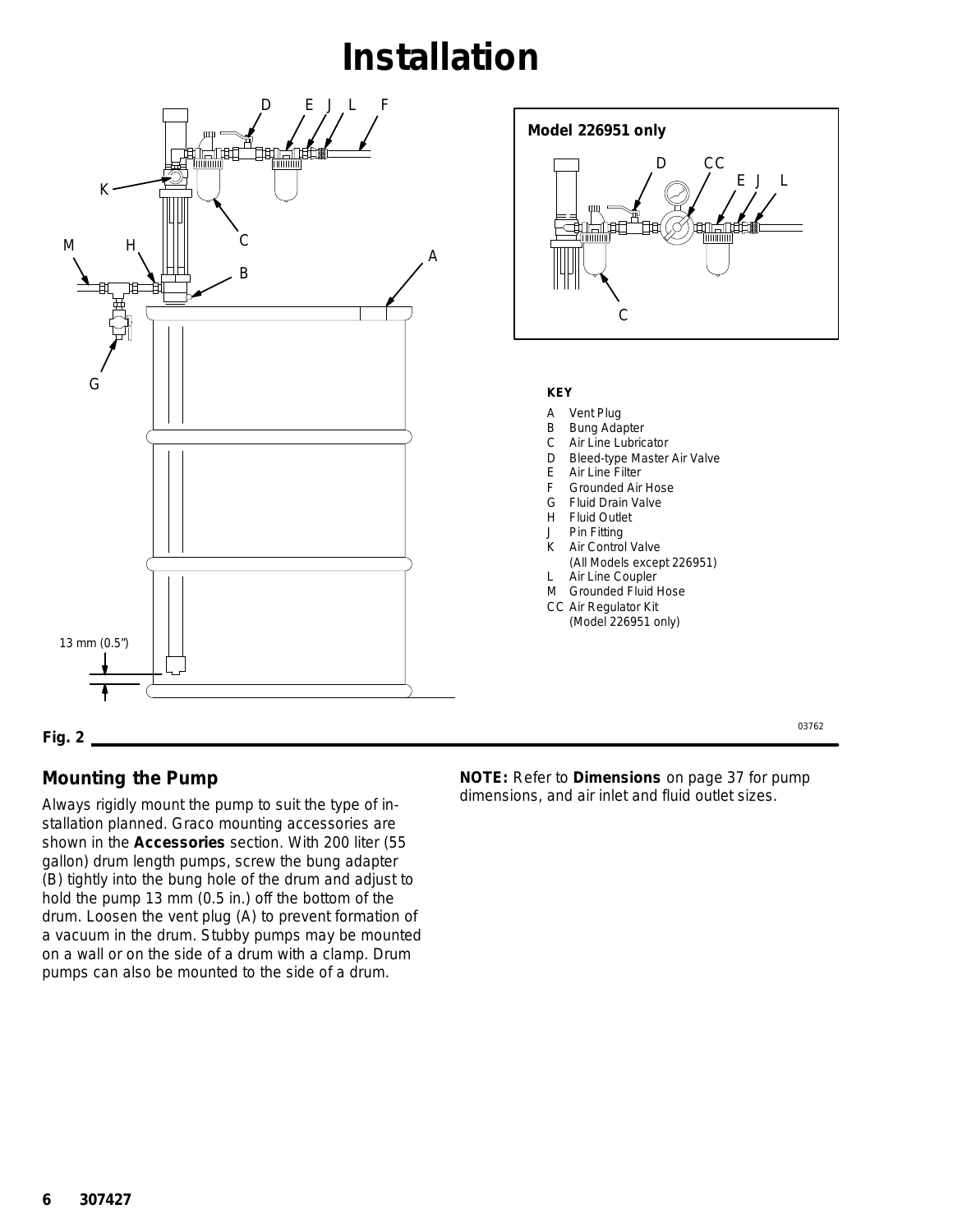# **Installation**

### **System Accessories**

Refer to Fig. 2 and the Accessories section.

**NOTE:** To ensure maximum pump performance, be sure that all accessories used are properly sized to meet your system's requirements.

Most models are supplied with a needle-type air control valve (K) at the pump air inlet. Model 226951 is equipped with an air regulator kit (CC) instead (see Fig. 3). All models are supplied with an air line quick disconnect coupler (L) to connect the air line to the pump and accessories.

### **WARNING**

A bleed-type master air valve (D) and a fluid drain valve (G) are required in your system, to help reduce the risk of serious injury, including splashing fluid in the eyes or on the skin, and injury from moving parts if you are adjusting or repairing the pump.

The *bleed-type master air valve* (D) relieves air trapped between this valve and the pump after the pump is shut off. Trapped air can cause the pump to cycle unexpectedly and result in serious injury, including amputation. Locate the valve close to the pump.

The *fluid drain valve* (G) helps relieve pressure in the displacement pump, hose, and dispensing valve when shutting off the pump. Actuating the dispensing valve to relieve pressure may not be sufficient, especially if there is a clog in the hose or the dispensing valve.

For automatic air motor lubrication, install an air line lubricator (C) downstream from the air regulator (if supplied) and all other accessories. Install a bleed-type master air valve (D) close to the pump. Next, install the air regulator (CC), if supplied. Install an air line filter (E) upstream from all other accessories, to remove harmful dirt and moisture from the compressed air supply.

Using a suitable adapter, install the male disconnect pin fitting (J) in the air filter inlet. Install the air line quick disconnect coupler (L) on the air hose (F), but do not connect it to the pin fitting yet.

Connect an electrically conductive fluid hose (M) to the 3/4 npt(f) fluid outlet.

### **Model 226951 Only**

Using moderate force, extend the pump suction tube, insert the pump into the drum or tank bung hole, and screw the bung adapter (B) tightly into the bung hole. Lift the pump about 13 mm (0.5 in.) and tighten the bung adapter (B) screw to hold the pump. Loosen the vent plug (A). Refer to Fig. 2.

### **A CAUTION**

To prevent damaging the o-ring seals inside the suction tube, do not use excessive force when extending the suction tube.

### **All Other Models**

Refer to Fig. 2 and to the mounting accessories shown on page 35 for pump mounting methods.



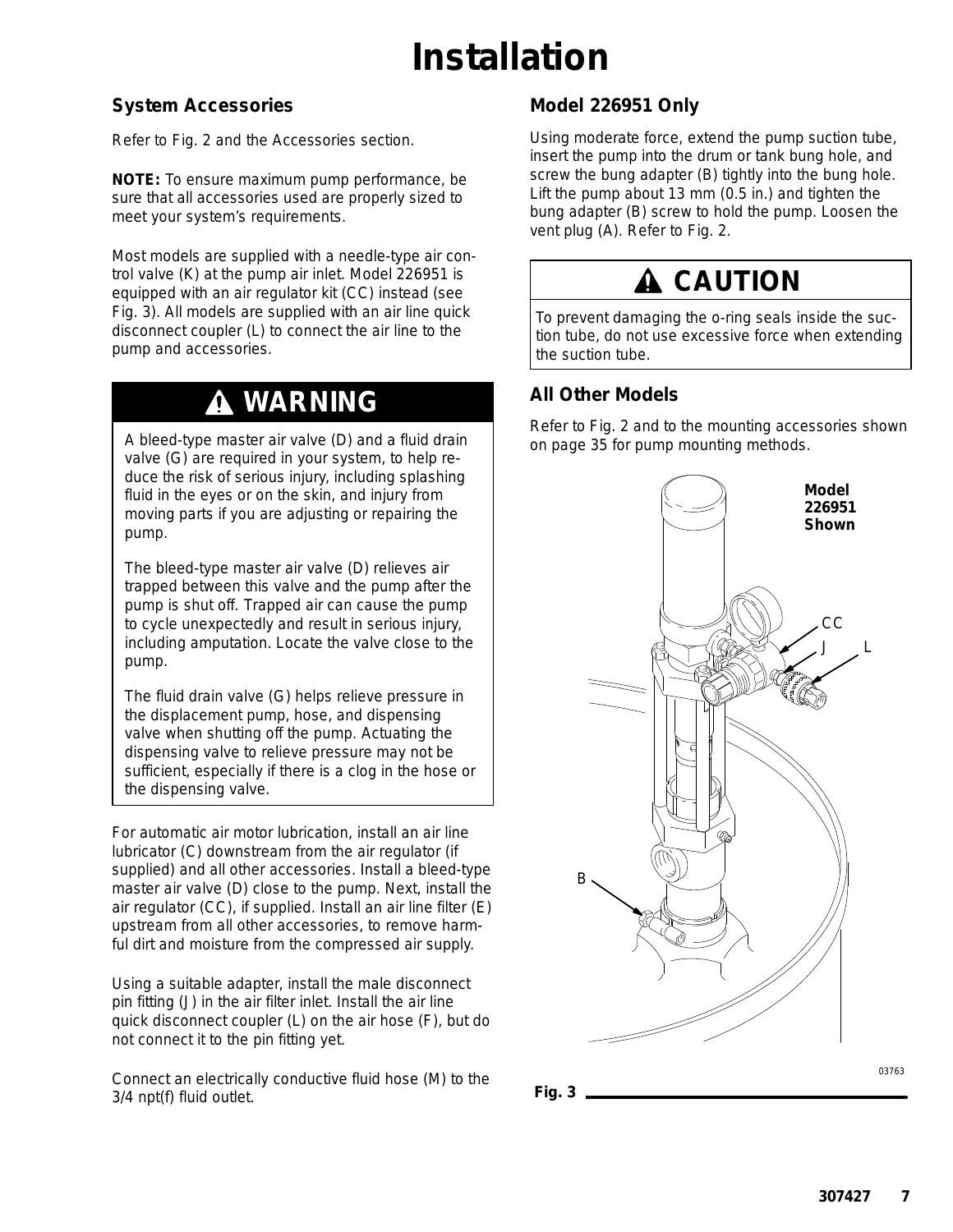# **Operation**

### **Pressure Relief Procedure**

### **WARNING**

#### **PRESSURIZED EQUIPMENT HAZARD**

The system pressure must be manually relieved to prevent the system from starting or spraying accidentally. To reduce the risk of an injury from accidental spray from the gun, splashing fluid, or moving parts, follow the **Pressure Relief Procedure** whenever you:

- are instructed to relieve the pressure,
- $\bullet$ stop spraying,
- $\bullet$ check or service any of the system equipment,
- $\bullet$ or install or clean the spray nozzle.
- 1. Shut off the air to the pump.
- 2. Close the bleed-type master air valve (required in your system).
- 3. Hold a metal part of the dispensing valve firmly to the side of a grounded metal pail, and trigger the valve to relieve pressure.
- 4. Open the fluid drain valve (required in your system) to relieve all fluid pressure, having a container ready to catch the drainage.
- 5. Leave the drain valve open until you are ready to dispense again.

*If you suspect that the nozzle or hose is completely clogged, or that pressure has not been fully relieved after following the steps above,* **very slowly** loosen the hose end coupling and relieve pressure gradually, then loosen completely. Now clear the nozzle or hose.

### **Flush the Pump Before Using**

The pump was tested in lightweight oil, which was left in to protect pump parts. To prevent contamination of the fluid you are pumping, flush the pump with a compatible solvent before using it.

To flush the pump, connect a short hose to the pump outlet, insert the pump intake into a pail of compatible solvent, direct the hose into a pail, and start the pump as explained at right.

Cycle the pump slowly for at least 5 minutes, then stop and disconnect the air hose. Push up on the ball of the intake valve (N) to drain the lower part of the pump. See Fig. 4. Turn the pump over to drain the upper part of the pump.



**Starting and Adjusting the Pump**

With the air valve (K) or regulator (CC) closed, turn on the air supply and connect the air line coupler (L). See Figs. 3 or 5. Make sure all dispensing valves are open.

Slowly open the air valve (K) or regulator (CC) until the pump cycles 5 to 20 cycles per minute. The pump itself only takes a few strokes to prime. In a large system, however, the pump may have to be cycled for several minutes to fill all the lines. Once the entire system is primed, use the air valve or regulator to control pump speed and cycle rate; always use the lowest pressure necessary to get the desired results.

When used for transfer and supply operations with no dispensing valve, the pump will run whenever air is supplied.

### **Pump Shutdown**

### **WARNING**

To reduce the risk of serious injury whenever you are instructed to relieve pressure, always follow the **Pressure Relief Procedure** at left.

- 1. Disconnect the air line coupler (L).
- 2. Relieve the pressure.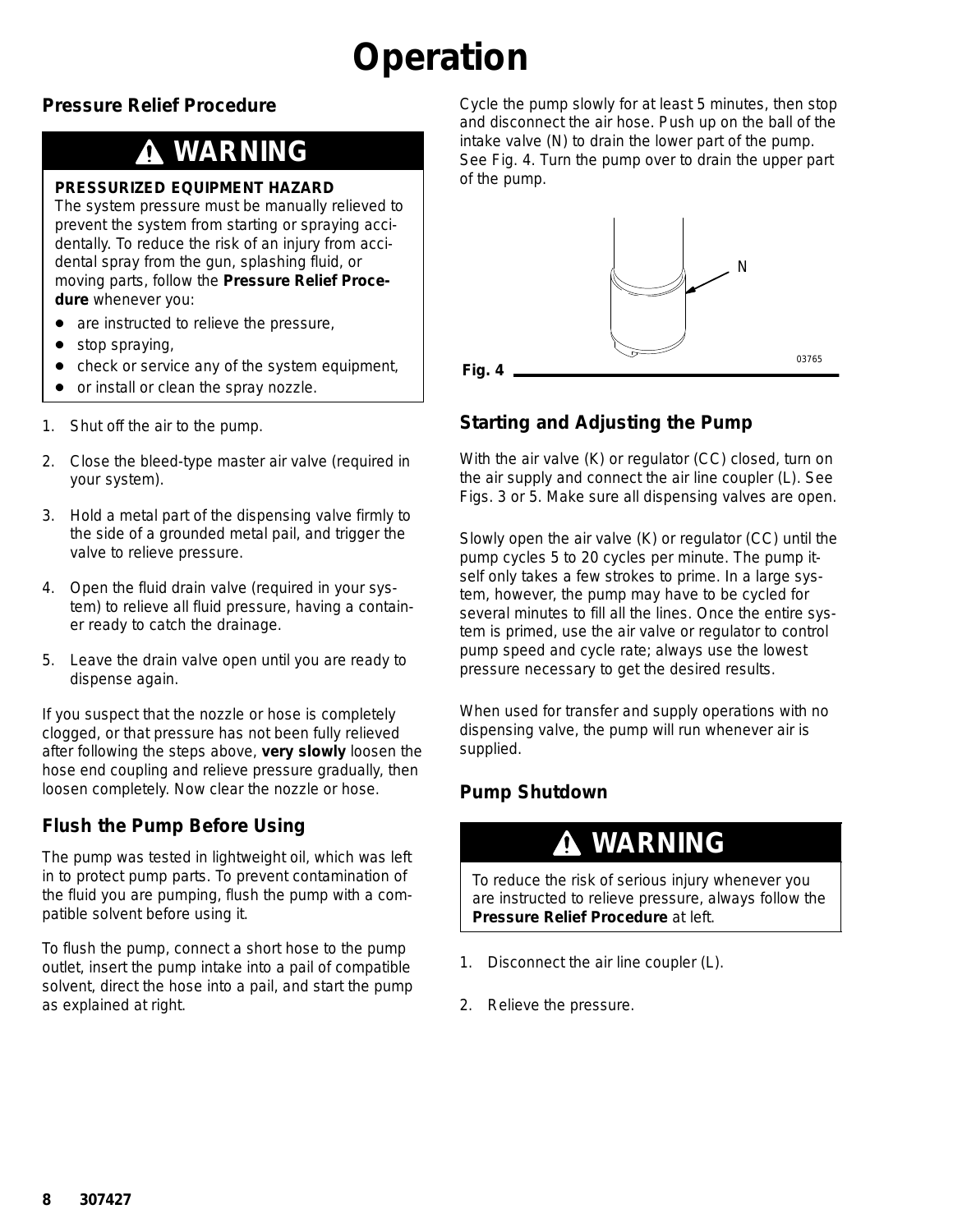### **Maintenance**

Fill the wet-cup (P) 1/2 full of Graco Throat Seal Liquid (TSL) or compatible solvent and keep it 1/2 full to keep fluid from drying on the displacement rod and damaging pump throat packings. See Fig. 5.

Lubricate the throat packings frequently when you are pumping a non-lubricating fluid, or are shutting down for more than a few days. Some pumps have a grease fitting (DD) for this purpose. See Fig. 5.

The accessory air line lubricator (C) provides automatic air motor lubrication. To manually lubricate the motor, disconnect the air line at the air motor inlet, put about 15 drops of lightweight oil in the inlet, reconnect the air line and turn on the air to blow oil into the motor.

Never allow the pump to run dry of fluid being pumped. A dry pump will quickly accelerate to a high speed, possibly damaging itself. If your pump accelerates quickly, or is running too fast, stop it immediately and check the fluid supply. If the supply container is empty and air has been pumped into the lines, prime the pump and lines with fluid, or flush and leave filled with compatible solvent. Be sure to eliminate all air from the fluid system.

### **WARNING**

To reduce the risk of serious injury whenever you are instructed to relieve pressure, always follow the **Pressure Relief Procedure** on page 8.

### **WARNING**

Do not attempt to adjust the packing nut with the pump operating.

Periodically, check the tightness of the packing nut (P). Relieve the pressure, then tighten enough to prevent leakage; no tighter. See Fig. 5. If the leakage can not be stopped, change the packings to prevent exposure to the fluid being pumped.

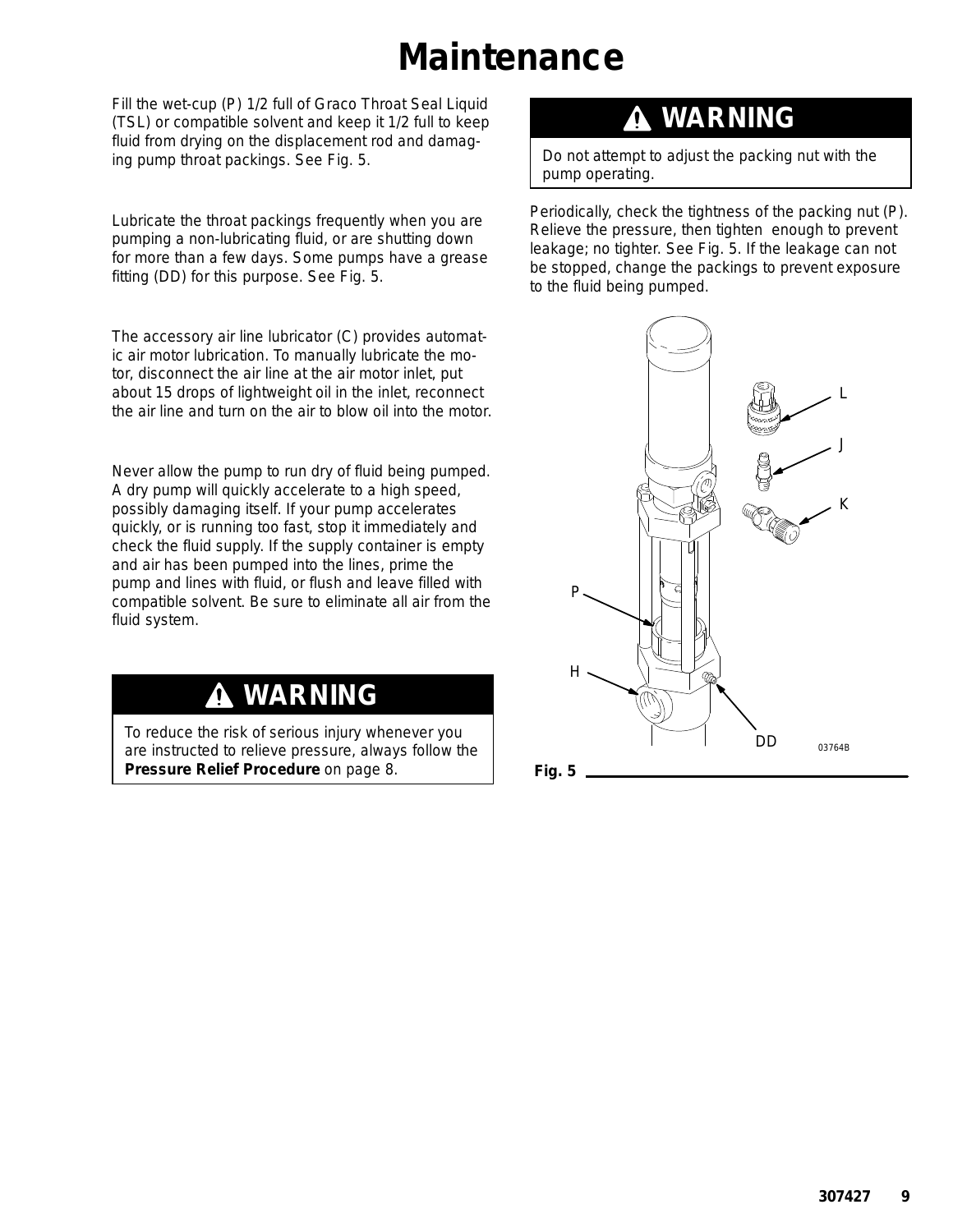# **Troubleshooting**

### **WARNING**

To reduce the risk of serious injury whenever you are instructed to relieve pressure, always follow the **Pressure Relief Procedure** on page 8.

- 1. Relieve the pressure.
- 2. Check all other possible remedies before disassembling the pump.

| <b>PROBLEM</b>                                                 | <b>CAUSE</b>                                  | <b>SOLUTION</b>                                                 |
|----------------------------------------------------------------|-----------------------------------------------|-----------------------------------------------------------------|
| The pump fails to operate.                                     | Dirty or worn air motor.                      | Clean, service; see the separate motor<br>manual 307456.        |
|                                                                | Inadequate air supply or restricted<br>lines. | Clean lines or increase the air supply<br>(see Technical Data). |
|                                                                | Closed or clogged air valves.                 | Open or clear the valves.                                       |
|                                                                | Clogged fluid hose or valve.                  | Clear the hose or valves.                                       |
|                                                                | Worn or damaged valves or seals.              | Service the valves or seals.                                    |
| The pump operates, but the output<br>is low on both strokes.   | Clogged fluid hose or valve.                  | Clear the hose or valves.                                       |
|                                                                | Exhausted fluid supply.                       | Refill the fluid supply and reprime the<br>pump.                |
|                                                                | Worn or damaged valves or seals.              | Service the valves or seals.                                    |
| The pump operates, but the output<br>is low on the downstroke. | Held open or worn intake valve.               | Clear or service the valve.                                     |
|                                                                | Worn or damaged valves or seals.              | Service the valves or seals.                                    |
| The pump operates, but the output<br>is low on the upstroke.   | Held open or worn piston valve.               | Clear or service the valve.                                     |
|                                                                | Worn or damaged valves or seals.              | Service the valves or seals.                                    |
| Erratic or accelerated operation.                              | Exhausted fluid supply.                       | Refill the fluid supply and reprime the<br>pump.                |
|                                                                | Broken air motor compression spring.          | Replace the spring.                                             |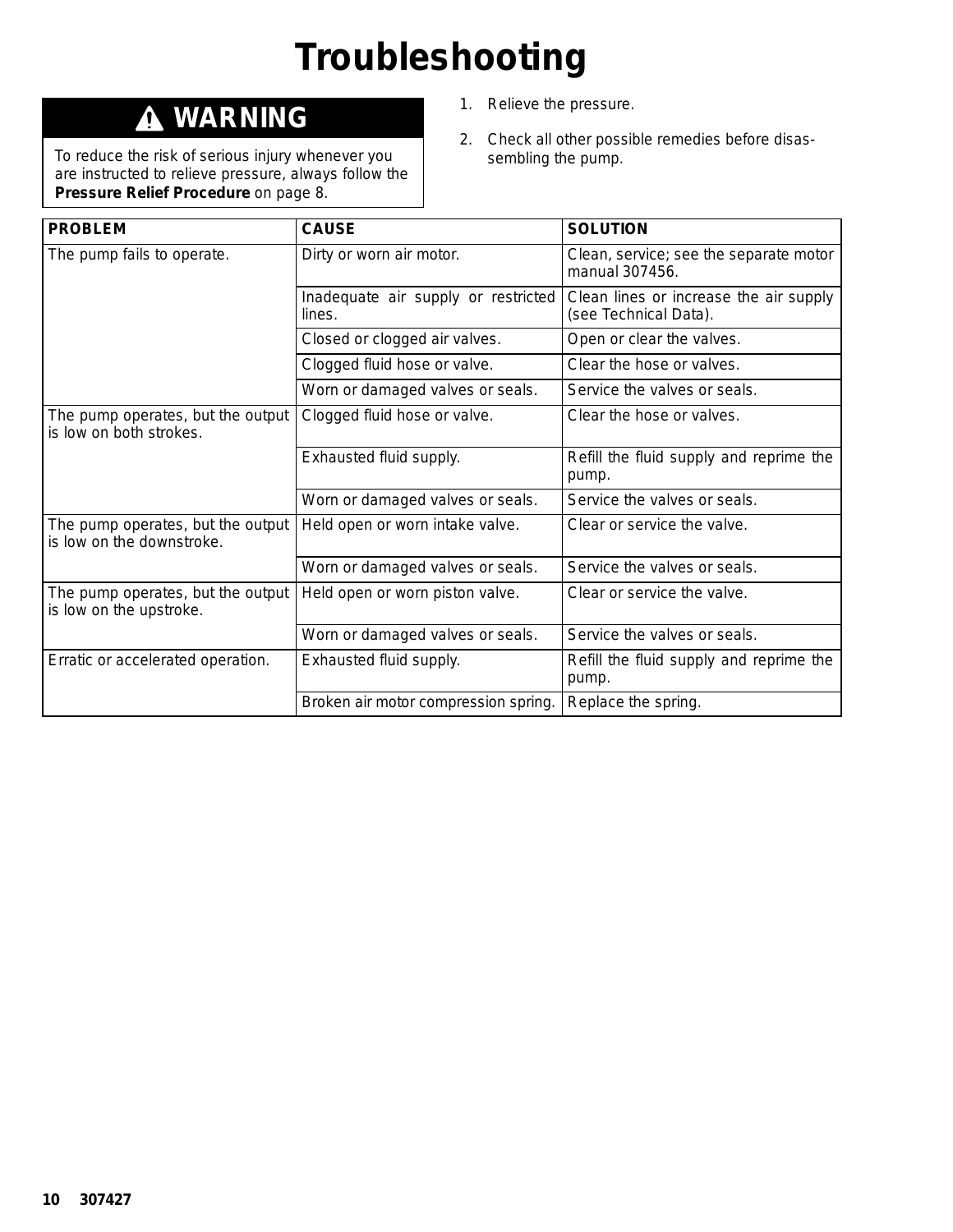### **Pump Service**

### **Disconnecting the Air Motor**

### **WARNING**

To reduce the risk of serious injury whenever you are instructed to relieve pressure, always follow the **Pressure Relief Procedure** on page 8.

- 1. Flush the pump.
- 2. Relieve the pressure. Remove the pump from its mounting.
- 3. See Fig. 6. Unscrew the tie rod locknuts (103).
- 4. Unscrew and remove the screw (105) and barrel (104).
- 5. Raise the air motor (115) away from the displacement pump (114). Unscrew the displacement rod (15) from the air motor connecting rod (S).
- 6. To order pump parts, refer to the parts lists on pages 12–16. Refer to pages 17–34 for displacement pump service and parts information. Refer to manual 307456 for air motor service and parts information.

### **Reconnecting the Air Motor**

- 1. When reconnecting the air motor, use lithium base grease on the threads of the displacement rod (15). Make sure the o-ring (14) is in place on the rod.
- 2. Insert the muffler (T) into the air motor connecting rod (S) as shown in Fig. 6.
- 3. Tighten the displacement rod (15) into the air motor connecting rod hand tight, and install the barrel and screw set (104 and 105).
- 4. Apply thread sealant to the threads of the tie rods (106). To ensure proper alignment, first thread the tie rod locknuts (106) loosely onto the tie rods, then torque evenly to 15  $N$  $\cdot$ m (8 ft-lb).

**NOTE:** Removing the muffler (T) will increase both pump flow rate and exhaust noise.

5. Reconnect the groundwire if it was disconnected during service.

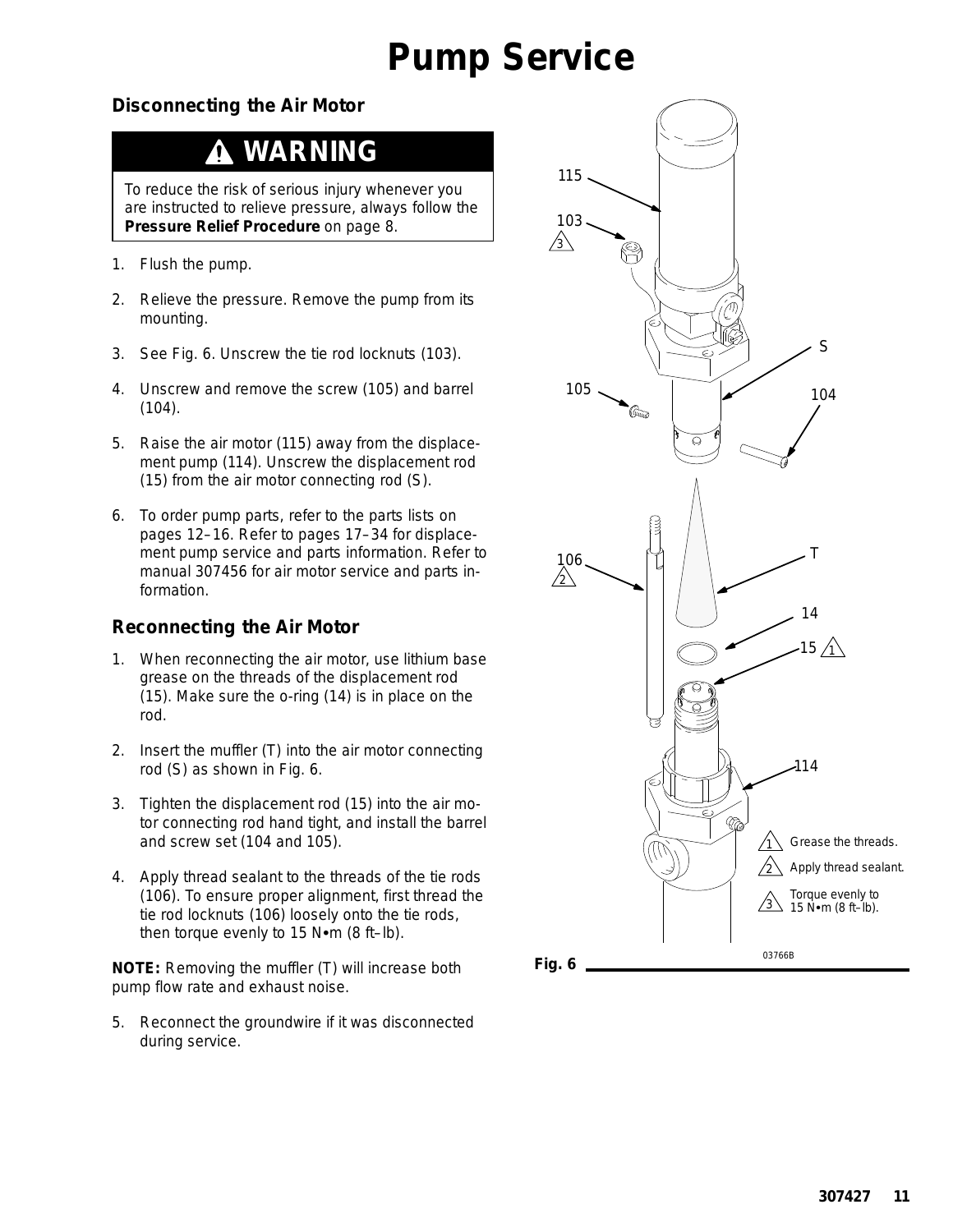### **Bung Mount Drum-Length Pumps, Carbon Steel Models**

| spout<br>Ref.                         |                                                          | Model 226940, Series B, leather packed<br>Model 226941, Series B, polyethylene packed<br>Model 226947, Series B, rubber packed<br>Model 237133, Series A, leather packed<br>Model 237134, Series A, PTFE packed<br>Model 686445, Series A, polyethylene packed, with | Model 226940 Shown<br>113<br>115<br>107<br>103<br>108 (Includes items |
|---------------------------------------|----------------------------------------------------------|----------------------------------------------------------------------------------------------------------------------------------------------------------------------------------------------------------------------------------------------------------------------|-----------------------------------------------------------------------|
| No.                                   | Part No.                                                 | <b>Description</b><br>Qty.                                                                                                                                                                                                                                           | 109-112, 116, 117;<br>105<br>see detail below.)                       |
| 103<br>104<br>105 $\nu$<br>106<br>107 | 104541<br>15B249<br>15B250<br>177171<br>190165<br>169969 | 3<br>NUT, lock; M8; w/nylon insert<br>PIN, barrel<br>1<br><b>SCREW</b><br>1<br>3<br>TIE ROD<br>FITTING, air line; for Models<br>237133 and 237134 only<br>1<br>FITTING, air line                                                                                     | $106 -$<br>104<br>111<br>109                                          |
| 108                                   | 206264                                                   | for all other models<br>1<br>NEEDLE VALVE ASSY<br>Includes items 109-112, 116, 117<br>1                                                                                                                                                                              | 110<br>112                                                            |
| 109 $\nu$                             | 157628                                                   | . PACKING, o-ring; nitrile rubber<br>1                                                                                                                                                                                                                               | 116                                                                   |
| 110                                   | 165722                                                   | . BODY<br>1                                                                                                                                                                                                                                                          | 11                                                                    |
| 111                                   | 166531                                                   | 1<br>. RING, friction washer                                                                                                                                                                                                                                         | 114                                                                   |
| 112                                   | 166529                                                   | . NEEDLE                                                                                                                                                                                                                                                             |                                                                       |
| 113                                   | 190164                                                   | COUPLER, air line; for Models<br>237133 and 237134 only<br>1                                                                                                                                                                                                         |                                                                       |
|                                       | 114558                                                   | COUPLER, air line                                                                                                                                                                                                                                                    |                                                                       |
| 114                                   | 215953                                                   | 1<br>for all other models<br>DISPLACEMENT PUMP, for<br>Models 226940 and 237133;                                                                                                                                                                                     |                                                                       |
|                                       |                                                          | see page 18<br>1                                                                                                                                                                                                                                                     |                                                                       |
|                                       | 215954                                                   | DISPLACEMENT PUMP                                                                                                                                                                                                                                                    |                                                                       |
|                                       |                                                          | for Model 226941; see page 19<br>1                                                                                                                                                                                                                                   |                                                                       |
|                                       | 237449                                                   | <b>DISPLACEMENT PUMP</b>                                                                                                                                                                                                                                             |                                                                       |
|                                       | 218113                                                   | for Model 237134; see page 21<br>1<br><b>DISPLACEMENT PUMP</b>                                                                                                                                                                                                       |                                                                       |
|                                       |                                                          | for Model 226947; see page 24<br>1                                                                                                                                                                                                                                   |                                                                       |
| тто                                   | 223099                                                   | AIR MOTOR KIT                                                                                                                                                                                                                                                        |                                                                       |
|                                       |                                                          | See instruction manual 307456<br>1                                                                                                                                                                                                                                   |                                                                       |
| 116                                   | 166532                                                   | NUT, packing<br>1                                                                                                                                                                                                                                                    |                                                                       |
| 117                                   | 164698                                                   | KNOB, adjusting<br>1                                                                                                                                                                                                                                                 |                                                                       |
| 118                                   | 206265                                                   | SPOUT; Model 686445 only<br>(not shown)<br>1                                                                                                                                                                                                                         | ti12378A                                                              |
|                                       |                                                          |                                                                                                                                                                                                                                                                      |                                                                       |

 *Keep these spare parts on hand to reduce down time.*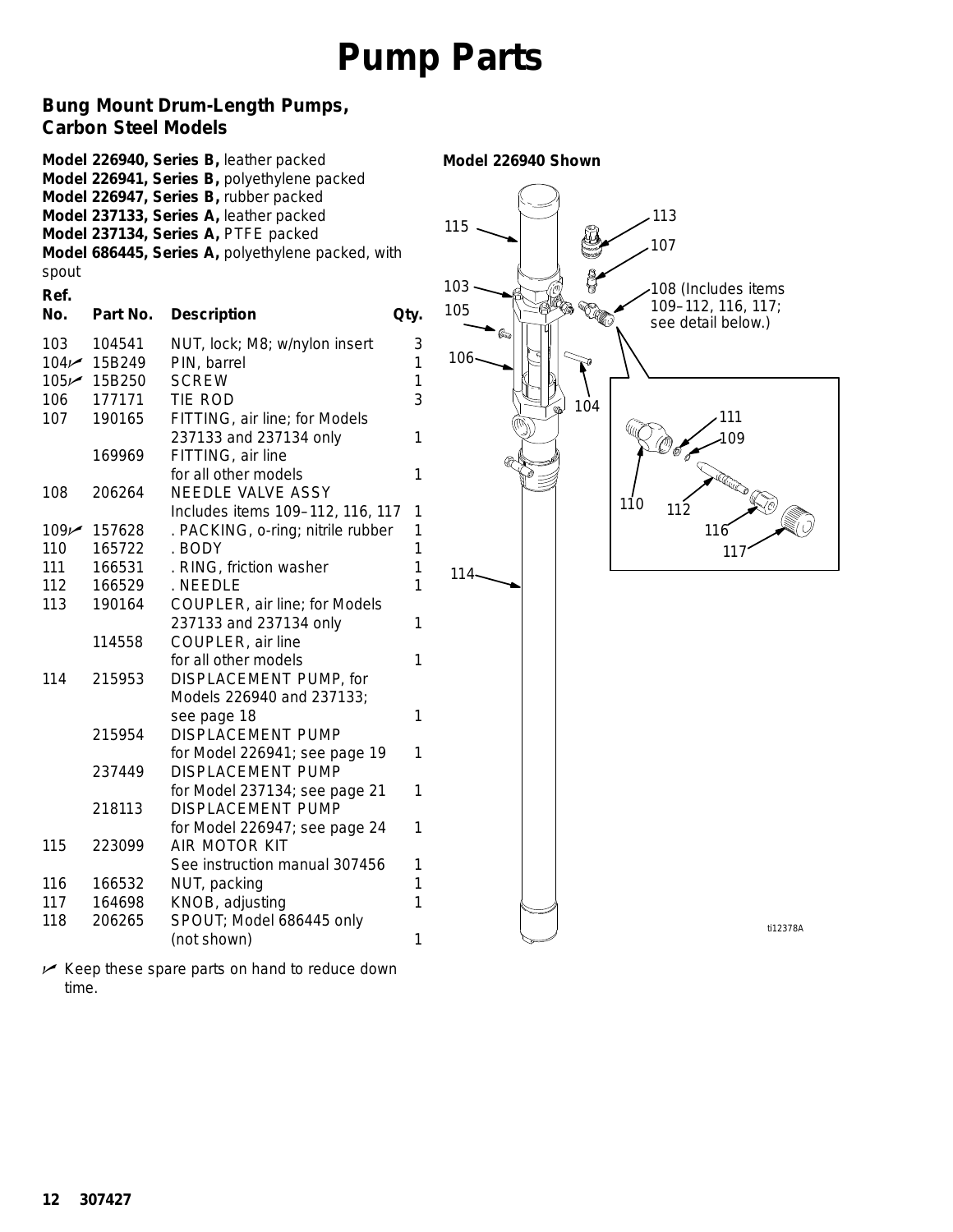#### **Bung Mount Drum-Length Pumps, Stainless Steel Models**

*Model 226953 Shown* **Model 226942, Series B,** polyethylene packed **Model 226953, Series B,** rubber packed **Model 237129, Series A,** PTFE packed **Ref.** 113 115 **No. Part No. Description Qty.** 107 102 215961 MOUNTING KIT T TO for Stainless Steel Pumps; 103 108 (Includes items includes items 103, 113, 116,117 1 109–112, 116, 117; 103 104541 . NUT, lock; M8; w/nylon insert 3 see detail below.) 105 104 $\sim$  15B249 . PIN, barrel 1 105 $\sim$  15B250 . SCREW 1 106 106 177170 . TIE ROD 3 107 190165 . FITTING, air line 104 111 for Model 237129 only 1 169969 . FITTING, air line 109 for all other models 1 108 206264 . NEEDLE VALVE ASSY Includes items 109–112, 116, 117 1 110 112 109 157628 .. PACKING, o-ring; nitrile rubber 1 116 110 165722 . . BODY 1 117 111 166531 .. RING. friction washer 1 114 112 166529 . . NEEDLE 1 113 190164 . COUPLER, air line; Ref. No. 102 Mounting Kit For Model 237129 only 1 includes items 103, 113, 116, 117. 114558 . COUPLER, air line for all other models 1 114 215955 DISPLACEMENT PUMP For Model 226942; see page 27 1 220440 DISPLACEMENT PUMP For Model 226953; see page 33 1 237253 DISPLACEMENT PUMP For Model 237129; see page 30 1 115 223099 AIR MOTOR KIT See instruction manual 307456 1 116 166532 NUT, packing 1 117 164698 KNOB, adjusting 1 *Keep these spare parts on hand to reduce down* اس روا *time.*

03772B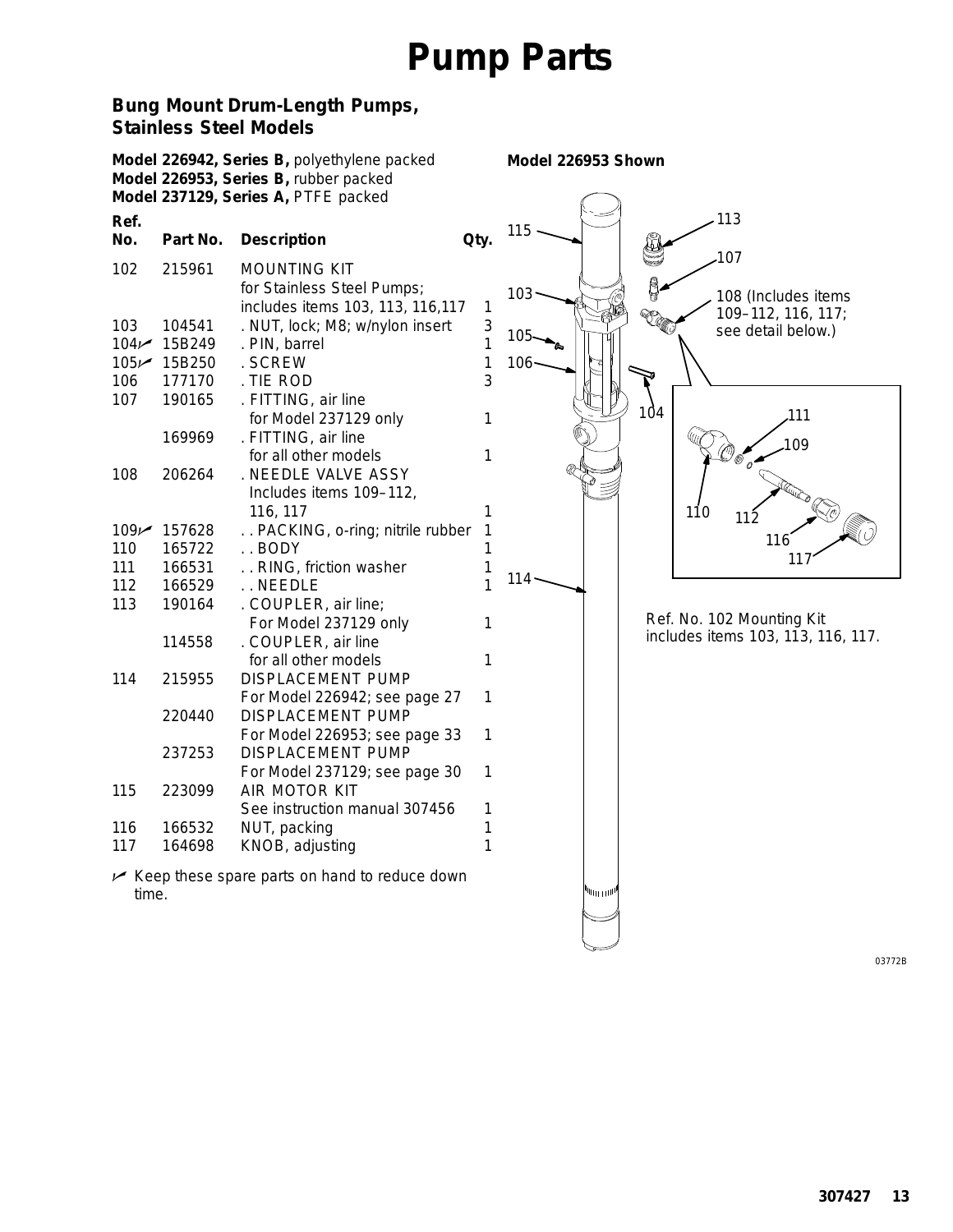### **Stubby Length Pumps, Carbon Steel Models**

|                                       |                                                                | Model 226943, Series B, leather packed<br>Model 226944, Series B, polyethylene packed<br>Model 226948, Series B, rubber packed<br>Model 237130, Series A, leather packed<br>Model 237131, Series A, PTFE packed |                            | Model 226943 Shown                  | 113                                                             |
|---------------------------------------|----------------------------------------------------------------|-----------------------------------------------------------------------------------------------------------------------------------------------------------------------------------------------------------------|----------------------------|-------------------------------------|-----------------------------------------------------------------|
| Ref.<br>No.                           | Part No.                                                       | <b>Description</b>                                                                                                                                                                                              | Qty.                       | 115                                 | 107                                                             |
| 103<br>104 <sub>1</sub><br>106<br>107 | 104541<br>15B249<br>105 <del></del> 15B250<br>177171<br>190165 | NUT, lock; M8; w/nylon insert<br>PIN, barrel<br><b>SCREW</b><br>TIE ROD<br>FITTING, air line;<br>For Models 237130 and                                                                                          | 3<br>$\mathbf 1$<br>1<br>3 | 103<br>Ó<br>$105_{\text{m}}$<br>106 | 108 (Includes items<br>109-112, 116, 117;<br>see detail below.) |
|                                       | 169969                                                         | 237131 only<br>FITTING, air line<br>for all other models                                                                                                                                                        | 1<br>1                     | 104                                 | 111                                                             |
| 108                                   | 206264                                                         | NEEDLE VALVE ASSY<br>Includes items 109-112, 116, 117                                                                                                                                                           | $\mathbf{1}$               |                                     | 109                                                             |
| 109                                   | 157628                                                         | . PACKING, o-ring; nitrile rubber                                                                                                                                                                               | 1                          |                                     |                                                                 |
| 110                                   | 165722                                                         | . BODY                                                                                                                                                                                                          | 1                          |                                     |                                                                 |
| 111                                   | 166531                                                         | . RING, friction washer                                                                                                                                                                                         | 1                          | 114                                 | 110<br>112                                                      |
| 112                                   | 166529                                                         | . NEEDLE                                                                                                                                                                                                        | $\overline{1}$             |                                     | 116                                                             |
| 113                                   | 190164                                                         | COUPLER, air line;<br>For Models 237130 and<br>237131 only                                                                                                                                                      | 1                          |                                     | 117                                                             |
|                                       | 114558                                                         | COUPLER, air line                                                                                                                                                                                               |                            |                                     |                                                                 |
|                                       |                                                                | for all other models                                                                                                                                                                                            | 1                          |                                     | ti1379A                                                         |
| 114                                   | 215956                                                         | DISPLACEMENT PUMP                                                                                                                                                                                               |                            |                                     |                                                                 |
|                                       |                                                                | For Model 226943; see page 18                                                                                                                                                                                   | 1                          |                                     |                                                                 |
|                                       | 215957                                                         | <b>DISPLACEMENT PUMP</b>                                                                                                                                                                                        |                            |                                     |                                                                 |
|                                       |                                                                | For Model 226944; see page 19                                                                                                                                                                                   | 1                          |                                     |                                                                 |
|                                       | 218114                                                         | <b>DISPLACEMENT PUMP</b>                                                                                                                                                                                        |                            |                                     |                                                                 |
|                                       |                                                                | For Model 226948; see page 24                                                                                                                                                                                   | 1                          |                                     |                                                                 |
|                                       | 237254                                                         | DISPLACEMENT PUMP                                                                                                                                                                                               |                            |                                     |                                                                 |
|                                       |                                                                | For Model 237130; see page 20                                                                                                                                                                                   | 1                          |                                     |                                                                 |
|                                       | 237255                                                         | DISPLACEMENT PUMP                                                                                                                                                                                               |                            |                                     |                                                                 |
|                                       |                                                                | For Model 237131; see page 22                                                                                                                                                                                   | 1                          |                                     |                                                                 |
| 115                                   | 223099                                                         | AIR MOTOR KIT                                                                                                                                                                                                   |                            |                                     |                                                                 |
|                                       |                                                                | See instruction manual 307456                                                                                                                                                                                   | 1                          |                                     |                                                                 |
| 116                                   | 166532                                                         | NUT, packing                                                                                                                                                                                                    | 1                          |                                     |                                                                 |
| 117                                   | 164698                                                         | KNOB, adjusting                                                                                                                                                                                                 | 1                          |                                     |                                                                 |

 *Keep these spare parts on hand to reduce down time.*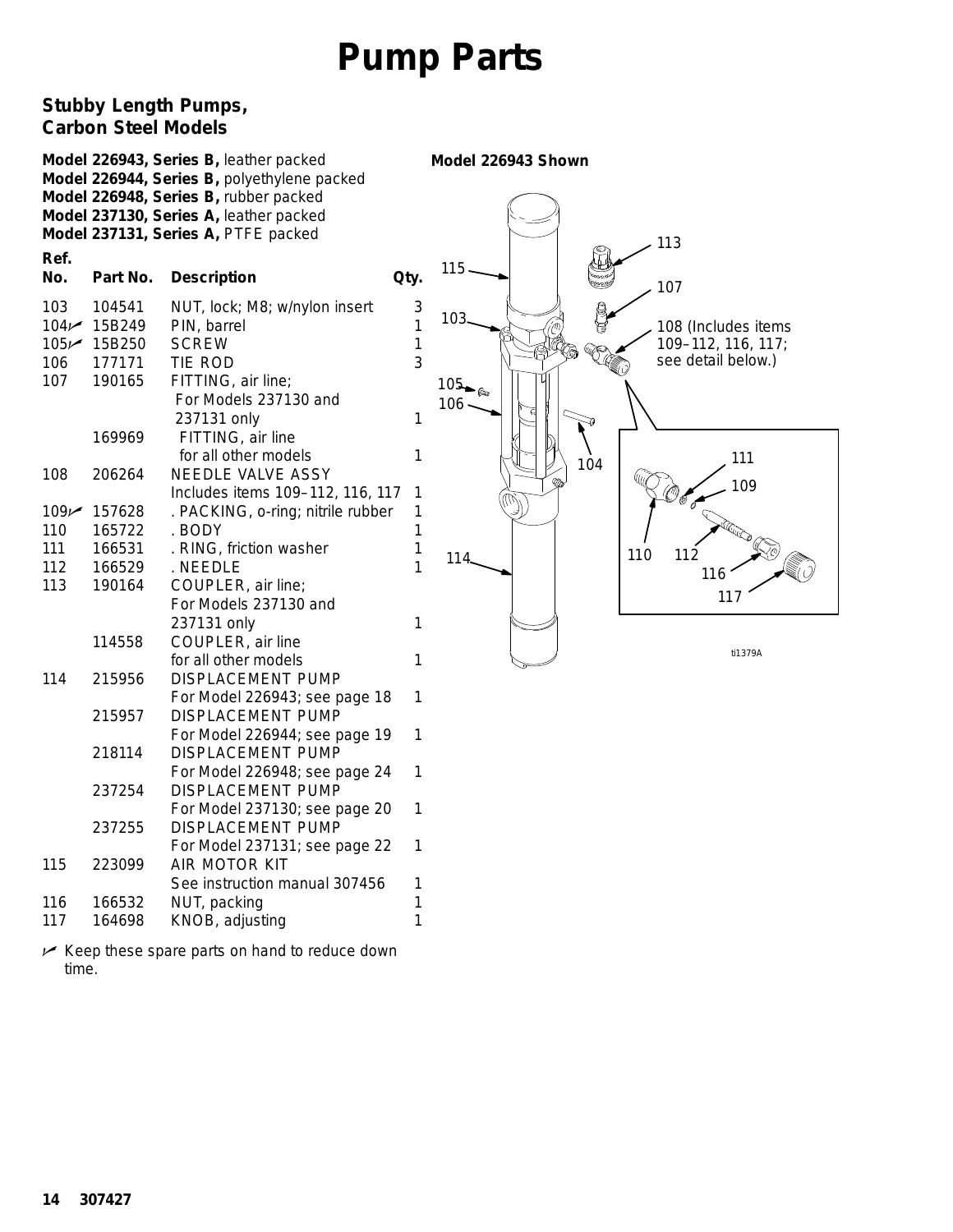#### **Stubby Length Pumps, Stainless Steel Models**

|              |          | Model 226945, Series B, polyethylene packed |     | Model 226945 Shown |                                    |
|--------------|----------|---------------------------------------------|-----|--------------------|------------------------------------|
|              |          | Model 226952, Series B, rubber packed       |     |                    |                                    |
|              |          | Model 237132, Series A, PTFE packed         |     |                    |                                    |
| Ref.         |          |                                             |     | $115 -$            | 113                                |
| No.          | Part No. | <b>Description</b><br>Qty.                  |     |                    |                                    |
| 102          | 215961   | <b>MOUNTING KIT</b>                         |     |                    | 107                                |
|              |          | for Stainless Steel Pumps;                  |     | 103                |                                    |
|              |          | includes items 103-113,                     |     |                    | 108 (Includes items                |
|              |          | 116, 117                                    | 1   |                    | 109-112, 116, 117;                 |
| 103          | 104541   | . NUT, lock; M8; w/nylon insert             | 3   | 105                | see detail below.)                 |
| 104          | 15B249   | PIN, barrel                                 | 1   |                    |                                    |
| $105 \times$ | 15B250   | <b>SCREW</b>                                | 1   | 106                |                                    |
| 106          | 177170   | . TIE ROD                                   | 3   |                    |                                    |
| 107          | 190165   | FITTING, air line                           |     |                    |                                    |
|              |          | for Model 237132 only                       | 1   |                    | 111<br>104                         |
|              | 169969   | . FITTING, air line                         |     |                    | œ.<br>109                          |
|              |          | for all other models                        | 1   |                    |                                    |
| 108          | 206264   | . NEEDLE VALVE ASSY                         |     |                    |                                    |
|              |          | Includes items 109-112,                     |     |                    | 110                                |
|              |          | 116, 117                                    |     |                    | 112                                |
| 109 $\nu$    | 157628   | PACKING, o-ring; nitrile rubber 1           |     | 114                | 116                                |
| 110          | 165722   | $.$ BODY                                    |     |                    | 117                                |
| 111          | 166531   | RING, friction washer                       |     |                    |                                    |
| 112          | 166529   | NEEDLE                                      |     |                    | 03778B                             |
| 113          | 190164   | COUPLER, air line;                          |     |                    |                                    |
|              |          | For Model 237132 only                       |     |                    | Ref. No. 102 Mounting Kit          |
|              | 114558   | . COUPLER, air line                         |     |                    | includes items 103, 113, 116, 117. |
|              |          | for all other models                        |     |                    |                                    |
| 114          | 215958   | <b>DISPLACEMENT PUMP</b>                    |     |                    |                                    |
|              |          | For Model 226945; see page 28 1             |     |                    |                                    |
|              | 220439   | <b>DISPLACEMENT PUMP</b>                    |     |                    |                                    |
|              |          | For Model 226952; see page 34 1             |     |                    |                                    |
|              | 237256   | <b>DISPLACEMENT PUMP</b>                    |     |                    |                                    |
|              |          | For Model 237132; see page 31               | - 1 |                    |                                    |
| 115          | 223099   | AIR MOTOR KIT                               |     |                    |                                    |
|              |          | See instruction manual 307456               | 1   |                    |                                    |
| 116          | 166532   | NUT, packing                                | 1   |                    |                                    |
| 117          | 164698   | KNOB, adjusting                             | 1   |                    |                                    |

 *Keep these spare parts on hand to reduce down time.*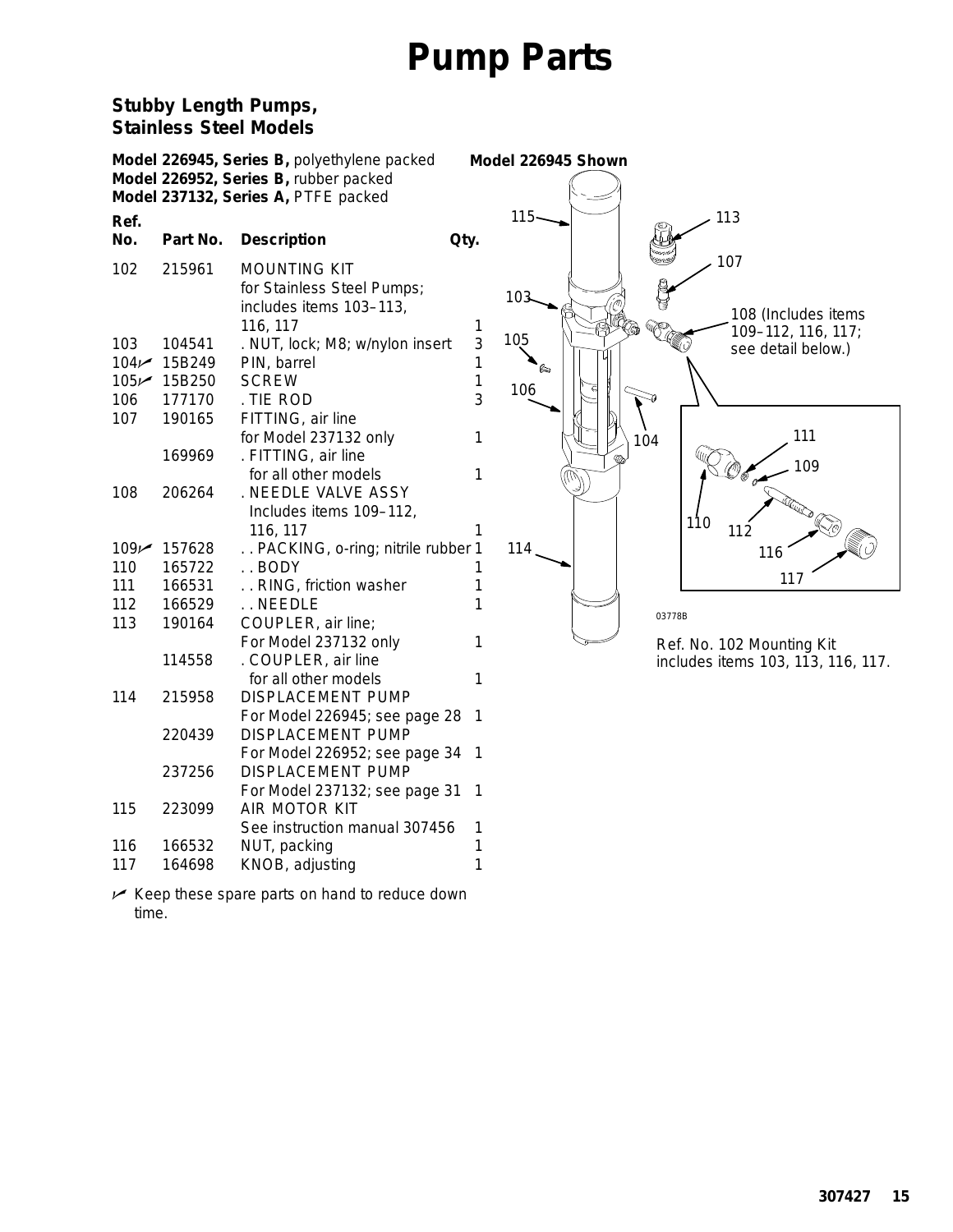### **Bung Mount Adjustable Length Pump, Carbon Steel Model**

Fits bung type containers from 724 mm (28.5 in.) to 1180 mm (46.4 in.) deep (maximum 456 mm [18 in.] adjustment).

|                  |          | Model 226951, Series B, rubber packed                    |   |          |   |     |                     |
|------------------|----------|----------------------------------------------------------|---|----------|---|-----|---------------------|
| Ref.             |          |                                                          |   |          |   |     |                     |
| No.              | Part No. | <b>Description</b>                                       |   | Qty. 115 |   |     |                     |
| 103              | 104541   | NUT, lock; M8; w/nylon insert                            | 3 |          |   |     |                     |
| 104 <sub>1</sub> | 15B249   | PIN, barrel                                              |   |          |   |     | 118 (Includes items |
| $105 \times$     | 15B250   | <b>SCREW</b>                                             |   |          |   |     | 107, 113, 119-123;  |
| 106              | 177171   | TIE ROD                                                  | 3 |          |   |     | see detail below.)  |
| 107              | 169969   | FITTING, air line                                        |   | 103      |   |     |                     |
| 113              | 114558   | COUPLER, air line                                        |   |          |   |     |                     |
| 114              | 218116   | <b>DISPLACEMENT PUMP</b>                                 |   | 105      |   |     |                     |
|                  |          | for Model 226951; see page 25                            |   |          |   |     |                     |
| 115              | 223099   | AIR MOTOR KIT                                            |   |          |   |     |                     |
|                  |          | See instruction manual 307456                            | 1 |          |   |     |                     |
| 118              | 218316   | AIR REGULATOR KIT                                        |   | 106      |   |     |                     |
|                  |          | Includes items 107, 113,                                 |   |          |   |     | 120                 |
|                  |          | 119-123                                                  |   |          |   |     | 23                  |
| 119              | 100403   | PLUG, pipe; 1/8 npt                                      |   |          |   | 104 | 121                 |
| 120              | 104655   | GAUGE, air pressure; 0-60 psi                            |   |          | ൹ |     |                     |
|                  |          | (0-0.4 MPa, 0-4.2 bar);                                  |   |          |   |     | 107<br>113          |
|                  |          | 1/8 npt inlet                                            | 1 |          |   |     | 122                 |
| 121              | 104815   | REGULATOR, air; 0-60 psi                                 |   |          |   |     |                     |
|                  |          | $(0-0.4 \text{ MPa}, 0-4.2 \text{ bar})$ ;<br>see 308167 |   |          |   |     |                     |
| 122              | 103656   | NIPPLE, pipe; 1/8 npt                                    |   |          |   |     | 119<br>03784        |
| 123              | 100030   | BUSHING, pipe;                                           |   |          |   |     |                     |
|                  |          | 1/4 $npt(m)$ x 1/8 $npt(f)$                              | 1 | 114      |   |     |                     |
|                  |          |                                                          |   |          |   |     |                     |
|                  |          | Keep these spare parts on hand to reduce down            |   |          |   |     |                     |
| time.            |          |                                                          |   |          |   |     |                     |
|                  |          |                                                          |   |          |   |     |                     |
|                  |          |                                                          |   |          |   |     |                     |

 $50$ 

03783B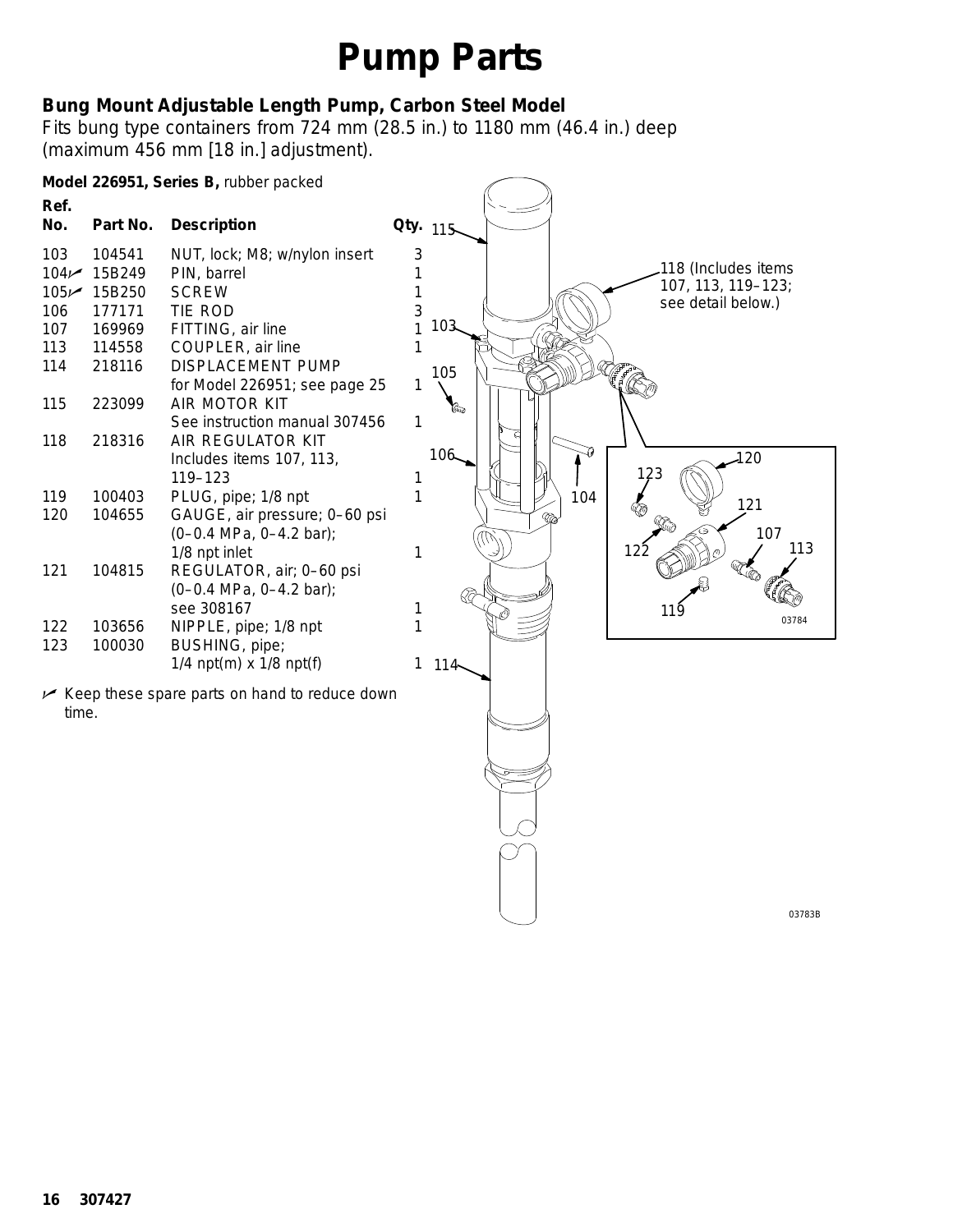# **Displacement Pump Service**

#### **CARBON STEEL DISPLACEMENT PUMPS, with leather, polyethylene, or PTFE packings**

This procedure covers the following displacement pumps. Refer to the parts drawings on the indicated pages for an illustration of your pump.

- Model 215953, page 18.
- Model 215956, page 18.
- Model 215954, page 19.
- Model 215957, page 19.
- Model 237254, page 20.
- Model 237449, page 21.
- Model 237255, page 22.

#### **Before You Start**

- 1. Disconnect the displacement pump from the air motor as explained on page 11.
- 2. Be sure you have all the necessary repair parts on hand to reduce downtime.
- 3. Repair Kits are available. For best results, use all the new parts in the kit even if the old parts look good. Refer to the parts drawing for your pump.

#### **Intake Valve**

1. Unscrew the intake valve housing (23) from the cylinder (13), using a strap wrench. Disassemble the valve and clean and inspect all parts.

**NOTE:** On Models 237254 and 237255, inspect the ball (28) and seat in the housing (23) for wear or nicks.

2. Replace parts as necessary. Reassemble as shown in the applicable parts drawing.

#### **Piston Valve**

- 1. Using a strap wrench, grip the cylinder (13) near the outlet housing (6) and unscrew it from the housing. Pull the cylinder down off the piston. Check the inner surface of the cylinder for scoring or wear by running a finger over the surface or holding the part up to the light at an angle.
- 2. Loosen the lower nut (16) and unscrew the valve housing (18) from the connecting rod (17). Unscrew the piston stud (22).
- 3. Clean and inspect all piston parts. Replace parts as necessary. Reassemble the piston parts as shown, *being sure that the lips of the u-cup packing (21) are facing up.* Screw the piston stud (22) into the valve housing (18) and torque to 31  $N$  $\cdot$ m (23 ft–lb).
- 4. When reassembling the piston to the connecting rod (17), screw the connecting rod all the way into the displacement rod (15). Tighten the upper nut (16) against the displacement rod and torque to 33 N•m (24 ft-lb). Adjust the lower nut (16) to allow 3.1 mm (0.125 in.) free travel for the disk (19).

#### **Throat Packings**

- 1. Remove the cylinder (13) and piston as explained previously. Remove the packing nut (1) and pull the displacement rod (15) out of the top of the outlet housing (6). Inspect the outer surface of the displacement rod for scoring or wear by running a finger over the surface or holding it up to the light at an angle.
- 2. Remove the throat packings from the outlet housing (6).
- 3. Clean and inspect the parts for wear or damage. Lubricate the packings before reassembly. Install the parts one at a time, in the same position as before. *The lips of the v-packings must face down against fluid pressure.*

**NOTE:** On displacement pumps 215953, 215956, and 237254, install the two leather v-packings (4) below the single PTFE v-packing (3).

4. Leave the packing nut (1) loose until the displacement rod (15) has been installed.

### **A** CAUTION

Insert the displacement rod from the top of the outlet housing to prevent shearing of the packings.

- 5. Tighten the packing nut just enough to prevent leaking. Overtightening can damage the packings.
- 6. Reconnect the displacement pump to the air motor as explained on page 11.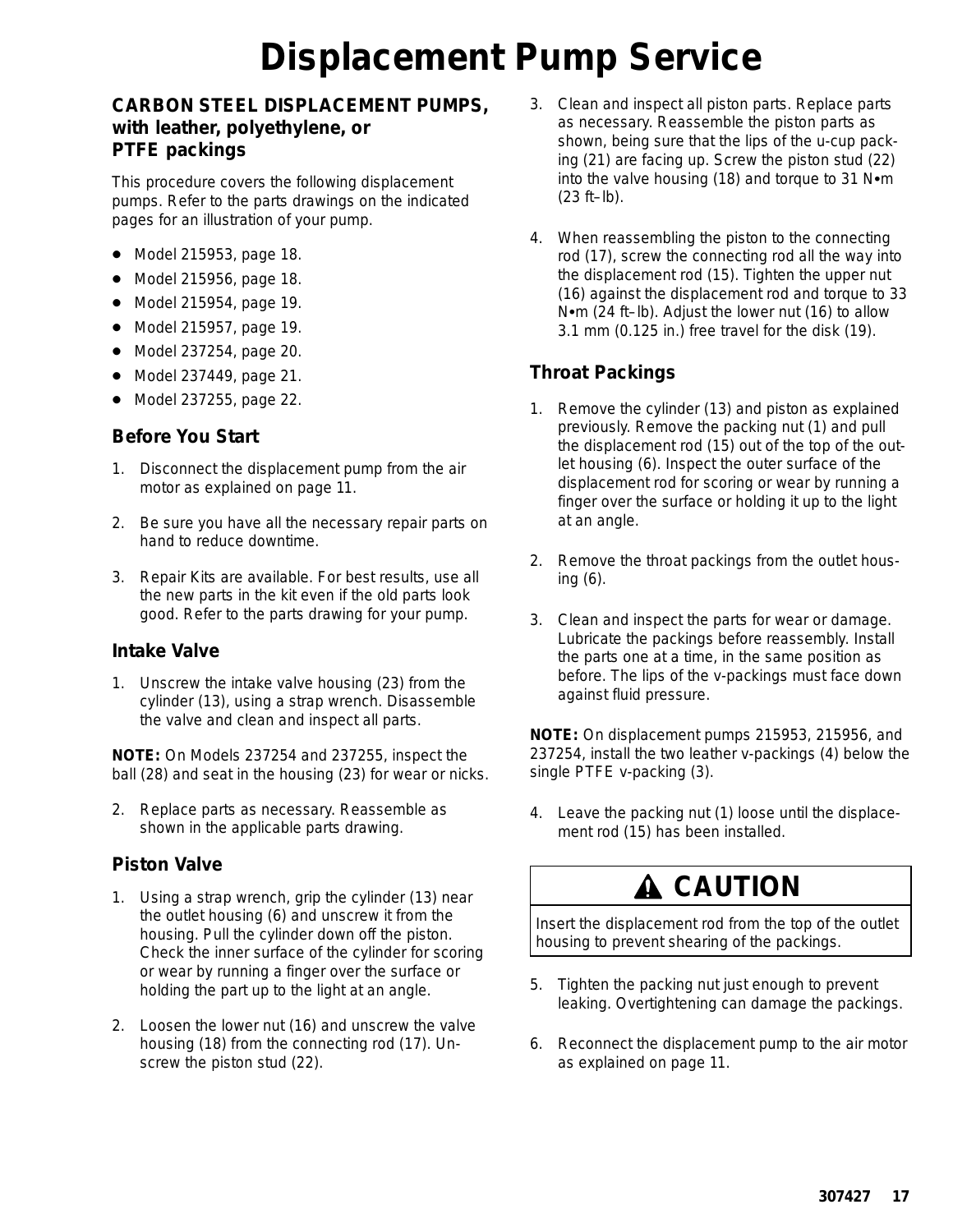### **Model 215953 Displacement Pump, Series D**

200 Liter (55 Gallon) Size, Carbon Steel, Leather Packed

### **Model 215956 Displacement Pump, Series C**

Stubby Size, Carbon Steel, Leather Packed

| Ref.<br>No.    | Part No. | <b>Description</b>              | Qty.           |
|----------------|----------|---------------------------------|----------------|
| 1              | 177152   | NUT, packing                    | 1              |
| $2^*$          | 178543   | GLAND, female; stainless steel  | 1              |
| $3^*$          | 172487   | <b>V-PACKING; PTFE</b>          | 1              |
| $4^*$          | 172384   | V-PACKING; leather              | $\overline{2}$ |
| $5^*$          | 172385   | GLAND, male; stainless steel    | 1              |
| 6              | 178542   | HOUSING, outlet                 | 1              |
| $\overline{7}$ | 101281   | FITTING, grease                 | $\overline{1}$ |
| 8              | 104537   | O-RING; PTFE                    | $\overline{2}$ |
| 9              | 214583   | <b>BUNG ADAPTER ASSY</b>        |                |
|                |          | Includes items 10 and 12        |                |
|                |          | (used on Model 215953 only)     | 1              |
| 10             | 172405   | . BUSHING; nylon                | 1              |
| 12             | 222308   | . ADAPTER, bung; carbon steel   | 1              |
| 13             | 172416   | CYLINDER (Model 215953)         | 1              |
|                | 177165   | CYLINDER (Model 215956)         | 1              |
| 14             | 177156   | O-RING; fluoroelastomer         | 1              |
| 15             | 217189   | ROD, displacement               | 1              |
| 16             | 105775   | NUT, hex; M14 x 1.5             | $\overline{c}$ |
| 17             | 177150   | ROD, connecting                 |                |
|                |          | (Model 215953)                  | 1              |
|                | 177160   | ROD, connecting                 |                |
|                |          | (Model 215956)                  | 1              |
| 18             | 177168   | HOUSING, valve, piston          | 1              |
| 19             | 177155   | VALVE, piston                   | 1              |
| 20             | 172393   | <b>WASHER</b> ; stainless steel | 1              |
| $21*$          | 172392   | CUP, piston; leather            | 1              |
| 22             | 177151   | PISTON, pump                    | 1              |
| 23             | 217102   | VALVE, intake                   | 1              |

*\* These parts are included in Repair Kit 213012, which may be purchased separately.*

#### *Model 215953 Shown*

- 1 Torque to 31 N•m (23 ft-lb).
- $/_{2} \backslash$ Torque to  $33$  N $\bullet$ m (24 ft-lb).
- $/3 \backslash$ Lips of v-packings must face down.
- $\sqrt{4}$ Lips of packing must face up.
- $\sqrt{5}$  Used on Model 215953 only.

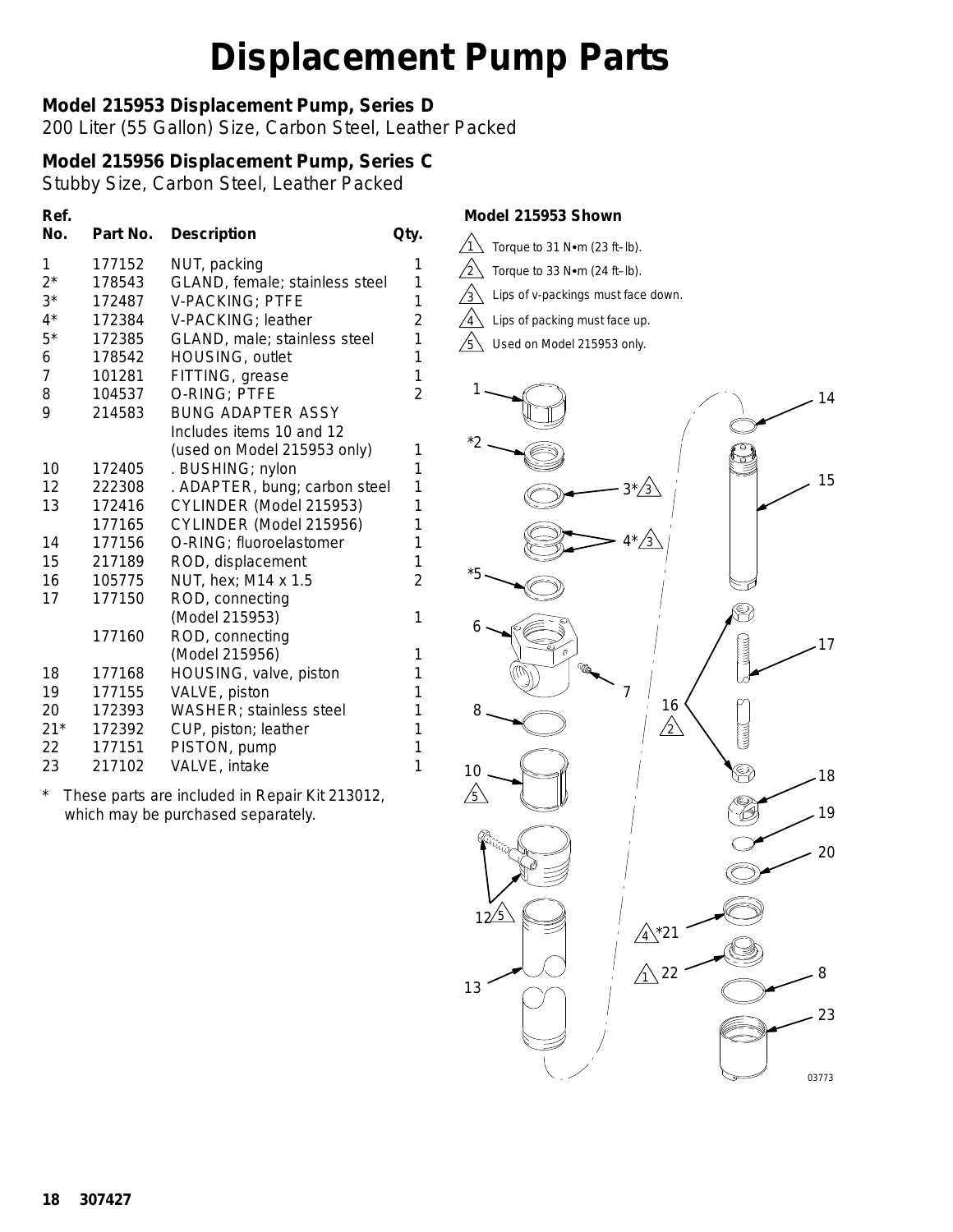### **Model 215954 Displacement Pump, Series D**

200 Liter (55 Gallon) Size, Carbon Steel, Polyethylene Packed

### **Model 215957 Displacement Pump, Series C**

Stubby Size, Carbon Steel, Polyethylene Packed

| Ref.<br>No.    | Part No. | <b>Description</b>              | Qty.           |
|----------------|----------|---------------------------------|----------------|
| 1              | 177152   | NUT, packing                    | 1              |
| $2^*$          | 178543   | GLAND, female; stainless steel  | 1              |
| $3^*$          | 177164   | V-PACKING; polyethylene         | 3              |
| $5*$           | 172385   | GLAND, male; stainless steel    | 1              |
| 6              | 178542   | HOUSING, outlet                 | 1              |
| $\overline{7}$ | 101281   | FITTING, grease                 | 1              |
| 8              | 104537   | O-RING; PTFE                    | $\overline{c}$ |
| 9              | 214583   | <b>BUNG ADAPTER ASSY</b>        |                |
|                |          | Includes items 10 and 12        |                |
|                |          | (used on Model 215954 only)     | 1              |
| 10             | 172405   | . BUSHING; nylon                | 1              |
| 12             | 222308   | . ADAPTER, bung; carbon steel   | 1              |
| 13             | 172416   | CYLINDER (Model 215954)         | 1              |
|                | 177165   | CYLINDER (Model 215957)         | 1              |
| 14             | 177156   | O-RING; fluoroelastomer         | 1              |
| 15             | 217189   | ROD, displacement               | 1              |
| 16             | 105775   | NUT, hex; M14 x 1.5             | $\overline{2}$ |
| 17             | 177150   | ROD, connecting                 |                |
|                |          | (Model 215954)                  | 1              |
|                | 177160   | ROD, connecting                 |                |
|                |          | (Model 215957)                  | 1              |
| 18             | 177168   | HOUSING, valve, piston          | 1              |
| 19             | 177155   | VALVE, piston                   | 1              |
| 20             | 172393   | <b>WASHER</b> ; stainless steel | 1              |
| $21*$          | 177159   | CUP, piston; polyethylene       | 1              |
| 22             | 177151   | PISTON, pump                    | 1              |
| 23             | 217102   | VALVE, intake                   | 1              |
|                |          |                                 |                |

*\* These parts are included in Repair Kit 215964, which may be purchased separately.*

#### *Model 215954 Shown*

- 1 Torque to 31 N•m (23 ft-lb). 3 2 Lips of v-packings must face down. Torque to 33  $N$ <sup>o</sup>m (24 ft-lb).
- $\sqrt{4}$ Lips of packing must face up.

 $\sqrt{5}$  Used on Model 215954 only.

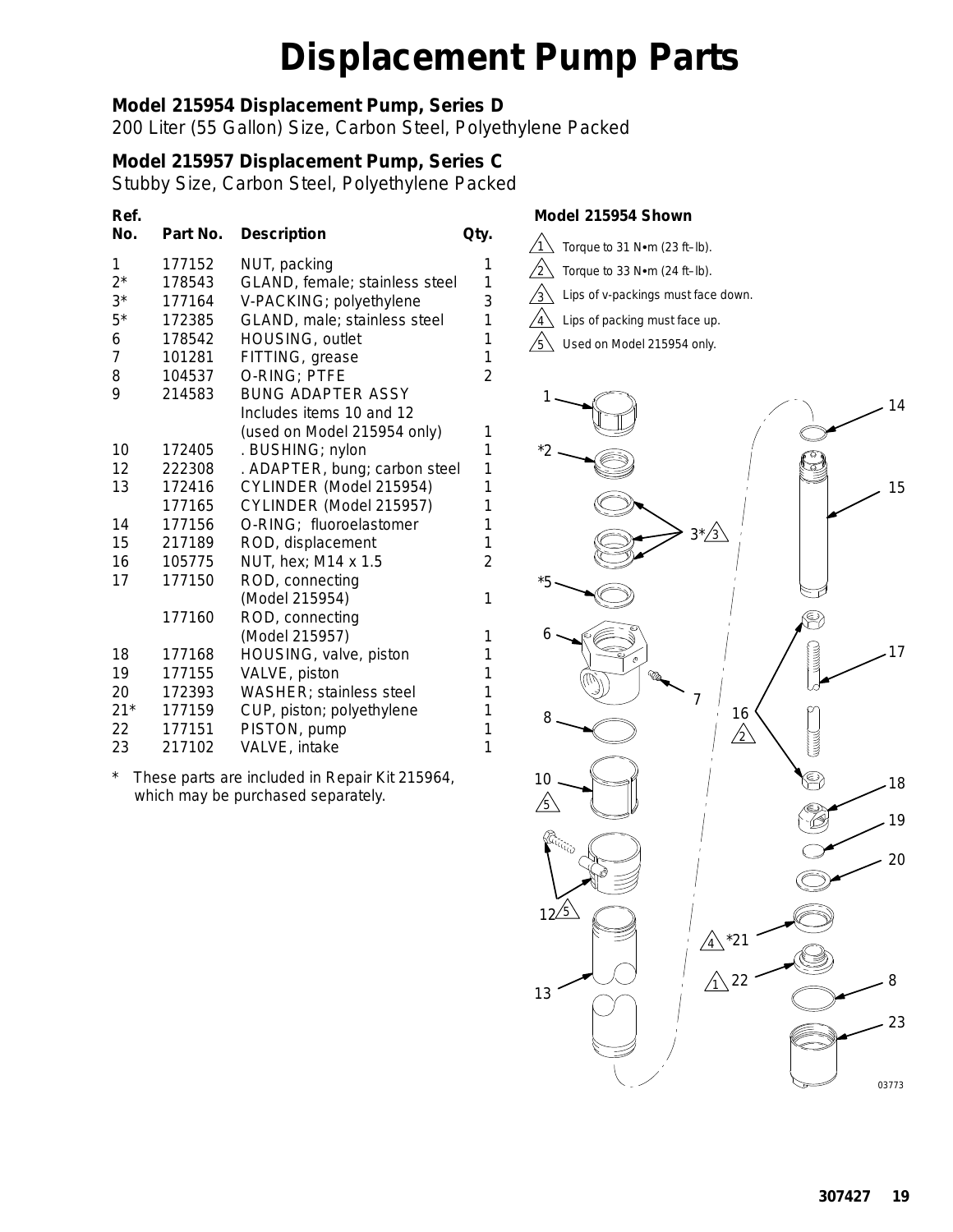### **Model 237254 Displacement Pump, Series A**

Stubby Size, Carbon Steel, Leather Packed

| Ref.<br>No.    | Part No. | <b>Description</b>             | Qty.           |
|----------------|----------|--------------------------------|----------------|
| 1              | 177152   | NUT, packing                   | 1              |
| $2^*$          | 178543   | GLAND, female; stainless steel | 1              |
| $3^*$          | 172487   | V-PACKING; PTFE                | 1              |
| $4^*$          | 172384   | V-PACKING; leather             | $\overline{2}$ |
| $5*$           | 172385   | GLAND, male; stainless steel   | 1              |
| 6              | 178542   | HOUSING, outlet                | 1              |
| $\overline{7}$ | 101281   | FITTING, grease                | 1              |
| 8              | 104537   | O-RING; PTFE                   | 1              |
| 13             | 190063   | <b>CYLINDER</b>                | 1              |
| 14             | 177156   | O-RING; fluoroelastomer        | 1              |
| 15             | 217189   | ROD, displacement              | 1              |
| 16             | 105775   | NUT, hex; M14 x 1.5            | $\overline{2}$ |
| 17             | 177160   | ROD, connecting                | 1              |
| 18             | 177168   | HOUSING, valve, piston         | 1              |
| 19             | 177155   | VALVE, piston                  | 1              |
| 20             | 172393   | WASHER; stainless steel        | 1              |
| $21*$          | 172392   | CUP, piston; leather           | 1              |
| 22             | 177151   | PISTON, pump                   | 1              |
| 23             | 237493   | VALVE, intake                  | 1              |
| 26             | 172399   | PIN, ball stop                 | 1              |
| 27             | 177230   | GUIDE, ball                    | 1              |
| 28             | 104586   | BALL, intake; 32 mm dia.       | 1              |

*\* These parts are included in Repair Kit 213012, which may be purchased separately.*

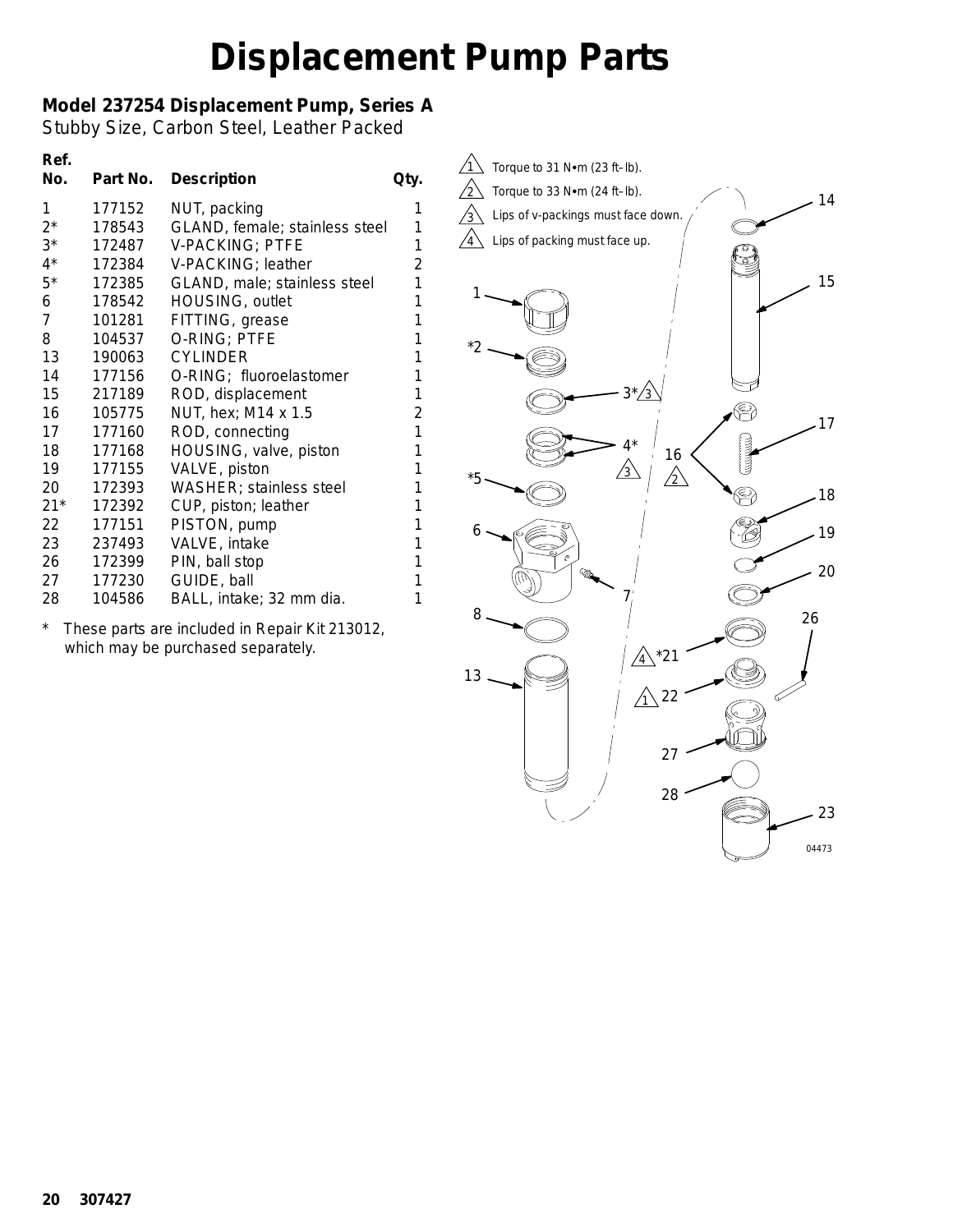### **Model 237449 Displacement Pump, Series A**

200 Liter (55 Gallon) Size, Carbon Steel, PTFE Packed

| Ref.<br>No.     | Part No. | <b>Description</b>             | Qty.           |
|-----------------|----------|--------------------------------|----------------|
| 1               | 177152   | NUT, packing                   | 1              |
| $2^*$           | 178543   | GLAND, female; stainless steel | 1              |
| $3^*$           | 172487   | <b>V-PACKING; PTFE</b>         | 3              |
| $5^*$           | 172385   | GLAND, male; stainless steel   | 1              |
| 6               | 178542   | HOUSING, outlet                | 1              |
| $\overline{7}$  | 101281   | FITTING, grease                | 1              |
| 8               | 104537   | O-RING; PTFE                   | $\overline{2}$ |
| 9               | 214583   | <b>BUNG ADAPTER ASSY</b>       |                |
|                 |          | Includes items 10 and 12       | 1              |
| 10              | 172405   | . BUSHING; nylon               | 1              |
| 12              | 222308   | . ADAPTER, bung; carbon steel  | 1              |
| 13              | 172416   | <b>CYLINDER</b>                | 1              |
| 14              | 177156   | O-RING; fluoroelastomer        | 1              |
| 15              | 217189   | ROD, displacement              | 1              |
| 16              | 105775   | NUT, hex; M14 x 1.5            | $\overline{c}$ |
| 17              | 177150   | ROD, connecting                | 1              |
| 18              | 177168   | HOUSING, valve, piston         | 1              |
| 19              | 177155   | VALVE, piston                  | 1              |
| 20              | 172393   | WASHER; stainless steel        | 1              |
| $21*$           | 172489   | CUP, piston; PTFE              | 1              |
| 22 <sub>2</sub> | 177151   | PISTON, pump                   | 1              |
| 23              | 217102   | VALVE, intake                  | 1              |

*\* These parts are included in Repair Kit 213013, which may be purchased separately.*



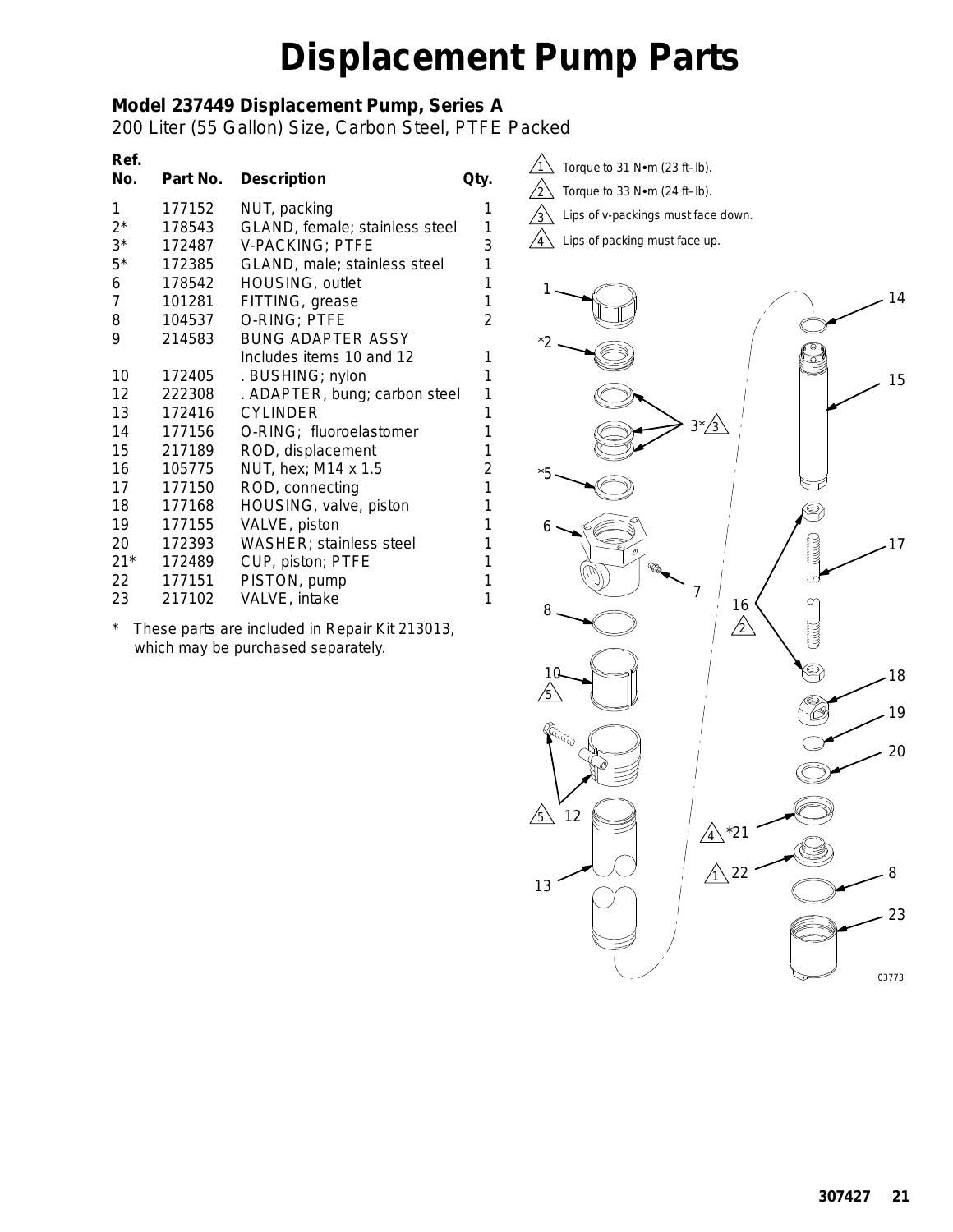### **Model 237255 Displacement Pump, Series A**

Stubby Size, Carbon Steel, PTFE Packed

| Ref.           |          |                                |                |
|----------------|----------|--------------------------------|----------------|
| No.            | Part No. | <b>Description</b>             | Qty.           |
| 1              | 177152   | NUT, packing                   | 1              |
| $2^*$          | 178543   | GLAND, female; stainless steel | 1              |
| $3^*$          | 172487   | <b>V-PACKING; PTFE</b>         | 3              |
| $5*$           | 172385   | GLAND, male; stainless steel   | 1              |
| 6              | 178542   | HOUSING, outlet                | 1              |
| $\overline{7}$ | 101281   | FITTING, grease                | 1              |
| 8              | 104537   | O-RING; PTFE                   | 1              |
| 13             | 190063   | <b>CYLINDER</b>                | 1              |
| 14             | 177156   | O-RING; fluoroelastomer        | 1              |
| 15             | 217189   | ROD, displacement              | 1              |
| 16             | 105775   | NUT, hex; M14 x 1.5            | $\overline{2}$ |
| 17             | 177160   | ROD, connecting                | 1              |
| 18             | 177168   | HOUSING, valve, piston         | 1              |
| 19             | 177155   | VALVE, piston                  | 1              |
| 20             | 172393   | <b>WASHER; stainless steel</b> | 1              |
| $21*$          | 172489   | CUP, piston; PTFE              | 1              |
| 22             | 177151   | PISTON, pump                   | 1              |
| 23             | 237493   | VALVE, intake                  | 1              |
| 26             | 172399   | PIN, ball stop                 | 1              |
| 27             | 177230   | GUIDE, ball                    | 1              |
| 28             | 104586   | BALL, intake; 32 mm dia.       | 1              |
|                |          |                                |                |

*\* These parts are included in Repair Kit 213013, which may be purchased separately.*

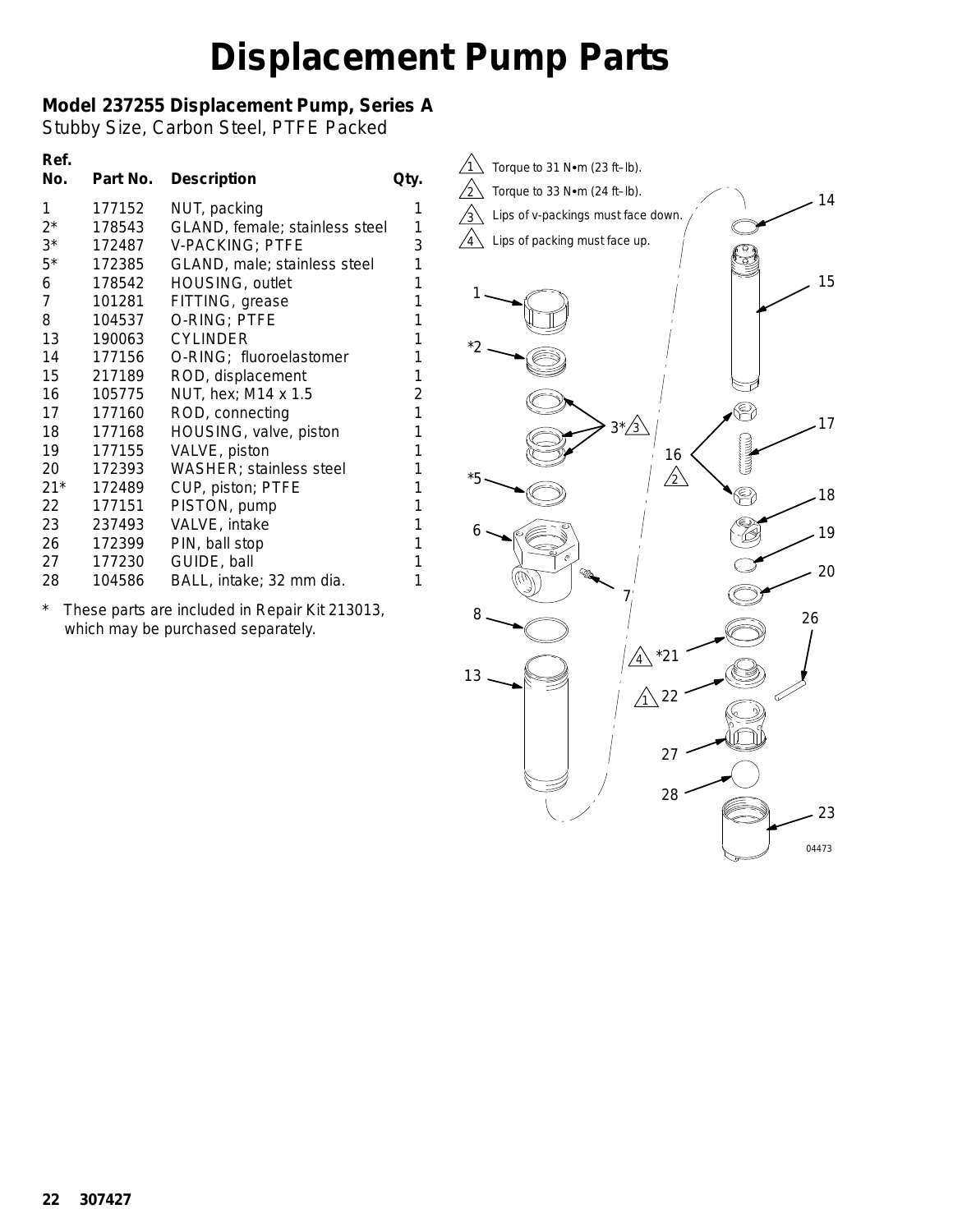# **Displacement Pump Service**

#### **CARBON STEEL DISPLACEMENT PUMPS, with rubber packings**

This procedure covers the following displacement pumps. Refer to the parts drawings on the indicated pages for an illustration of your pump.

- Model 218113, page 24.
- Model 218114, page 24.
- Model 218116, page 25.

#### **Before You Start**

- 1. Disconnect the displacement pump from the air motor as explained on page 11.
- 2. Be sure you have all the necessary repair parts on hand to reduce downtime.
- 3. Repair Kit 218112 is available. For best results, use all the new parts in the kit even if the old parts look good.

#### **Intake Valve**

- 1. Unscrew the intake valve housing (23) from the cylinder (13), using a strap wrench. Disassemble the valve and clean and inspect all parts.
- 2. Replace parts as necessary. Reassemble as shown in the applicable parts drawing.

### **Piston Valve**

- 1. Using a strap wrench, grip the cylinder (13) near the outlet housing (6) and unscrew it from the housing. Pull the cylinder down off the piston. Check the inner surface of the cylinder for scoring or wear by running a finger over the surface or holding the part up to the light at an angle.
- 2. Loosen the lower nut (16) and unscrew the valve housing (18) from the connecting rod (17). Unscrew the piston stud (22).
- 3. Clean and inspect all piston parts. Replace parts as necessary. Reassemble the piston parts as shown, *being sure that the lips of the u-cup packing (21) are facing up.* Screw the piston stud (22) into the valve housing (18) and torque to 31  $N$  $\cdot$ m (24 ft–lb).
- 4. When reassembling the piston to the connecting rod (17), screw the connecting rod all the way into the displacement rod (15). Tighten the upper nut (16) against the displacement rod and torque to 33  $N$ <sup>o</sup>m (24 ft–lb). Adjust the lower nut (16) to allow 3.1 mm (0.125 in.) free travel for the disk (19).

#### **Throat Packings**

- 1. Remove the cylinder (13) and piston as explained previously. Remove the packing nut (1) and pull the displacement rod (15) out of the top of the outlet housing (6). Inspect the outer surface of the displacement rod for scoring or wear by running a finger over the surface or holding it up to the light at an angle.
- 2. Remove the throat packings from the outlet housing (6).
- 3. Clean and inspect the parts for wear or damage. Lubricate the packings before reassembly. Install the parts one at a time, in the same position as before. *The lips of the u-cup must face down against fluid pressure.*
- 4. Leave the packing nut (1) loose until the displacement rod (15) has been installed.

### **A CAUTION**

Insert the displacement rod from the top of the outlet housing to prevent shearing of the packings.

- 5. Tighten the packing nut just enough to prevent leaking. Overtightening can damage the packings.
- 6. Reconnect the displacement pump to the air motor as explained on page 11.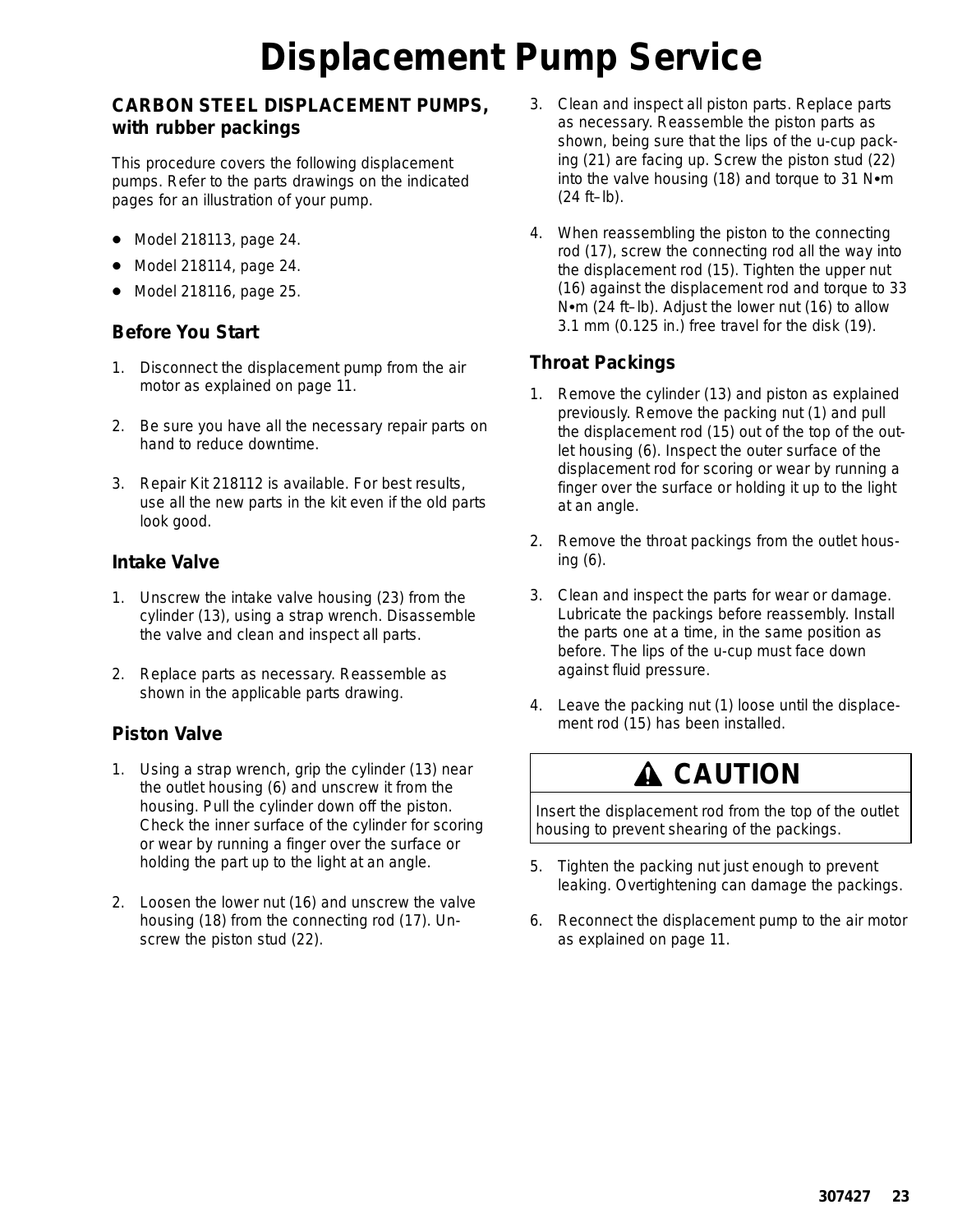### **Model 218113 Displacement Pump, Series A**

200 Liter (55 Gallon) Size, Carbon Steel, Rubber Packed

### **Model 218114 Displacement Pump, Series A**

Stubby Size, Carbon Steel, Rubber Packed

| Ref.<br>No.    | Part No. | <b>Description</b>              | Qty.           |
|----------------|----------|---------------------------------|----------------|
| 1              | 177152   | NUT, packing                    | 1              |
| $2^*$          | 179925   | <b>BEARING</b> ; acetal         | 1              |
| $3^*$          | 107228   | PACKING, u-cup; buna-N          | 3              |
| $4^*$          | 107227   | O-RING; buna-N                  | 1              |
| $5^*$          | 179924   | WASHER; stainless steel         | 1              |
| 6              | 178542   | HOUSING, outlet                 | 1              |
| $\overline{7}$ | 101281   | FITTING, grease                 | $\overline{1}$ |
| 8              | 104537   | O-RING; PTFE                    | $\overline{2}$ |
| 9              | 214583   | <b>BUNG ADAPTER ASSY</b>        |                |
|                |          | Includes items 10 and 12        |                |
|                |          | (used on Model 218113 only)     | 1              |
| 10             | 172405   | . BUSHING; nylon                | 1              |
| 12             | 222308   | . ADAPTER, bung; carbon steel   | 1              |
| 13             | 172416   | CYLINDER (Model 218113)         | 1              |
|                | 177165   | CYLINDER (Model 218114)         | 1              |
| 14             | 177156   | O-RING; fluoroelastomer         | 1              |
| 15             | 217189   | ROD, displacement               | 1              |
| 16             | 105775   | NUT, hex; M14 x 1.5             | $\overline{2}$ |
| 17             | 177150   | ROD, connecting                 |                |
|                |          | (Model 218113)                  | 1              |
|                | 177160   | ROD, connecting                 |                |
|                |          | (Model 218114)                  | 1              |
| 18             | 177168   | HOUSING, valve, piston          | 1              |
| 19             | 177155   | VALVE, piston                   | 1              |
| 20             | 172393   | <b>WASHER</b> ; stainless steel | 1              |
| $21*$          | 177159   | CUP, piston; polyethylene       | 1              |
| 22             | 177151   | PISTON, pump                    | 1              |
| 23             | 217102   | VALVE, intake                   | $\overline{1}$ |

*\* These parts are included in Repair Kit 218112, which may be purchased separately.*

#### *Model 218113 Shown*

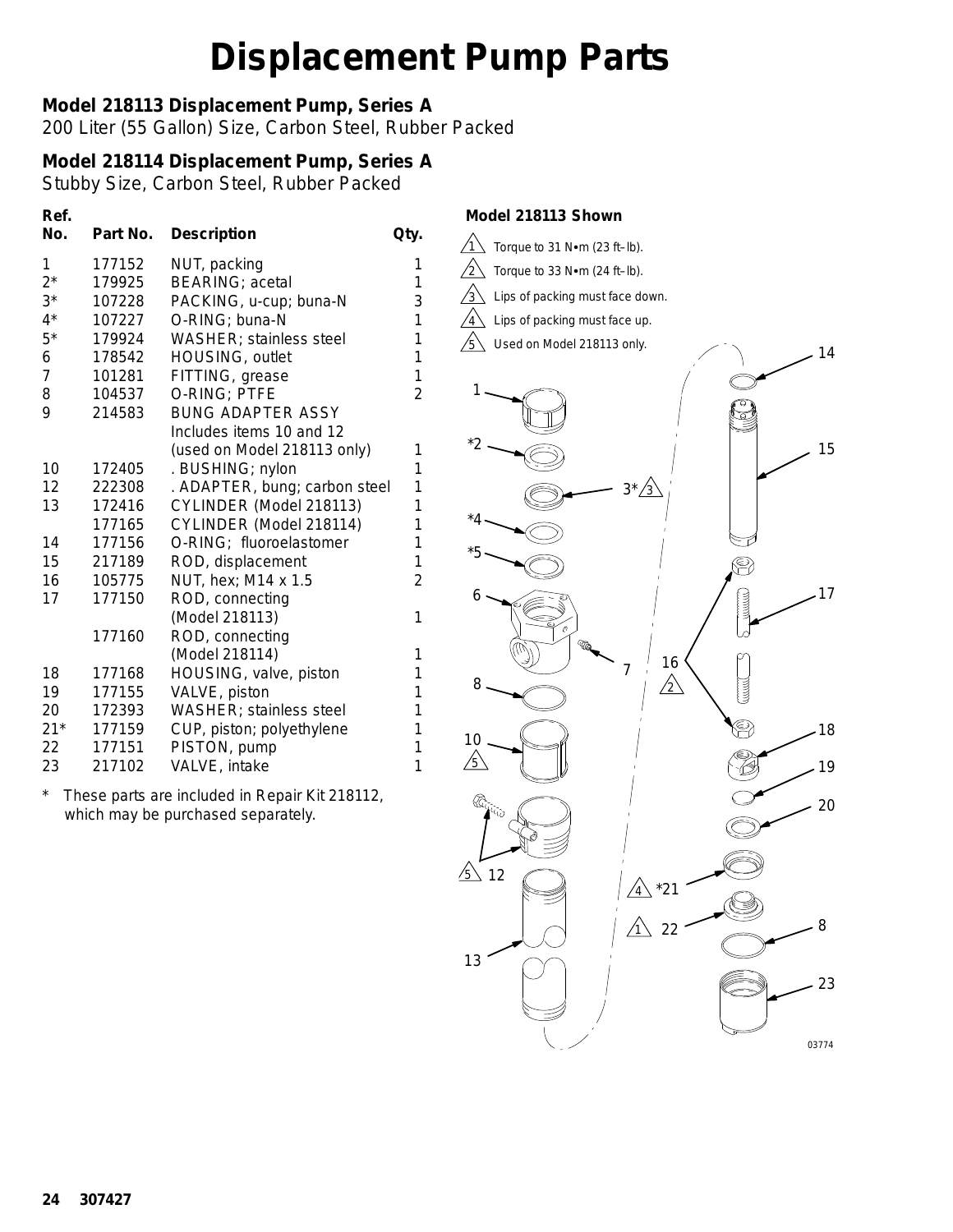### **Model 218116 Displacement Pump, Series A**

Adjustable Length, Carbon Steel, Rubber Packed

| Ref.             |                  |                                                |                 | Ref.        |                  |                                                |                |
|------------------|------------------|------------------------------------------------|-----------------|-------------|------------------|------------------------------------------------|----------------|
| No.              | Part No.         | <b>Description</b>                             | Qty.            | No.         | Part No.         | <b>Description</b>                             | Qty.           |
| 1                | 177152           | NUT, packing                                   | 1               | 16          | 105775           | NUT, hex; M14 x 1.5                            | $\overline{2}$ |
| $2^*$            | 179925           | BEARING; acetal                                | 1               | 17          | 177160           | ROD, connecting                                |                |
| $3^*$            | 107228           | PACKING, u-cup; buna-N                         | 3               | 18          | 177168           | HOUSING, valve, piston                         |                |
| $4^*$            | 107227           | O-RING; buna-N                                 | 1               | 19          | 177155           | VALVE, piston                                  |                |
| $5^\star$        | 179924           | WASHER; stainless steel                        | 1               | 20          | 172393           | WASHER; stainless steel                        |                |
| 6<br>7           | 178542<br>101281 | HOUSING, outlet<br>FITTING, grease             | 1<br>1          | $21*$<br>22 | 177159<br>177151 | CUP, piston; polyethylene<br>PISTON, pump      |                |
| 8                | 104537           | O-RING; PTFE                                   | $\overline{2}$  | 23          | 217102           | VALVE, intake                                  |                |
| $\boldsymbol{9}$ | 214583           | <b>BUNG ADAPTER ASSY</b>                       |                 | 33          | 179929           | BUSHING, pipe; 1-1/2" x 3/4 npt                |                |
|                  |                  | Includes items 10 and 12                       | 1               | 34          | 179931           | TUBE, suction, stationary                      | 1              |
| 10               | 172405           | BUSHING; nylon                                 | 1               | 35          | 179930           | TUBE, suction, movable                         | 1              |
| 12<br>13         | 222308<br>177165 | ADAPTER, bung; carbon steel<br><b>CYLINDER</b> | 1<br>1          | 36          | 104093           | O-RING; buna-N                                 | $\overline{2}$ |
| 14               | 177156           | O-RING; fluoroelastomer                        | 1               | $\ast$      |                  | These parts are included in Repair Kit 218112, |                |
| 15               | 217189           | ROD, displacement                              | 1               |             |                  | which may be purchased separately.             |                |
|                  |                  |                                                |                 |             |                  |                                                |                |
|                  |                  |                                                |                 |             | 14               |                                                |                |
|                  |                  |                                                |                 |             |                  |                                                |                |
|                  |                  |                                                |                 |             |                  |                                                |                |
|                  |                  |                                                |                 |             | 15               |                                                |                |
|                  |                  | $\sqrt{3}$                                     |                 |             |                  | 33                                             |                |
|                  |                  |                                                |                 |             |                  |                                                |                |
|                  |                  |                                                |                 |             |                  |                                                |                |
|                  |                  |                                                |                 |             |                  |                                                |                |
|                  |                  |                                                |                 |             |                  | 34                                             |                |
|                  |                  |                                                |                 |             |                  |                                                |                |
|                  |                  |                                                |                 |             | 17               |                                                |                |
|                  |                  |                                                | 16 <sup>1</sup> | コンピューション    |                  |                                                |                |
|                  |                  | 8                                              | $\triangle$     |             |                  |                                                |                |
|                  |                  |                                                |                 |             | 18               |                                                |                |
|                  |                  |                                                |                 |             |                  |                                                |                |
|                  |                  | 10                                             |                 |             | 10               | -36                                            |                |
|                  |                  |                                                |                 |             | 20               |                                                |                |
|                  |                  |                                                |                 |             |                  |                                                |                |
|                  |                  |                                                |                 |             |                  |                                                |                |
|                  |                  |                                                |                 |             |                  | 35                                             |                |
|                  |                  | $\sqrt{4}$ *21                                 |                 |             |                  |                                                |                |
|                  |                  | 12                                             |                 |             |                  |                                                |                |
|                  |                  | $\sqrt{1}$ 22                                  |                 |             |                  |                                                |                |
|                  |                  |                                                | 8               |             |                  |                                                |                |
|                  |                  | 13                                             |                 |             |                  | Torque to 31 N•m (23 ft-lb).                   |                |
|                  |                  |                                                |                 |             |                  | Torque to 33 N•m (24 ft-lb).                   |                |
|                  |                  |                                                | 23              |             |                  | Lips of packing must face down.<br>$\sqrt{3}$  |                |
|                  |                  |                                                |                 |             |                  |                                                |                |
|                  |                  |                                                |                 |             |                  | Lips of packing must face up.<br>$\sqrt{4}$    | 03785A         |
|                  |                  |                                                |                 |             |                  |                                                |                |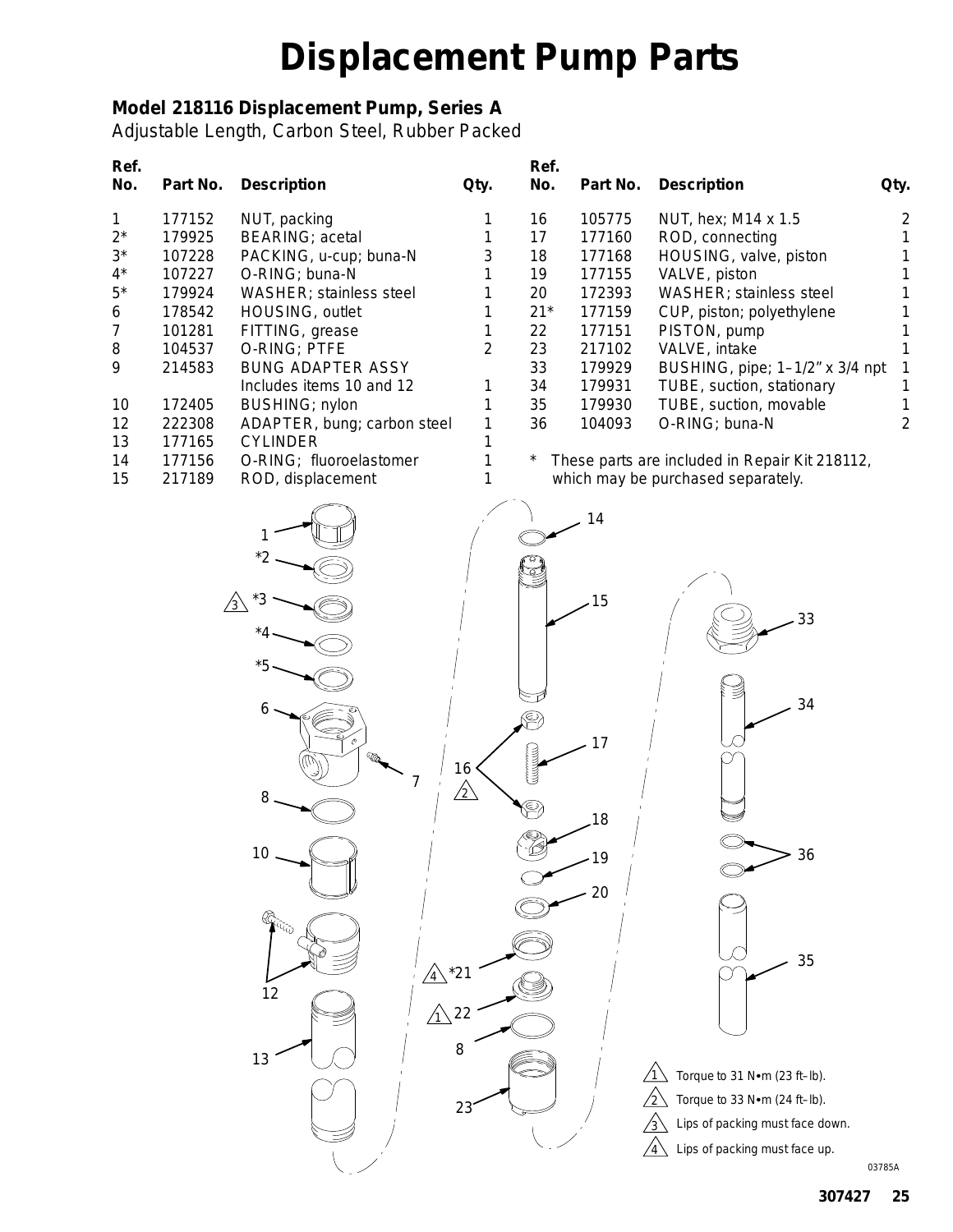# **Displacement Pump Service**

### **STAINLESS STEEL DISPLACEMENT PUMPS, with polyethylene, leather, or PTFE packings**

This procedure covers the following displacement pumps. Refer to the parts drawings on the indicated pages for an illustration of your pump.

- Model 215955, page 27.
- $\bullet$ Model 215958, page 28.
- Model 237253, page 30.
- $\bullet$ Model 237256, page 31.

#### **Before You Start**

- 1. Disconnect the displacement pump from the air motor as explained on page 11.
- 2. Be sure you have all the necessary repair parts on hand to reduce downtime.
- 3. Repair Kits are available. For best results, use all the new parts in the kit even if the old parts look good. Refer to the parts drawing for your pump.

#### **Intake Valve**

- 1. Unscrew the intake valve housing (23) from the cylinder (13), using a strap wrench. Disassemble the valve and clean and inspect all parts.
- 2. Inspect the ball (28) and seat in the housing (23) for wear or nicks.
- 3. Replace parts as necessary. Reassemble as shown in the applicable parts drawing.

### **Piston Valve**

- 1. Using a strap wrench, grip the cylinder (13) near the outlet housing (6) and unscrew it from the housing. Pull the cylinder down off the piston. Check the inner surface of the cylinder for scoring or wear by running a finger over the surface or holding the part up to the light at an angle.
- 2. *On Models 215955 and 237253,* loosen the lower nut (16) and unscrew the valve housing (18) from the connecting rod (17). Unscrew the piston stud (22).

*On Models 215958 and 237256,* remove the cotter pins (29) from the ball stop pin (30). Remove the ball stop pin and unscrew the piston stud (22) from the displacement rod (15). Be careful not to drop the ball (25).

3. Clean and inspect all piston parts. Be sure to inspect the ball (25) and its seat on the piston stud (22) for wear or nicks. Replace parts as necessary. Reassemble the piston parts as shown, *being sure that the lips of the u-cup packing (21) are facing up.* Torque as specified on the applicable illustration. Using a strap wrench, grip the cylinder (13) near the outlet housing (6) and screw it into the housing.

**NOTE:** *On Models 215955 and 237253,* when reassembling the piston to the connecting rod (17), screw the connecting rod all the way into the displacement rod (15). Tighten the upper nut (16) against the displacement rod and torque to 33 N $em$  (24 ft-lb). Adjust the lower nut (16) to allow 3.1 mm (0.125 in.) free travel for the ball (25).

Also, when installing the cylinder (13), make sure that the knurled end is at the bottom.

### **Throat Packings**

- 1. Remove the cylinder (13) and piston as explained previously. Remove the packing nut (1) and pull the displacement rod (15) out of the top of the outlet housing (6). Inspect the outer surface of the displacement rod for scoring or wear by running a finger over the surface or holding it up to the light at an angle.
- 2. Remove the throat packings from the outlet housing (6).
- 3. Clean and inspect the parts for wear or damage. Lubricate the packings before reassembly. Install the parts one at a time, in the same position as before. *The lips of the v-packings must face down against fluid pressure.*
- 4. Leave the packing nut (1) loose until the displacement rod (15) has been installed.

### **A CAUTION**

Insert the displacement rod from the top of the outlet housing to prevent shearing of the packings.

- 5. Tighten the packing nut just enough to prevent leaking. Overtightening can damage the packings.
- 6. Reconnect the displacement pump to the air motor as explained on page 11.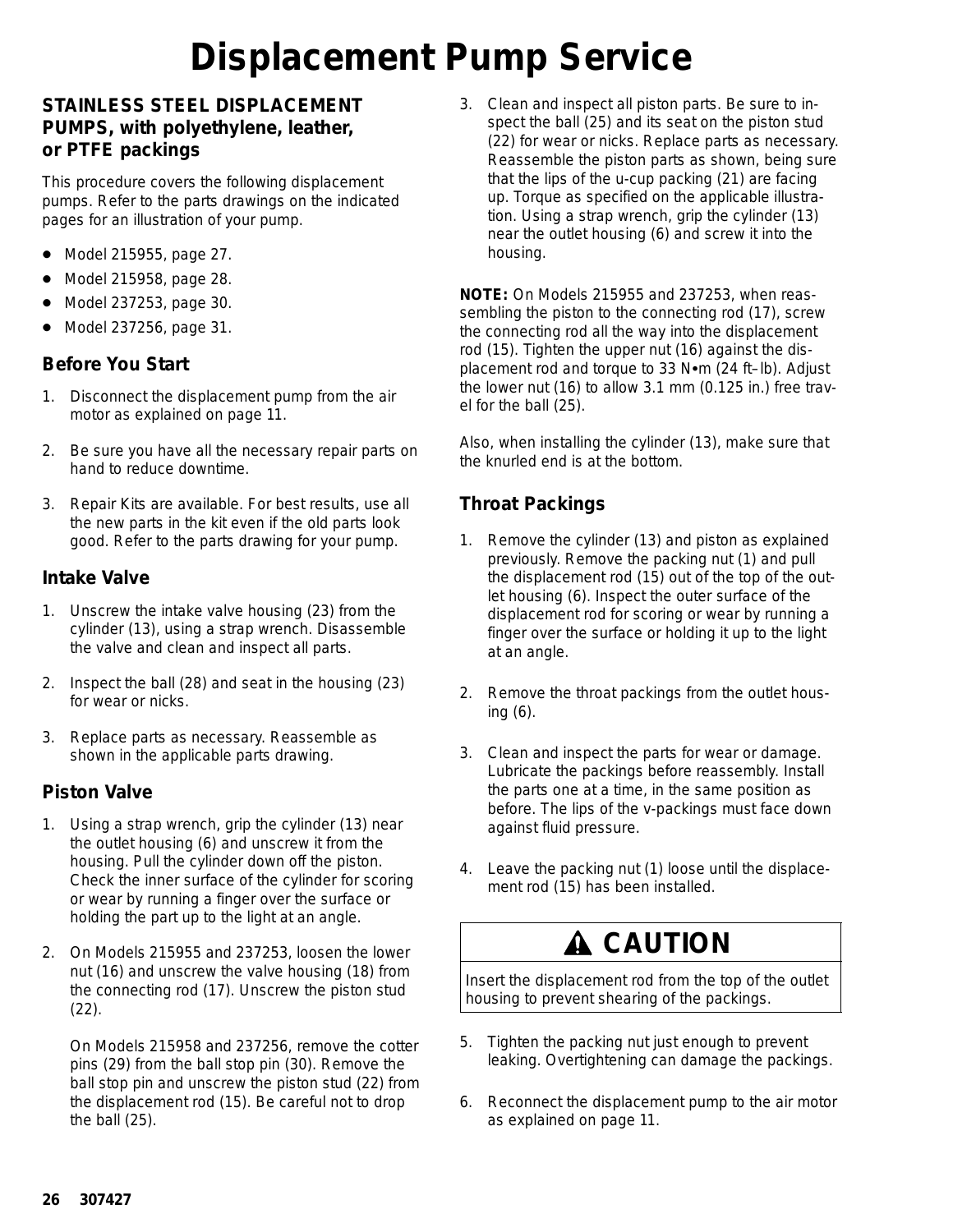### **Model 215955 Displacement Pump, Series B**

200 Liter (55 Gallon) Size, Stainless Steel, Polyethylene Packed

| Ref.<br>No. | Part No. | <b>Description</b>                   | Qty.           |
|-------------|----------|--------------------------------------|----------------|
| 1           | 180049   | NUT, packing; stainless steel        | 1              |
| $2^*$       | 178543   | GLAND, female; stainless steel       | 1              |
| $3^*$       | 177164   | V-PACKING; polyethylene              | 3              |
| $5*$        | 172385   | GLAND, male; stainless steel         | 1              |
| 6           | 210876   | HOUSING, outlet                      | 1              |
| 8           | 104537   | O-RING; PTFE                         | 1              |
| 9           |          | <b>BUNG ADAPTER ASSY</b>             |                |
|             |          | Includes items 10, 11, and 12        | 1              |
| 10          | 172405   | . BUSHING; nylon                     | 1              |
| 11          | 104587   | . BOLT, M8 x 1.25                    | 1              |
| 12          | 210877   | . ADAPTER, bung; stainless steel     | 1              |
| 13          | 178863   | CYLINDER, 55 gal.; stainless steel 1 |                |
| 14          | 177156   | O-RING; fluoroelastomer              | 1              |
| 15          | 217211   | ROD, displacement                    | 1              |
| 16          | 105776   | NUT, hex; M14 x 1.5                  | $\overline{c}$ |
| 17          | 177149   | ROD, connecting                      | 1              |
| 18          | 177175   | HOUSING, valve, piston               | 1              |
| 20          | 172393   | WASHER; stainless steel              | 1              |
| $21*$       | 177159   | CUP, piston; polyethylene            | 1              |
| 22          | 172495   | STUD, piston; stainless steel        | 1              |
| 23          | 218427   | VALVE, intake; stainless steel       | 1              |
| 24          | 172391   | SPACER, piston; PTFE                 | 1              |
| 25          | 104585   | BALL, piston; 22 mm dia.             | 1              |
| 26          | 172399   | PIN, ball stop                       | 1              |
| 27          | 177230   | GUIDE, ball                          | 1              |
| 28          | 104586   | BALL, intake; 32 mm dia.             | 1              |

*\* These parts are included in Repair Kit 215964, which may be purchased separately.*



03775A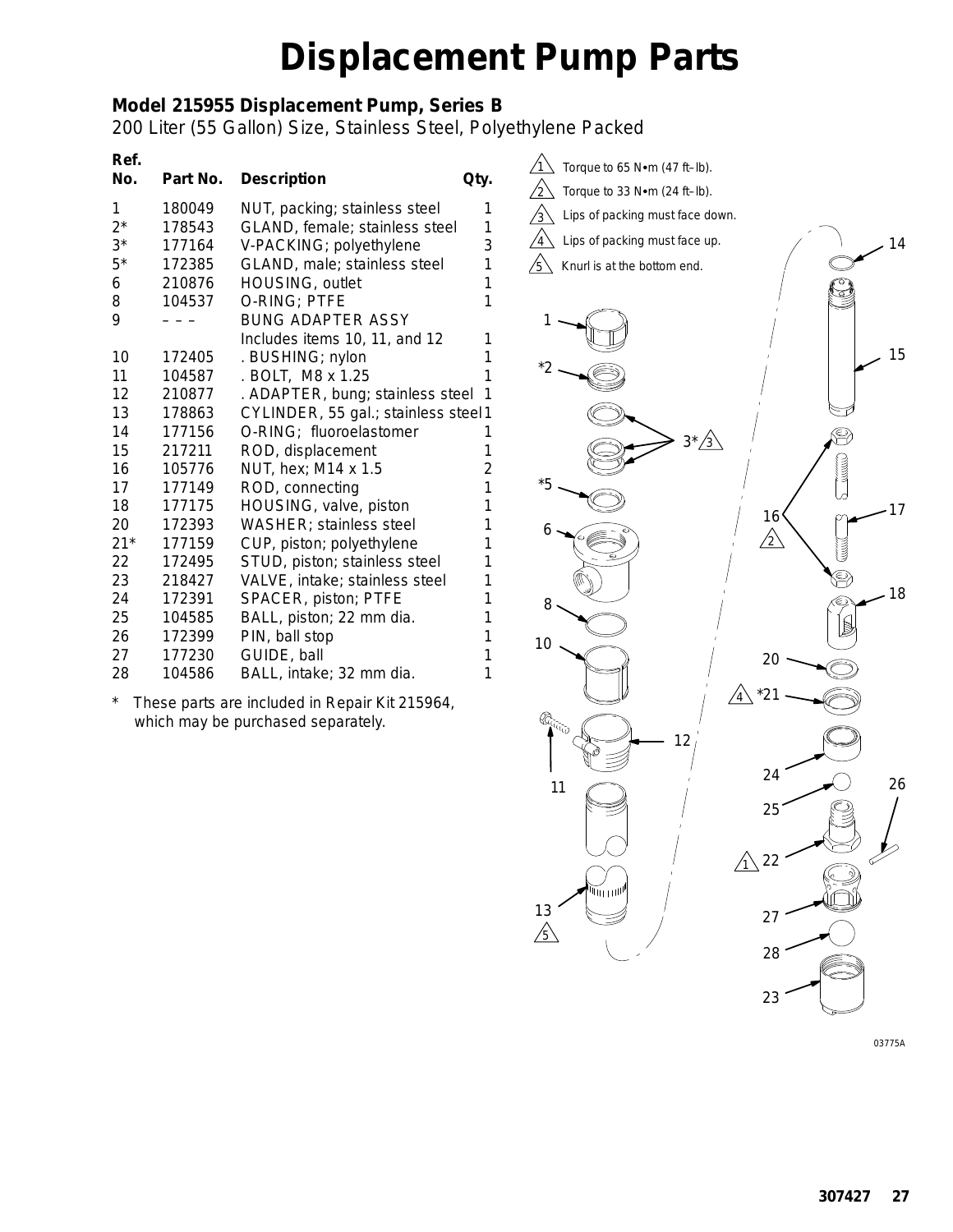### **Model 215958 Displacement Pump, Series B**

Stubby Size, Stainless Steel, Polyethylene Packed

| Ref.<br>No. | Part No. | <b>Description</b>             | Qty. |
|-------------|----------|--------------------------------|------|
| 1           | 180049   | NUT, packing; stainless steel  | 1    |
| $2^*$       | 178543   | GLAND, female; stainless steel | 1    |
| $3^*$       | 177164   | V-PACKING; polyethylene        | 3    |
| $5*$        | 172385   | GLAND, male; stainless steel   | 1    |
| 6           | 210876   | HOUSING, outlet                | 1    |
| 8           | 104537   | o-ring; PTFE                   | 1    |
| 13          | 172494   | CYLINDER, stubby               | 1    |
| 14          | 177156   | O-RING; fluoroelastomer        | 1    |
| 15          | 217212   | ROD, displacement              | 1    |
| 20          | 172393   | <b>WASHER; stainless steel</b> | 1    |
| $21*$       | 177159   | CUP, piston; polyethylene      | 1    |
| 22          | 172495   | STUD, piston                   | 1    |
| 23          | 218427   | VALVE, intake; stainless steel | 1    |
| 24          | 172391   | SPACER, piston; PTFE           | 1    |
| 25          | 104585   | BALL, piston; 22 mm dia.       | 1    |
| 26          | 172399   | PIN, ball stop                 | 1    |
| 27          | 177230   | GUIDE, ball                    | 1    |
| 28          | 104586   | BALL, intake; 32 mm dia.       | 1    |
| 29          | 100063   | PIN, cotter                    | 2    |
| 30          | 172389   | PIN, ball stop                 | 1    |
|             |          |                                |      |

*\* These parts are included in Repair Kit 215964, which may be purchased separately.*

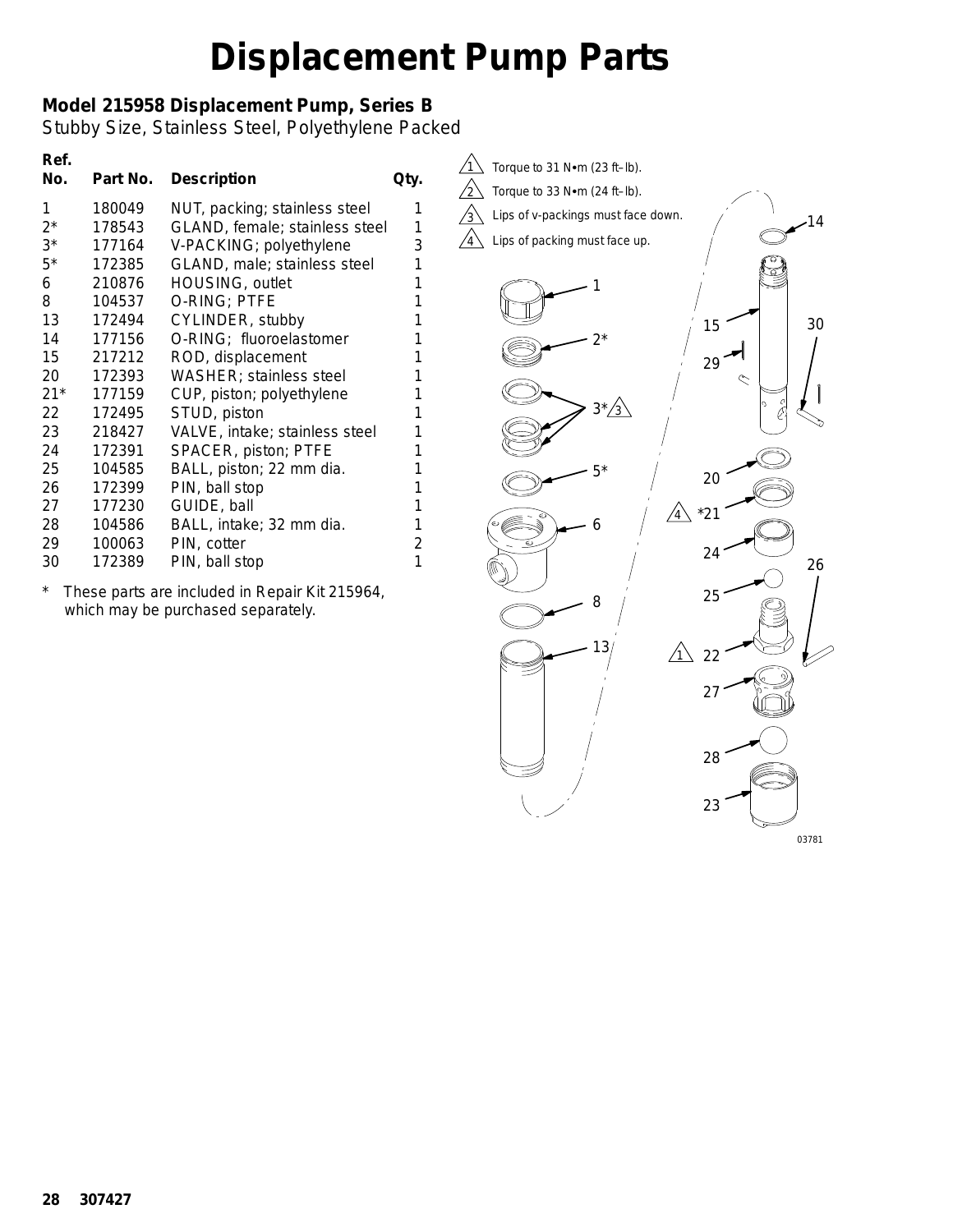|  | $\frac{1}{2} \left( \frac{1}{2} \right) \left( \frac{1}{2} \right) \left( \frac{1}{2} \right) \left( \frac{1}{2} \right) \left( \frac{1}{2} \right) \left( \frac{1}{2} \right) \left( \frac{1}{2} \right) \left( \frac{1}{2} \right) \left( \frac{1}{2} \right) \left( \frac{1}{2} \right) \left( \frac{1}{2} \right) \left( \frac{1}{2} \right) \left( \frac{1}{2} \right) \left( \frac{1}{2} \right) \left( \frac{1}{2} \right) \left( \frac{1}{2} \right) \left( \frac$ |
|--|----------------------------------------------------------------------------------------------------------------------------------------------------------------------------------------------------------------------------------------------------------------------------------------------------------------------------------------------------------------------------------------------------------------------------------------------------------------------------|
|  |                                                                                                                                                                                                                                                                                                                                                                                                                                                                            |
|  |                                                                                                                                                                                                                                                                                                                                                                                                                                                                            |
|  |                                                                                                                                                                                                                                                                                                                                                                                                                                                                            |
|  |                                                                                                                                                                                                                                                                                                                                                                                                                                                                            |
|  |                                                                                                                                                                                                                                                                                                                                                                                                                                                                            |
|  |                                                                                                                                                                                                                                                                                                                                                                                                                                                                            |
|  |                                                                                                                                                                                                                                                                                                                                                                                                                                                                            |
|  |                                                                                                                                                                                                                                                                                                                                                                                                                                                                            |
|  |                                                                                                                                                                                                                                                                                                                                                                                                                                                                            |
|  | —<br>—                                                                                                                                                                                                                                                                                                                                                                                                                                                                     |
|  |                                                                                                                                                                                                                                                                                                                                                                                                                                                                            |
|  |                                                                                                                                                                                                                                                                                                                                                                                                                                                                            |
|  |                                                                                                                                                                                                                                                                                                                                                                                                                                                                            |
|  |                                                                                                                                                                                                                                                                                                                                                                                                                                                                            |
|  |                                                                                                                                                                                                                                                                                                                                                                                                                                                                            |
|  | $\sim$ $\sim$ $\sim$                                                                                                                                                                                                                                                                                                                                                                                                                                                       |
|  |                                                                                                                                                                                                                                                                                                                                                                                                                                                                            |
|  |                                                                                                                                                                                                                                                                                                                                                                                                                                                                            |
|  |                                                                                                                                                                                                                                                                                                                                                                                                                                                                            |
|  |                                                                                                                                                                                                                                                                                                                                                                                                                                                                            |
|  |                                                                                                                                                                                                                                                                                                                                                                                                                                                                            |
|  |                                                                                                                                                                                                                                                                                                                                                                                                                                                                            |
|  |                                                                                                                                                                                                                                                                                                                                                                                                                                                                            |
|  |                                                                                                                                                                                                                                                                                                                                                                                                                                                                            |
|  |                                                                                                                                                                                                                                                                                                                                                                                                                                                                            |
|  |                                                                                                                                                                                                                                                                                                                                                                                                                                                                            |
|  | -                                                                                                                                                                                                                                                                                                                                                                                                                                                                          |
|  |                                                                                                                                                                                                                                                                                                                                                                                                                                                                            |
|  |                                                                                                                                                                                                                                                                                                                                                                                                                                                                            |
|  |                                                                                                                                                                                                                                                                                                                                                                                                                                                                            |
|  |                                                                                                                                                                                                                                                                                                                                                                                                                                                                            |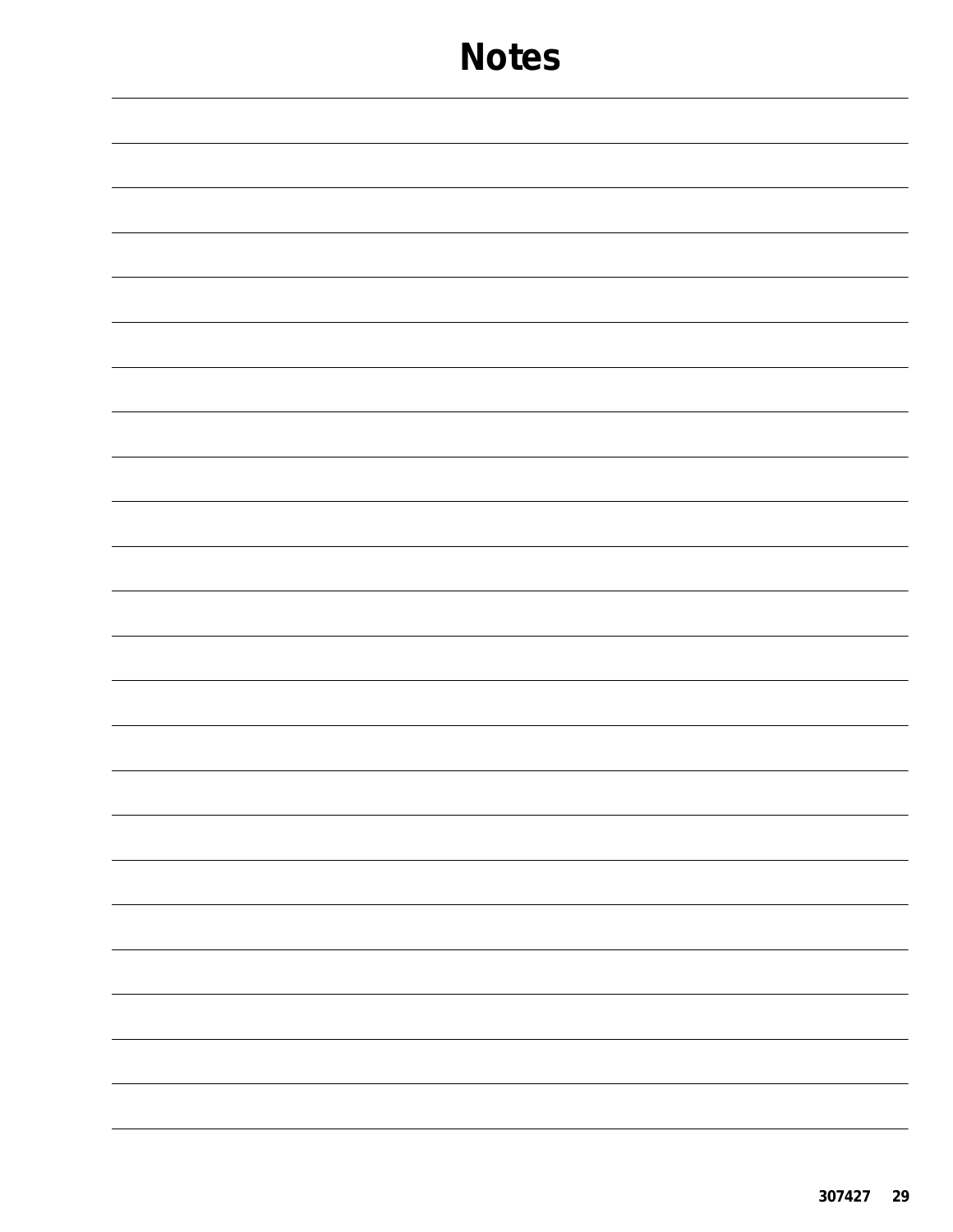### **Model 237253 Displacement Pump, Series A**

200 Liter (55 Gallon) Size, Stainless Steel, PTFE Packed

| Ref.<br>No. | Part No. | <b>Description</b>                   | Qty. |
|-------------|----------|--------------------------------------|------|
| 1           | 180049   | NUT, packing; stainless steel        | 1    |
| $2^*$       | 178543   | GLAND, female; stainless steel       | 1    |
| $3^*$       | 172487   | <b>V-PACKING; PTFE</b>               | 3    |
| $5*$        | 172385   | GLAND, male; stainless steel         | 1    |
| 6           | 210876   | HOUSING, outlet                      | 1    |
| 8           | 104537   | O-RING; PTFE                         | 1    |
| 10          | 172405   | BUSHING; nylon                       | 1    |
| 11          | 104587   | BOLT, M8 x 1.25                      | 1    |
| 12          | 210877   | ADAPTER, bung; stainless steel       | 1    |
| 13          | 178863   | CYLINDER, 55 gal.; stainless steel 1 |      |
| 14          | 177156   | O-RING; fluoroelastomer              | 1    |
| 15          | 217211   | ROD, displacement                    | 1    |
| 16          | 105776   | NUT, hex; M14 x 1.5                  | 2    |
| 17          | 177149   | ROD, connecting                      | 1    |
| 18          | 177175   | HOUSING, valve, piston               | 1    |
| 20          | 172393   | WASHER; stainless steel              | 1    |
| $21*$       | 172489   | CUP, piston; PTFE                    | 1    |
| 22          | 172495   | STUD, piston; stainless steel        | 1    |
| 23          | 218427   | VALVE, intake; stainless steel       | 1    |
| 24          | 172391   | SPACER, piston; PTFE                 | 1    |
| 25          | 104585   | BALL, piston; 22 mm dia.             | 1    |
| 26          | 172399   | PIN, ball stop                       | 1    |
| 27          | 177230   | GUIDE, ball                          | 1    |
| 28          | 104586   | BALL, intake; 32 mm dia.             | 1    |

*\* These parts are included in Repair Kit 213013, which may be purchased separately.*



03775A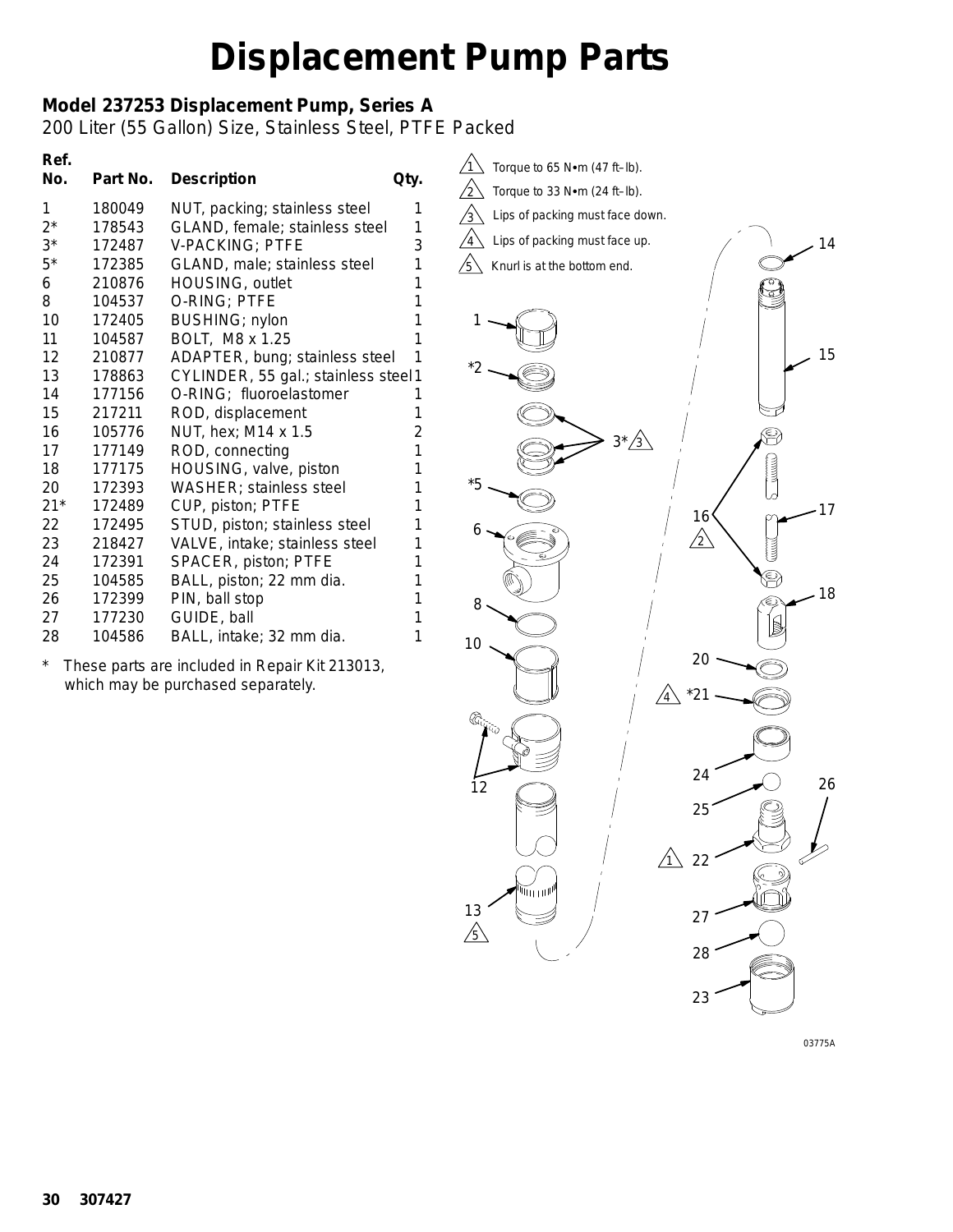### **Model 237256 Displacement Pump, Series A**

Stubby Size, Stainless Steel, PTFE Packed

|        | <b>Description</b>             | Qty.                                      |
|--------|--------------------------------|-------------------------------------------|
| 180049 |                                | 1                                         |
| 178543 | GLAND, female; stainless steel | 1                                         |
| 172487 | <b>V-PACKING; PTFE</b>         | 3                                         |
| 172385 | GLAND, male; stainless steel   | 1                                         |
| 210876 | HOUSING, outlet                | 1                                         |
| 104537 | O-RING; PTFE                   | 1                                         |
| 172494 | CYLINDER, stubby               | 1                                         |
| 177156 | O-RING; fluoroelastomer        | 1                                         |
| 217212 | ROD, displacement              | 1                                         |
| 172393 | <b>WASHER; stainless steel</b> | 1                                         |
| 172489 | CUP, piston; PTFE              | 1                                         |
| 172495 | STUD, piston                   | 1                                         |
| 218427 | VALVE, intake; stainless steel | 1                                         |
| 172391 | SPACER, piston; PTFE           | 1                                         |
| 104585 | BALL, piston; 22 mm dia.       | 1                                         |
| 172399 | PIN, ball stop                 | 1                                         |
| 177230 | GUIDE, ball                    | 1                                         |
| 104586 | BALL, intake; 32 mm dia.       | 1                                         |
| 100063 | PIN, cotter                    | 2                                         |
| 172389 | PIN, ball stop                 | 1                                         |
|        |                                | Part No.<br>NUT, packing; stainless steel |

*\* These parts are included in Repair Kit 213013, which may be purchased separately.*

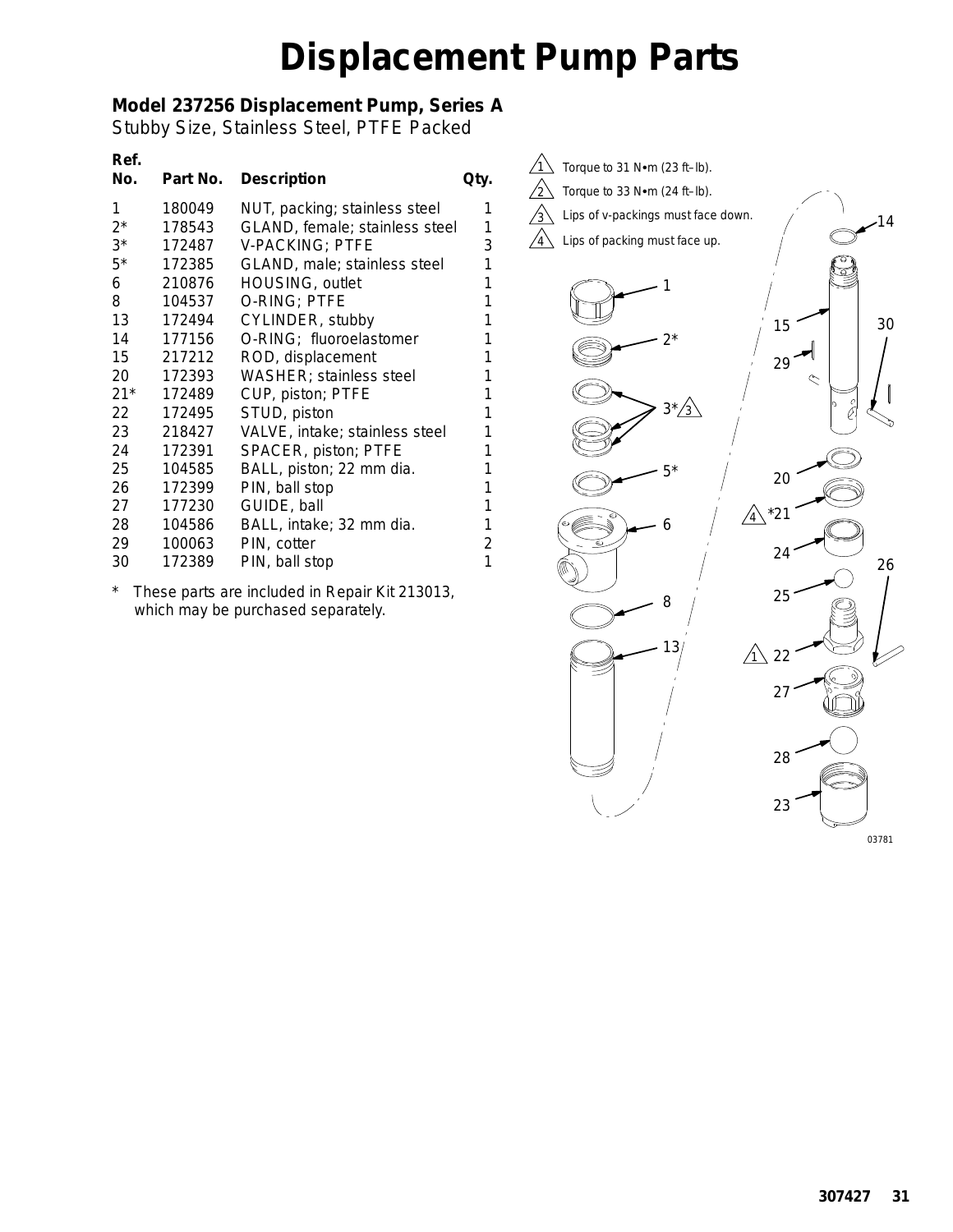# **Displacement Pump Service**

### **STAINLESS STEEL DISPLACEMENT PUMPS, with rubber packings**

This procedure covers the following displacement pumps. Refer to the parts drawings on the indicated pages for an illustration of your pump.

- $\bullet$ Model 220440, page 33.
- $\bullet$ Model 220439, page 34.

### **Before You Start**

- 1. Disconnect the displacement pump from the air motor as explained on page 11.
- 2. Be sure you have all the necessary repair parts on hand to reduce downtime.
- 3. Repair Kit 218112 is available. For best results, use all the new parts in the kit even if the old parts look good.

#### **Intake Valve**

- 1. Unscrew the intake valve housing (23) from the cylinder (13), using a strap wrench. Disassemble the valve and clean and inspect all parts.
- 2. Inspect the ball (28) and seat in the housing (23) for wear or nicks.
- 3. Replace parts as necessary. Reassemble as shown in the applicable parts drawing.

#### **Piston Valve**

- 1. Using a strap wrench, grip the cylinder (13) near the outlet housing (6) and unscrew it from the housing. Pull the cylinder down off the piston. Check the inner surface of the cylinder for scoring or wear by running a finger over the surface or holding the part up to the light at an angle.
- 2. *On Model 220440,* loosen the lower nut (16) and unscrew the valve housing (18) from the connecting rod (17). Unscrew the piston stud (22).

*On Model 220439,* remove the cotter pins (29) from the ball stop pin (30). Remove the ball stop pin and unscrew the piston stud (22) from the displacement rod (15). Be careful not to drop the ball (25).

3. Clean and inspect all piston parts. Be sure to inspect the ball (25) and its seat on the piston stud (22) for wear or nicks. Replace parts as necessary. Reassemble the piston parts as shown, *being sure that the lips of the u-cup packing (21) are facing up.* Torque as specified on the applicable illustration. Using a strap wrench, grip the cylinder (13) near the outlet housing (6) and screw it into the housing.

**NOTE:** *On Model 220440,* when reassembling the piston to the connecting rod (17), screw the connecting rod all the way into the displacement rod (15). Tighten the upper nut (16) against the displacement rod and torque to 33 N•m (24 ft–lb). Adjust the lower nut (16) to allow 3.1 mm (0.125 in.) free travel for the ball (25).

Also, when installing the cylinder (13), make sure that the knurled end is at the bottom.

### **Throat Packings**

- 1. Remove the cylinder (13) and piston as explained previously. Remove the packing nut (1) and pull the displacement rod (15) out of the top of the outlet housing (6). Inspect the outer surface of the displacement rod for scoring or wear by running a finger over the surface or holding it up to the light at an angle.
- 2. Remove the throat packings from the outlet housing (6).
- 3. Clean and inspect the parts for wear or damage. Lubricate the packings before reassembly. Install the parts one at a time, in the same position as before. *The lips of the u-cup must face down against fluid pressure.*
- 4. Leave the packing nut (1) loose until the displacement rod (15) has been installed.

### **A CAUTION**

Insert the displacement rod from the top of the outlet housing to prevent shearing of the packings.

- 5. Tighten the packing nut just enough to prevent leaking. Overtightening can damage the packings.
- 6. Reconnect the displacement pump to the air motor as explained on page 11.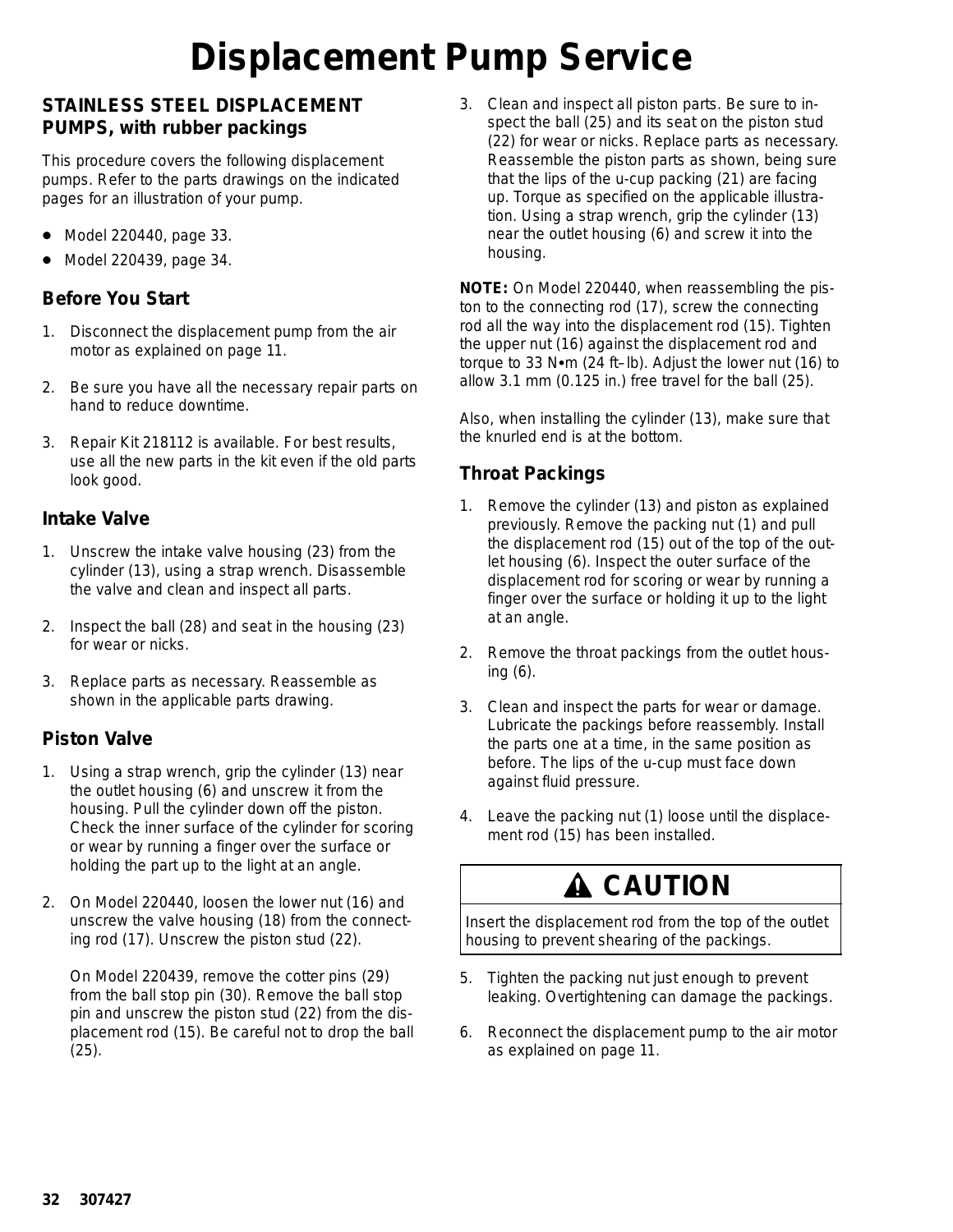### **Model 220440 Displacement Pump, Series A**

200 Liter (55 Gallon) Size, Stainless Steel, Rubber Packed

| Ref.<br>No. | Part No. | <b>Description</b>                   | Qty.           |
|-------------|----------|--------------------------------------|----------------|
| 1           | 180049   | NUT, packing; stainless steel        | 1              |
| $2^*$       | 179925   | <b>BEARING</b> ; acetal              | 1              |
| $3^*$       | 107228   | PACKING, u-cup; rubber               | 1              |
| $4^*$       | 107227   | O-RING; buna-N                       | 1              |
| $5^*$       | 179924   | <b>WASHER</b> ; stainless steel      | 1              |
| 6           | 210876   | HOUSING, outlet                      | 1              |
| 8           | 104537   | O-RING; PTFE                         | 1              |
| 9           |          | <b>BUNG ADAPTER ASSY</b>             |                |
|             |          | Includes items 10, 11, and 12        | 1              |
| 10          | 172405   | . BUSHING; nylon                     | 1              |
| 11          | 104587   | . BOLT, M8 x 1.25                    | 1              |
| 12          | 210877   | . ADAPTER, bung; stainless steel     | 1              |
| 13          | 178863   | CYLINDER, 55 gal.; stainless steel 1 |                |
| 14          | 177156   | O-RING; fluoroelastomer              | 1              |
| 15          | 217211   | ROD, displacement                    | 1              |
| 16          | 105776   | NUT, hex; M14 x 1.5                  | $\overline{2}$ |
| 17          | 177149   | ROD, connecting                      | 1              |
| 18          | 177175   | HOUSING, valve, piston               | 1              |
| 20          | 172393   | WASHER; stainless steel              | 1              |
| $21*$       | 177159   | CUP, piston; polyethylene            | 1              |
| 22          | 172495   | STUD, piston; stainless steel        | 1              |
| 23          | 218427   | VALVE, intake; stainless steel       | 1              |
| 24          | 172391   | SPACER, piston; PTFE                 | 1              |
| 25          | 104585   | BALL, piston; 22 mm dia.             | 1              |
| 26          | 172399   | PIN, ball stop                       | 1              |
| 27          | 177230   | GUIDE, ball                          | 1              |
| 28          | 104586   | BALL, intake; 32 mm dia.             | 1              |

*\* These parts are included in Repair Kit 218112, which may be purchased separately.*

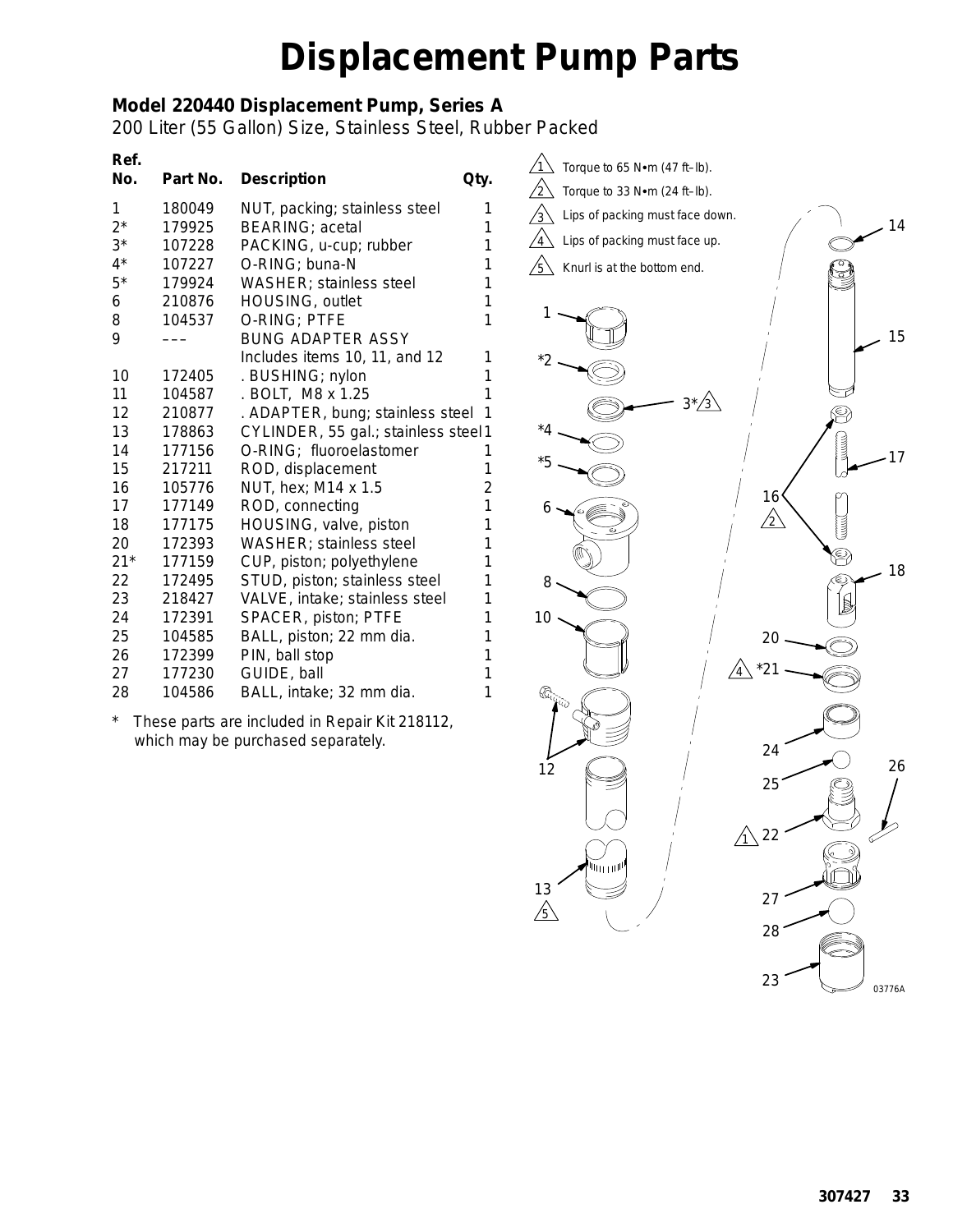### **Model 220439 Displacement Pump, Series A**

Stubby Size, Stainless Steel, Rubber Packed

| Ref.<br>No. | Part No. | <b>Description</b>             | Qty.           |
|-------------|----------|--------------------------------|----------------|
| 1           | 180049   | NUT, packing; stainless steel  | 1              |
| $2^*$       | 179925   | <b>BEARING; acetal</b>         | 1              |
| $3^*$       | 107228   | PACKING, u-cup; rubber         | 1              |
| $4^*$       | 107227   | O-RING; buna-N                 | 1              |
| $5^*$       | 179924   | WASHER; stainless steel        | 1              |
| 6           | 210876   | HOUSING, outlet                | 1              |
| 8           | 104537   | O-RING; PTFE                   | 1              |
| 13          | 172494   | CYLINDER, stubby               | 1              |
| 14          | 177156   | O-RING; fluoroelastomer        | 1              |
| 15          | 217212   | ROD, displacement              | 1              |
| 20          | 172393   | WASHER; stainless steel        | 1              |
| $21*$       | 177159   | CUP, piston; polyethylene      | 1              |
| 22          | 172495   | STUD, piston                   | 1              |
| 23          | 218427   | VALVE, intake; stainless steel | 1              |
| 24          | 172391   | SPACER, piston; PTFE           | 1              |
| 25          | 104585   | BALL, piston; 22 mm dia.       | 1              |
| 26          | 172399   | PIN, ball stop                 | 1              |
| 27          | 177230   | GUIDE, ball                    | 1              |
| 28          | 104586   | BALL, intake; 32 mm dia.       | 1              |
| 29          | 100063   | PIN, cotter                    | $\overline{c}$ |
| 30          | 172389   | PIN, ball stop                 | 1              |

*\* These parts are included in Repair Kit 218112, which may be purchased separately.*



03782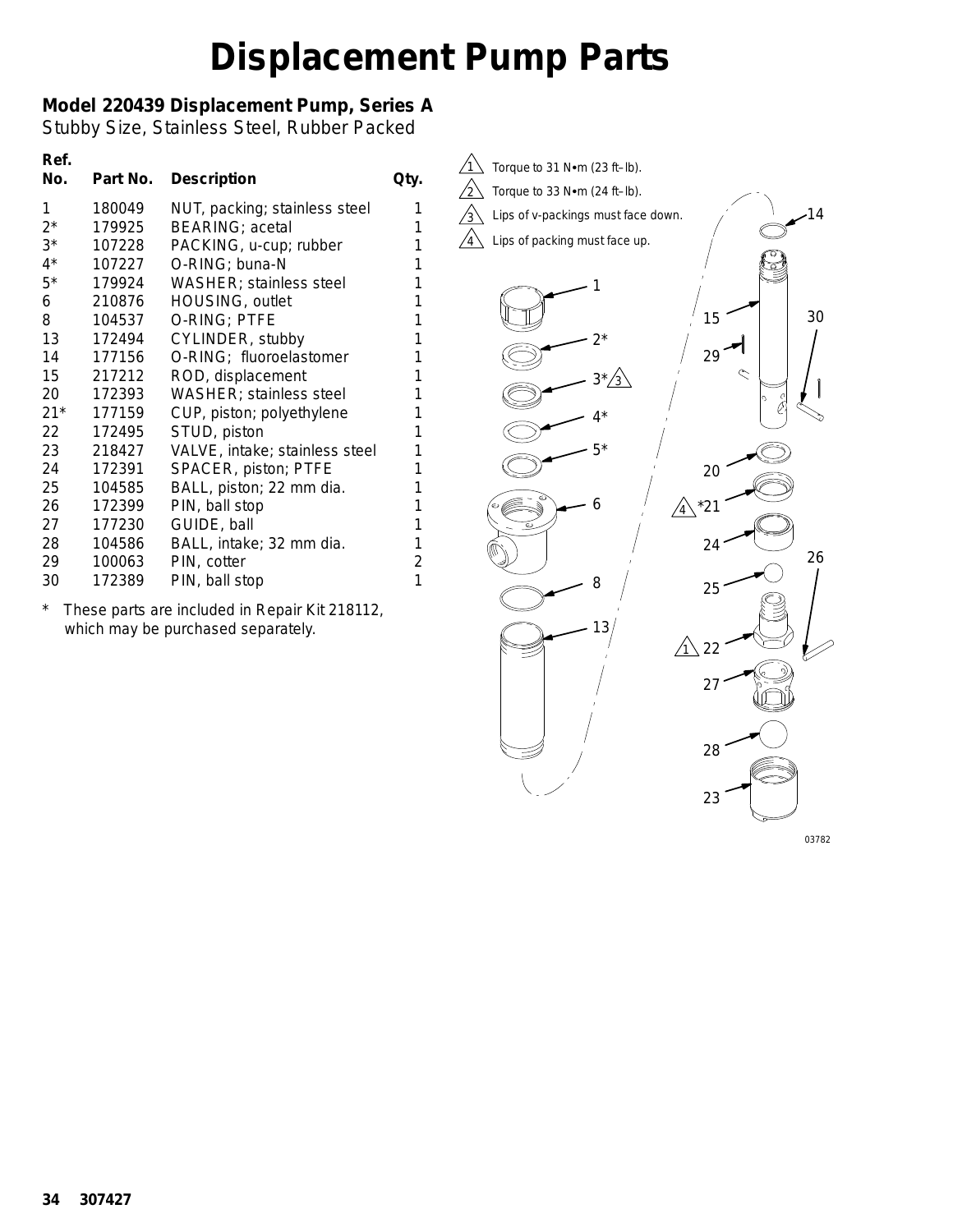### **Accessories**

#### **210881 Wall Mounting Bracket**

Carbon Steel. See manual 307458.

| 107558 | SCREW, hex hd cap; M8 x 1.25                                                                                                                                                                                                                                                                                                           |  |
|--------|----------------------------------------------------------------------------------------------------------------------------------------------------------------------------------------------------------------------------------------------------------------------------------------------------------------------------------------|--|
| 101572 | $1$ $\cap$ $\cap$ $\vee$ $\wedge$ $\wedge$ $\wedge$ $\wedge$ $\wedge$ $\wedge$ $\wedge$ $\wedge$ $\wedge$ $\wedge$ $\wedge$ $\wedge$ $\wedge$ $\wedge$ $\wedge$ $\wedge$ $\wedge$ $\wedge$ $\wedge$ $\wedge$ $\wedge$ $\wedge$ $\wedge$ $\wedge$ $\wedge$ $\wedge$ $\wedge$ $\wedge$ $\wedge$ $\wedge$ $\wedge$ $\wedge$ $\wedge$ $\w$ |  |

- 2 104572 LOCKWASHER, spring, Size 8 2<br>3 172405 BUSHING 1
- 3 172405 BUSHING<br>4 172428 BRACKET 4 172428 BRACKET 1<br>5 172429 CLAMP 1
- 172429 CLAMP 1



#### **210880 Open Tank Mounting Clamp** Carbon Steel.

|   | 107558 | SCREW, hex hd cap; M8 x 1.25 | 2              |
|---|--------|------------------------------|----------------|
| 2 | 104572 | LOCKWASHER, spring, Size 8   | $\overline{c}$ |
| 3 | 159056 | PAD, screw mounting          | 1              |
| 4 | 159057 | <b>RETAINER</b>              |                |
| 5 | 172405 | <b>BUSHING</b>               |                |
| 6 | 172427 | <b>BRACKET</b>               |                |
|   | 172429 | <b>CLAMP</b>                 |                |
| 8 | 210879 | HANDLE, tee                  |                |
|   |        | a.                           |                |

8 6 3 4 5 7 2 1

#### **Bung Adapters**

Included with all 210 liter (55 gallon) drum size pumps.

**214583** Carbon Steel

|    | 172405 | BUSHING, nylon     |  |
|----|--------|--------------------|--|
| -2 | 222308 | ADAPTER, bung, cst |  |
|    | 210877 | ADAPTER, bung, sst |  |

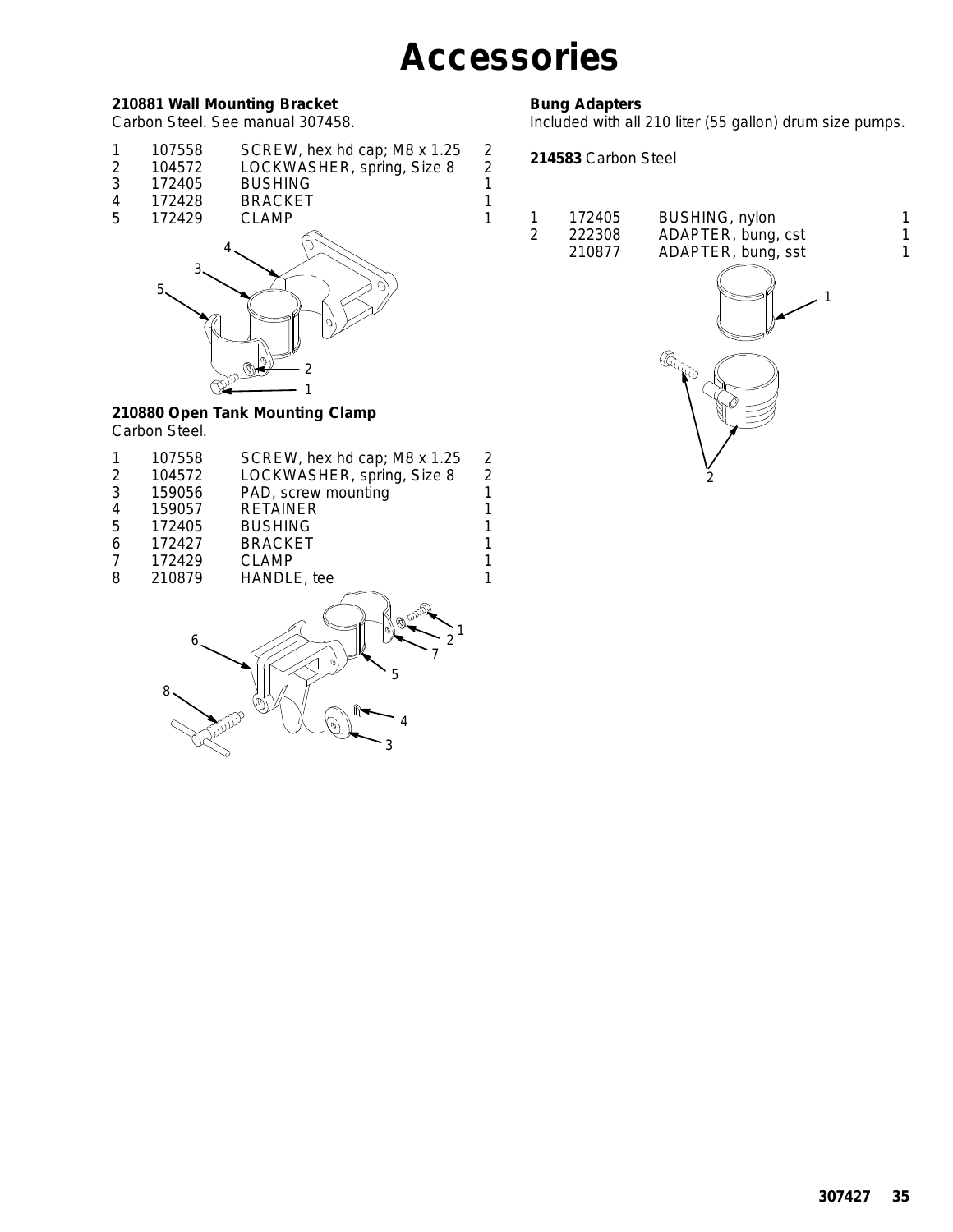### **Accessories**

#### **222011 Ground Wire and Clamp**

7.6 m (25 ft) long.



### **237569 Ground Wire and Clamp**

7.6 m (25 ft) long.



#### **Bleed-Type Master Air Valve (Required)**

*2.1 MPa, 21 bar (300 psi) Maximum Working Pressure* Relieves air trapped in the air line between the pump air inlet and this valve when closed.

**107141** 3/4 npt(m x f) inlet and outlet. **107142** 1/2 npt(m x f) inlet and outlet.



Includes 1/8" size, 0–0.4 MPa, 0–4.2 bar (0–60 psi) air regulator and air pressure gauge, and air quick coupler. See page 16.

#### **206994 Throat Seal Liquid (TSL)**

Solvent for wet-cup. 0.24 liter (8 oz.).

#### **204574 Drum Cover**

40 liter (10 gallon) size and 60 liter (16 gallon) size. Drum cover mounts on top of an open drum, with mounting holes for 1:1 metric pump. Includes thumbscrews and a rubber gasket.

#### **200326 Drum Cover**

200 liter (55 gallon) size. Drum cover mounts on top of an open drum, with mounting for 1:1 metric pump.

#### **101078 Y Line Strainer**

*3.5 MPa, 35 bar (500 psi) Maximum Working Pressure* 3/4 npt(f) ports; no. 20 mesh screen.

#### **206265 Spout**

For directing fluid into pails. Carbon steel; 3/4 npt inlet.



#### **215965 Intake Extension Tube**

Intake tube 265 mm (10.4 in.) long; screws into bottom 1–1/2 npt(f) thread of 1:1 metric pump. Carbon steel. See manual 307459.





*1.8 MPa, 18 bar (250 psi) Maximum Working Pressure*

#### **214848 Air LIne Lubricator**

**106149 Air LIne Filter** 

1/2 npt(f) inlet and outlet.

*1.8 MPa, 18 bar (250 psi) Maximum Working Pressure* 1/2 npt(f) inlet and outlet.



#### **214951 Hose and 238651 Valve**

*1.2 MPa, 12 bar (175 psi) Maximum Working Pressure* 7.6 m (25 ft) long,  $1/2$  npt(m) x  $3/4$  npt(m), electrically conductive.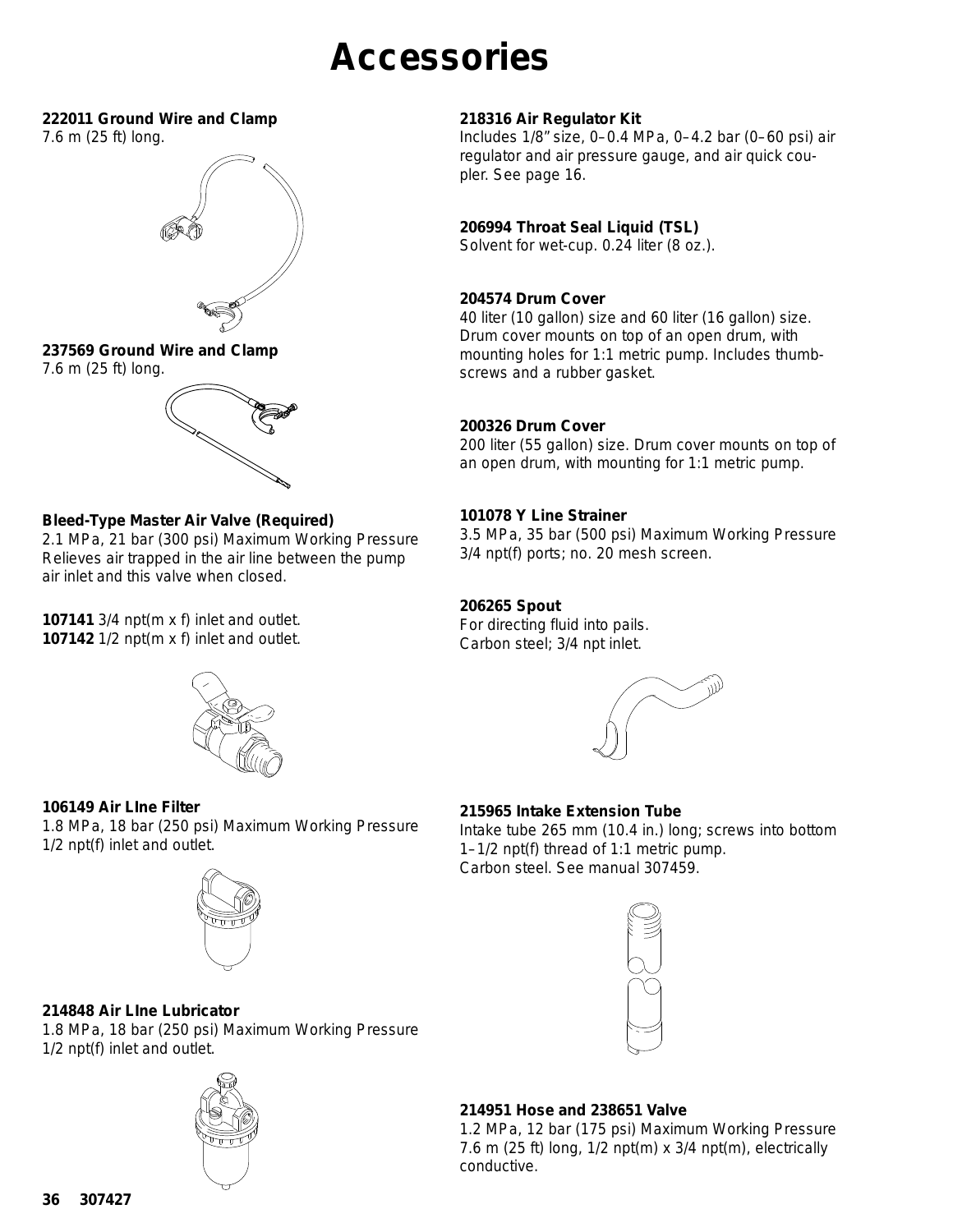### **Dimensions**



|                                                                           |                       | в                              |                      |                     |
|---------------------------------------------------------------------------|-----------------------|--------------------------------|----------------------|---------------------|
| Pump No.                                                                  | <b>Overall Length</b> | <b>Pump Length</b>             | <b>Fluid Inlet</b>   | <b>Fluid Outlet</b> |
| 226943, 226944, 226948, 237130, 237131                                    | 615 mm (34 in.)       | 181 mm (7.1 in.)               | $1 - 1/2$ in. npt(f) | $3/4$ in. npt(f)    |
| 226945, 226952, 237132                                                    | 685 mm (27 in.)       | 250 mm (9.8 in.)               | $1 - 1/2$ in. npt(f) | $3/4$ in. npt(f)    |
| 226940, 226941, 226942, 226947, 226953,<br>237129, 237133, 237134, 686445 | 1315 mm (51.7 in.)    | 880 mm (34.6 in.)              | $1 - 1/2$ in. npt(f) | $3/4$ in. npt(f)    |
| 226951                                                                    | 1158 mm (45.6 in.)    | 724 mm <sup>*</sup> (28.5 in.) | <b>Suction Tube</b>  | $3/4$ in. npt(f)    |

\*Extends to 1614 mm (63.5 in.) overall; the pump length to 1180 mm (46.4 in.)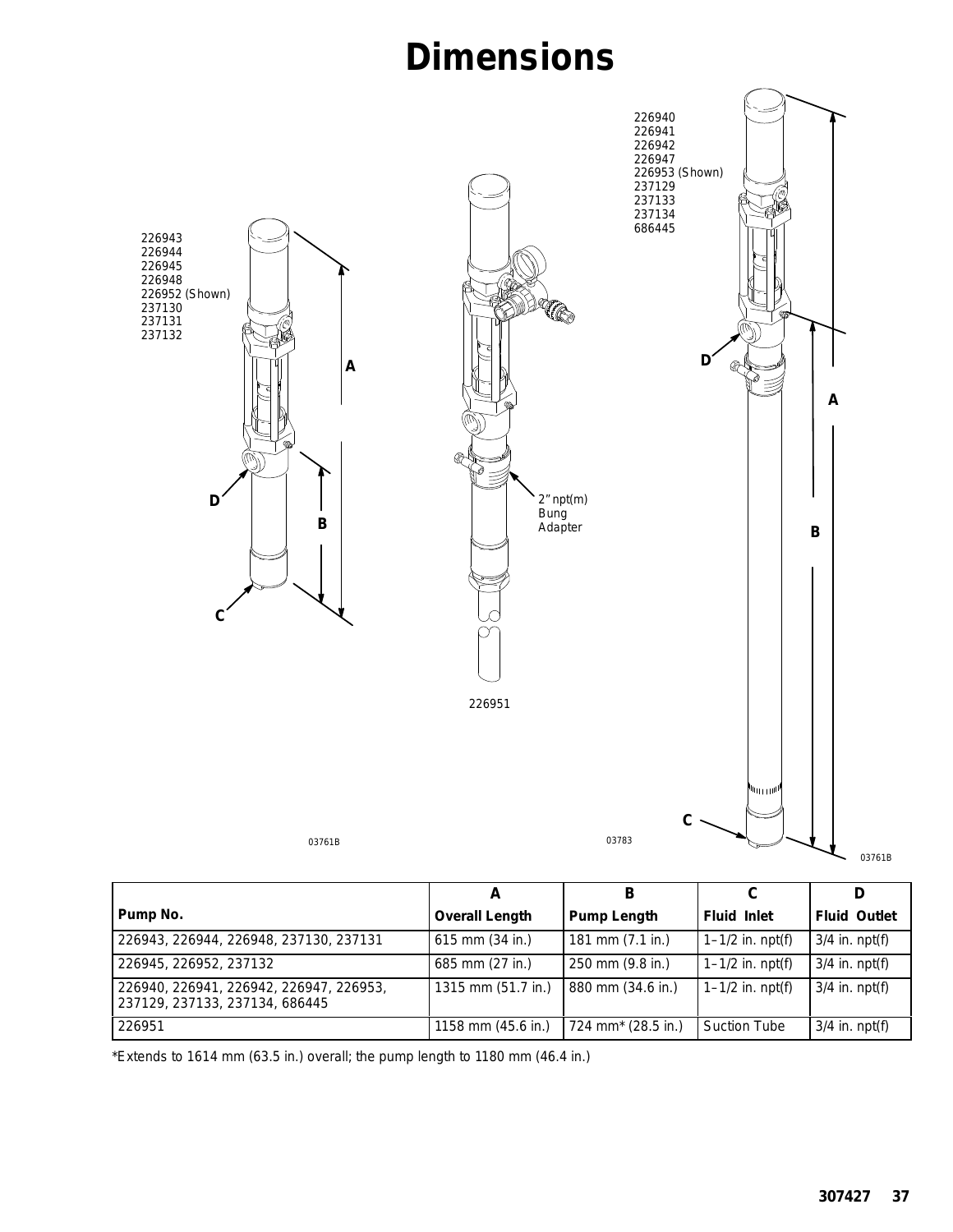# **Technical Data**

| Category                             | <b>Data</b>                                                                                                                                                                                   |
|--------------------------------------|-----------------------------------------------------------------------------------------------------------------------------------------------------------------------------------------------|
| Recommended air operating range      | Model 226951: 0.3 to 0.4 MPa, 3 to 4.2 bar (0 to 60 psi)<br>All Other Models: 0.3 to 1.2 MPa, 3 to 12 bar (40 to 180 psi)                                                                     |
| Air consumption                      | Approx. 0.05 m <sup>3</sup> /min (1.5 cfm/gal) at 4 liters/min (1 gpm)<br>at 0.5 MPa, 5.6 bar (80 psi) input                                                                                  |
| Maximum recommended pump speed       | 100 cycles/min: 15.1 liters/min (4 gpm)                                                                                                                                                       |
| Air inlet size                       | $1/4$ npt(f)                                                                                                                                                                                  |
| Fluid inlet size                     | $1 - 1/2$ npt(f)                                                                                                                                                                              |
| Fluid outlet size                    | $3/4$ npt(f)                                                                                                                                                                                  |
| <b>Maximum Operating Temperature</b> | 120°F (49°C)                                                                                                                                                                                  |
| Sound Pressure Level                 | at 100 psi (0.7 MPa, 7 bar): 72 dB(A)<br>at 65 psi (0.45 MPa, 4.5 bar): 70 dB(A)                                                                                                              |
| Sound Power Level                    | at 100 psi (0.7 MPa, 7 bar): 82 dB(A)<br>at 65 psi (0.45 MPa, 4.5 bar): 81 dB(A)                                                                                                              |
| Weight                               | Stubby Pump: 11 lbs (5 kg)<br>Drum Pump: 20 lbs (9 kg)                                                                                                                                        |
| Wetted parts                         | Models 226940, 226943, 237130, and 237133:<br>Carbon Steel, 303, 304 and 316 Stainless Steel, Leather,<br>Cadmium-Plated Ductile Iron, Chrome and Zinc-Plated Steel, PTFE,<br>fluoroelastomer |
|                                      | Models 226941, 226944, and 686445: Carbon Steel, 303, 304 and<br>316 Stainless Steel, Cadmium-Plated Ductile Iron, Chrome and<br>Zinc-Plated Steel, PTFE, fluoroelastomer, Polyethylene       |
|                                      | Model 237131 and 237134: Carbon Steel, 303, 304 and 316<br>Stainless Steel, Cadmium-Plated Ductile Iron, Chrome and<br>Zinc-Plated Steel, PTFE, fluoroelastomer                               |
|                                      | Models 226942 and 226945: 303, 304 and 316 Stainless Steel,<br>Chrome, PTFE, fluoroelastomer, Polyethylene                                                                                    |
|                                      | Models 237129 and 237132: 303, 304 and 316 Stainless Steel,<br>Chrome, PTFE, fluoroelastomer, Polyethylene                                                                                    |
|                                      | Models 226947, 226948, and 226951: 303, 304 and 316 Stainless<br>Steel, Buna-N, Cadmium-Plated Ductile Iron, Chrome and<br>Zinc-Plated Steel, PTFE, fluoroelastomer, Polyethylene             |
|                                      | Models 226952 and 226953: 303, 304 and 316 Stainless Steel,<br>Chrome, PTFE, Rubber                                                                                                           |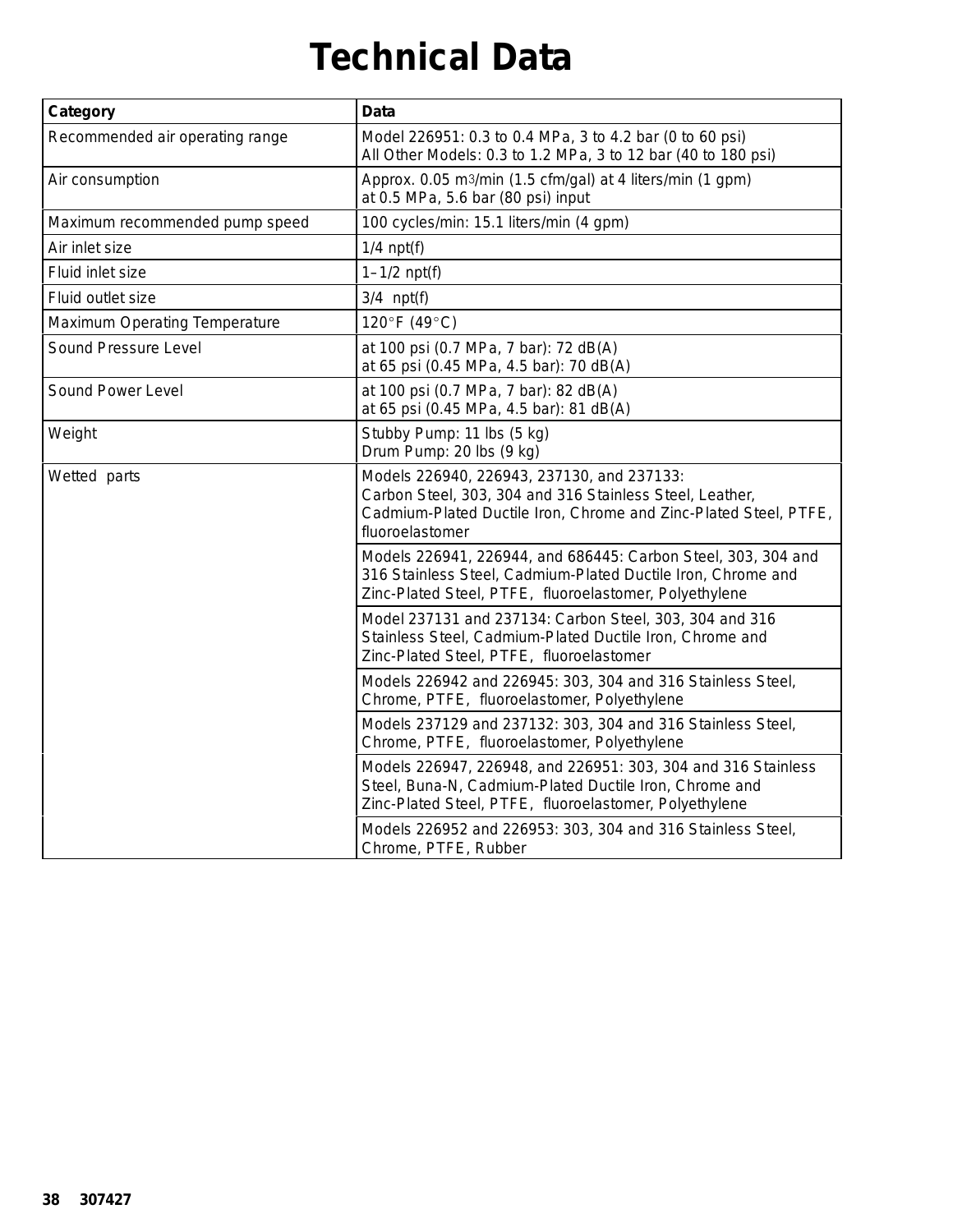| - |
|---|
|   |
|   |
|   |
|   |
|   |
|   |
|   |
|   |
|   |
|   |
|   |
|   |
|   |
|   |
|   |
|   |
|   |
|   |
|   |
|   |
|   |
|   |
|   |
|   |